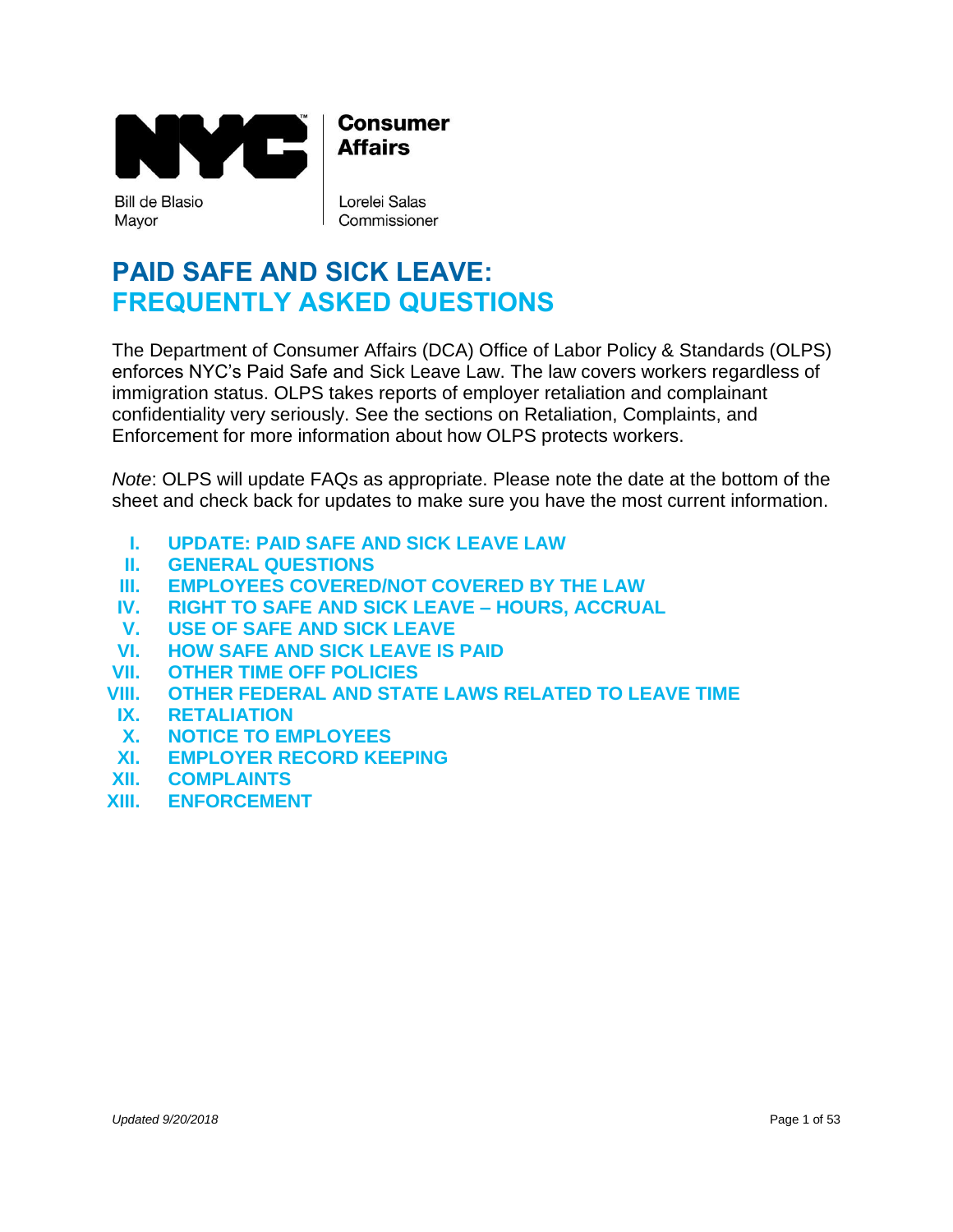## <span id="page-1-0"></span>**I. UPDATE: PAID SAFE AND SICK LEAVE LAW**

### **1. What has changed?**

NYC's Paid Sick Leave Law was amended to include safe leave, which provides covered employees the right to use accrued safe and sick leave for the care and [treatment of themselves or a family member and to seek assistance or take other safety](#page-4-0)  measures if the employee or a family member may be the victim of any act or threat of domestic violence, unwanted sexual contact, stalking, or human trafficking. The amendments also expand the definition of family members.

### **2. When do the changes go into effect?**

NYC's Paid Safe and Sick Leave Law, as amended, took effect May 5, 2018.

### **3. What does the new right to safe leave involve?**

Covered workers can use earned safe and sick leave if they or a family member may be the victim of any act or threat of domestic violence, unwanted sexual contact, stalking, or human trafficking and they need to take actions necessary to restore the physical, psychological, or economic health or safety of themselves or family members or to protect those who associate or work with the employee, including to:

- obtain services from a domestic violence shelter, rape crisis center, or other services program;
- participate in safety planning, relocate, or take other actions to protect the employee's safety or that of the employee's family members, including enrolling children in a new school;
- meet with an attorney or social service provider to obtain information and advice related to custody; visitation; matrimonial issues; orders of protection; immigration; housing; discrimination in employment, housing, or consumer credit;
- file a domestic incident report with law enforcement or meet with a district attorney's office; and
- attend civil or criminal court dates related to any act or threat of domestic violence, unwanted sexual contact, stalking, or human trafficking.

#### **4. Who is considered a family member under the amended law?**

The law recognizes the following individuals as "family members:"

- Any individual whose close association with the employee is the equivalent of family
- Child (biological, adopted, or foster child; legal ward; child of an employee standing *in loco parentis*)
- Grandchild
- Spouse (current or former regardless of whether they reside together)
- Domestic Partner (current or former regardless of whether they reside together)
- Parent
- Grandparent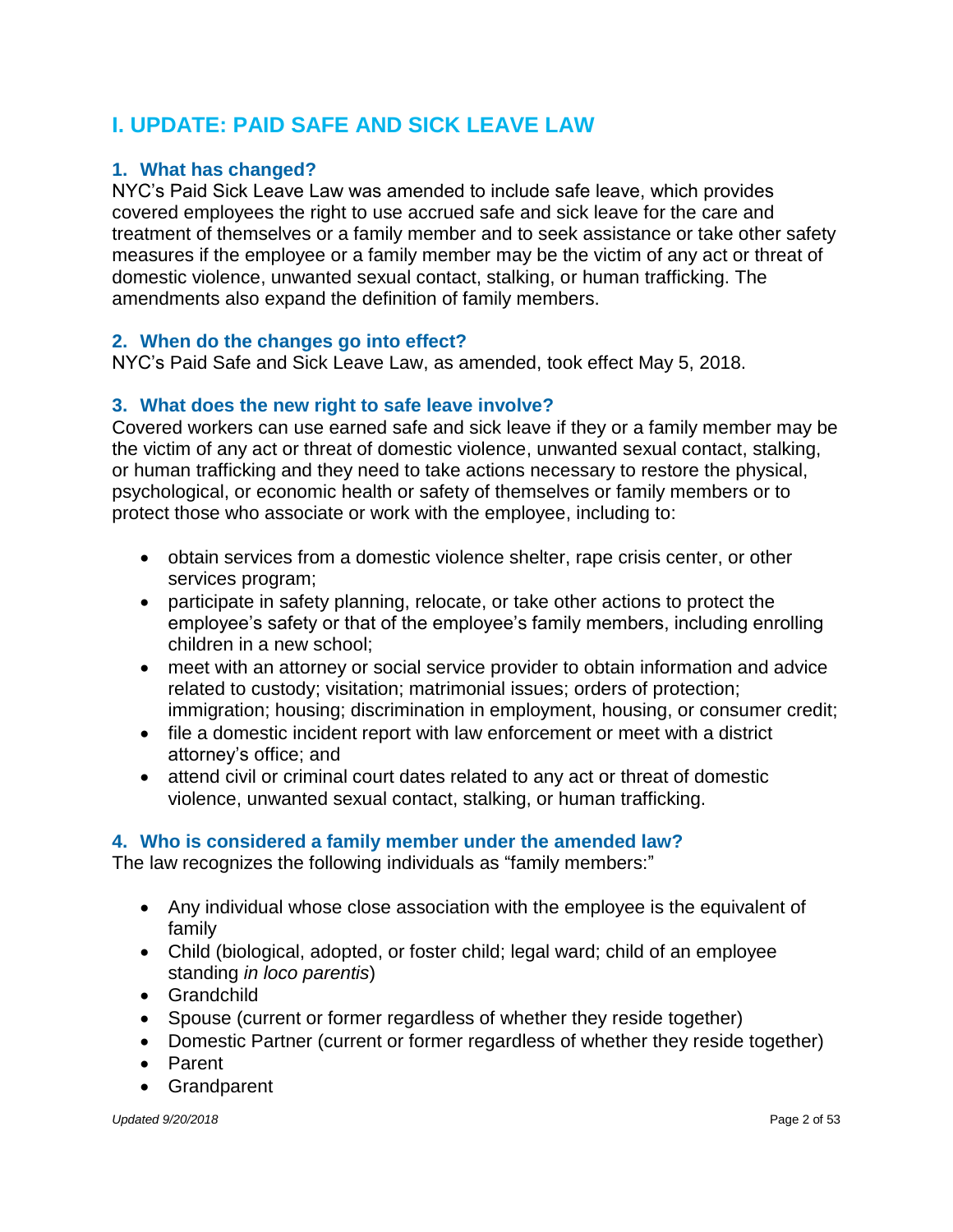- Child or Parent of an employee's spouse or domestic partner
- Sibling (including a half, adopted, or step sibling)
- Any other individual related by blood to the employee

### **5. Can an employee use safe leave even if the employee has not reported a crime to the police or if the crime has not been proven?**

Yes. The law does not require an employee to prove that a crime has occurred or been reported in order to use safe leave. Employees may use safe leave if they or a family member may be the victim of acts or threats of acts that may constitute the specified crimes under New York State Penal Law.

### **6. What is a "family offense matter"?**

Family offense matters include:

- Any threat or act of physical violence between family members
- Any threat or act of sexual assault or abuse by a family member
- Any threat or act of theft of money, property, or items of value among members of the same household

### **7. What is "human trafficking"?**

Human trafficking includes threats or acts that may constitute sex trafficking and labor trafficking.

A victim of **sex trafficking** has been coerced into prostitution involuntarily due to narcotic substances or other drugs; to pay a real or perceived debt; because someone withheld or destroyed government or immigration identification like visas or passports; through violence, threats, or lies; or any other coercive means defined in the New York State Penal Law.

A victim of **labor trafficking** has been coerced into labor to pay a real or perceived debt; because someone withheld or destroyed government or immigration identification like visas or passports; through violence, threats, or lies; or any other coercive means defined in the New York State Penal Law.

#### **8. What is a "sexual offense"?**

A sexual offense is any act, or threat of an act, that may constitute rape, sexual abuse, sexual assault, or other sex offense under the New York State Penal Law.

#### **9. What is "stalking"?**

Victims of stalking have experienced any act, or threat of an act, that may constitute the crime of stalking as defined by the New York State Penal Law. The crime of stalking may include:

• Two or more acts with no legitimate purpose which cause victims to fear for the safety of themselves or loved ones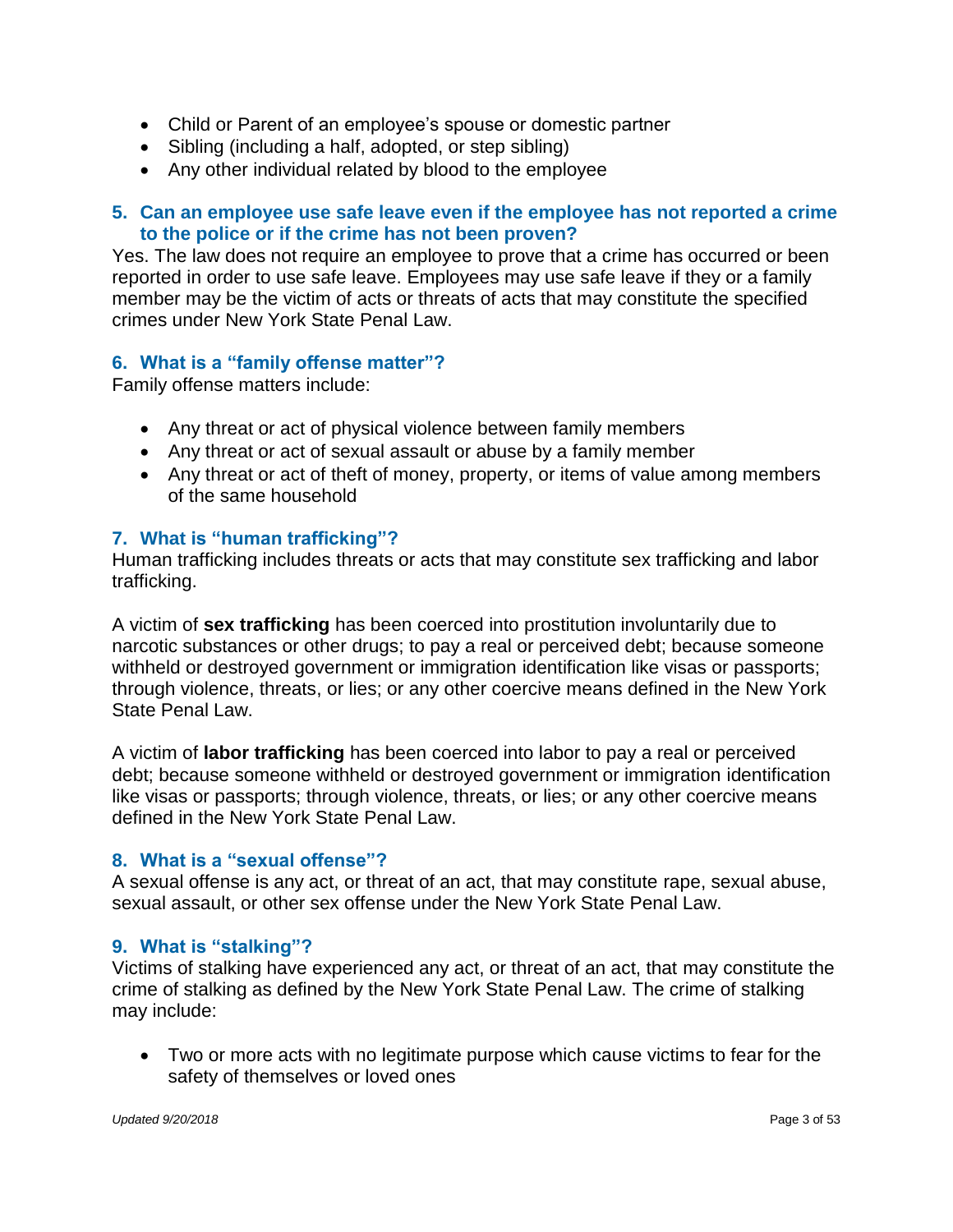- Verbal, nonverbal, written, direct, or indirect threats which cause victims to fear for their safety or the safety of loved ones
- A course of conduct, including following, telephoning, or contacting the victim or victim's family member, meant to cause reasonable fear of harm to the victim or victim's family's property, employment, or person

The perpetrator of the crime of stalking may be known to the victim or may be a stranger.

Actions that have a legitimate purpose—for example, letters from a debt collector seeking payment on a valid debt—do not constitute stalking without other facts suggesting the sender's intent to cause harm.

### **10.What is an example of safe leave?**

#### **Scenarios (***assume individuals are covered employees***):**

**Someone from Ruby's neighborhood has been following her. Recently, someone broke into her apartment while she and her 10-year-old son were out. No one was physically harmed, but Ruby suspects that it was the person who has been following her and she doesn't feel safe staying in her neighborhood anymore. She has decided to move in with her mom in another school district. Ruby needs to take a day off from work to enroll her son in his new school and to move their belongings to storage and her mom's apartment. May Ruby use safe leave?**

Yes. Ruby is taking time off from work to move and to enroll her son in a new school because the acts against her are some of the acts that can constitute the crime of stalking. Stalking and threats or acts that may constitute stalking are covered by NYC's Paid Safe and Sick Leave Law; covered employees may use safe leave to relocate and to enroll children in a new school. Ruby's employer must provide her safe leave under NYC's Paid Safe and Sick Leave Law.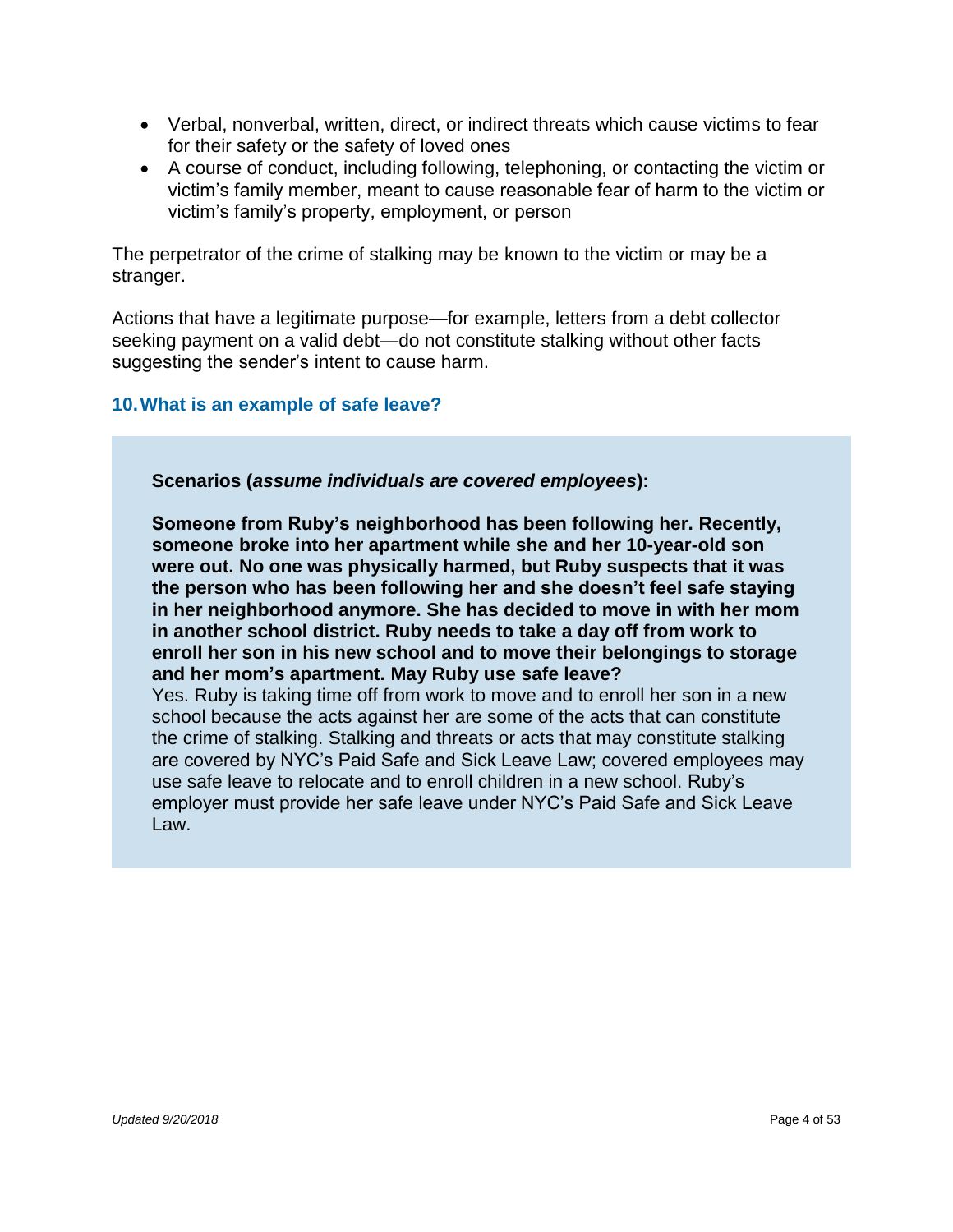### <span id="page-4-0"></span>**Scenarios continued (***assume individuals are covered employees***):**

### **Warren was mugged one early Sunday morning, a workday, after dropping off his partner at the airport. He needs to take a couple of hours off to go to the police station to identify suspects. Is the time Warren needs to take off safe leave?**

No. Although Warren was the victim of a violent crime, it was not an act or threat of domestic violence, unwanted sexual contact, stalking, or human trafficking. His employer is not required to provide him with leave under NYC's Paid Safe and Sick Leave Law. The law, however, does not prohibit his employer from providing him with time off to handle the police matter.

**Francisco needs to take a half-day to go to court to obtain a restraining order against his son-in-law who used to live with him and assaulted Francisco. Is the time Francisco needs to take off from work safe leave?** Yes. Francisco is attending a court proceeding to protect himself and his family after a family offense matter. His employer must provide him with safe leave under NYC's Paid Safe and Sick Leave Law.

### **[Donna, a paralegal, has been receiving counseling from her pastor after a](#page-1-0)  domestic violence incident involving her ex-boyfriend. She needs to take the afternoon off work to attend a counseling session. May Donna use safe leave for this time?**

Yes. Donna was the victim of a family offense matter and is meeting with her pastor in order to improve her psychological health. This would be considered safe leave under the law.

**Jennifer, a salesclerk, is pickpocketed on the subway on her way to work and her wallet is stolen. She believes the perpetrator may have watched her withdrawing money from the ATM and followed her into the subway station. She immediately files a report with a law enforcement officer, causing her to be an hour late to work. Can Jennifer use safe leave for this time?**

No. Pickpocketing is not an act or threat of domestic violence, unwanted sexual contact, stalking, or human trafficking. Although in this case Jennifer may have been followed into the subway station, it's unlikely that the one-time incident, without evidence of a pattern or practice, constituted "stalking."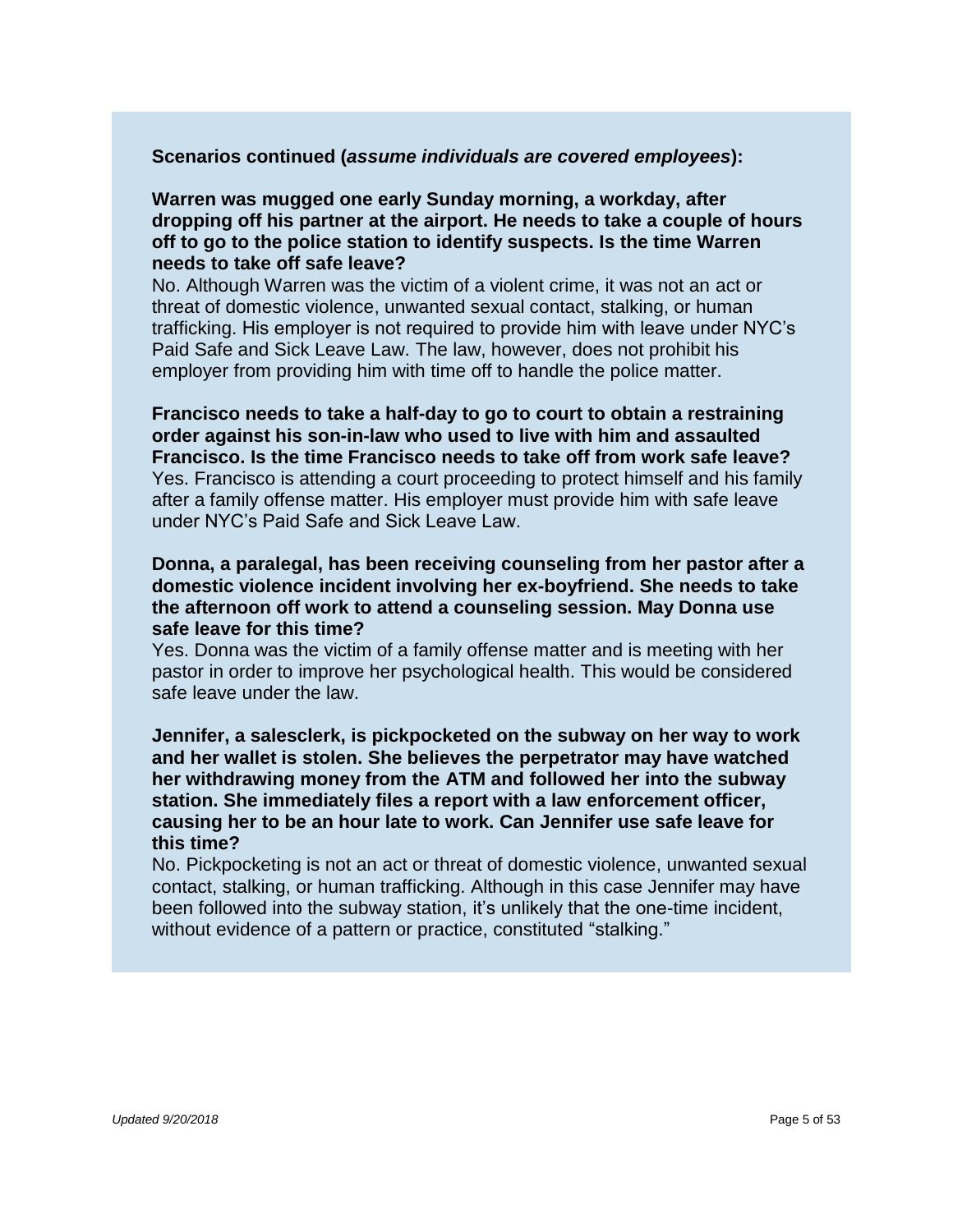## <span id="page-5-0"></span>**II. GENERAL QUESTIONS**

### **1. When do employers have to start complying with the law?**

Employers had to comply with NYC's Paid Sick Leave Law beginning April 1, 2014.

Employers had to comply with NYC's Paid Safe and Sick Leave Law, as amended, beginning May 5, 2018.

*Exception:* If an employee is subject to a collective bargaining agreement that was in effect on April 1, 2014, the employee becomes covered under the law beginning on the date that the agreement expires.

### **2. What is safe leave?**

Employees may use safe leave if they or a family member may be the victim of any act or threat of domestic violence, unwanted sexual contact, stalking, or human trafficking and they need to take actions necessary to restore the physical, psychological, or economic health or safety of themselves or family members or to protect those who associate or work with the employee, including to:

- obtain services from a domestic violence shelter, rape crisis center, or other services program;
- participate in safety planning, relocate, or take other actions to protect the employee's safety or that of the employee's family members, including enrolling children in a new school;
- meet with an attorney or social service provider to obtain information and advice related to custody; visitation; matrimonial issues; orders of protection; immigration; housing; discrimination in employment, housing, or consumer credit;
- file a domestic incident report with law enforcement or meet with a district attorney's office; and
- attend civil or criminal court dates related to any act or threat of domestic violence, unwanted sexual contact, stalking, or human trafficking.

For information, resources, and organizations that can assist those experiencing intimate partner violence, stalking, and trafficking, please contact NYC Hope by:

- Calling 1-800-621-HOPE (4673)
- Visiting the NYC Hope website [nyc.gov/nychope](https://www1.nyc.gov/nychope/site/page/home)

#### **3. Does safe leave provide additional time off for employees?**

No. NYC's Paid Safe and Sick Leave Law does not change the amount of leave that employers are required to provide. However, as of May 5, 2018, an eligible employee may use earned leave for safe leave purposes in addition to permissible sick leave use.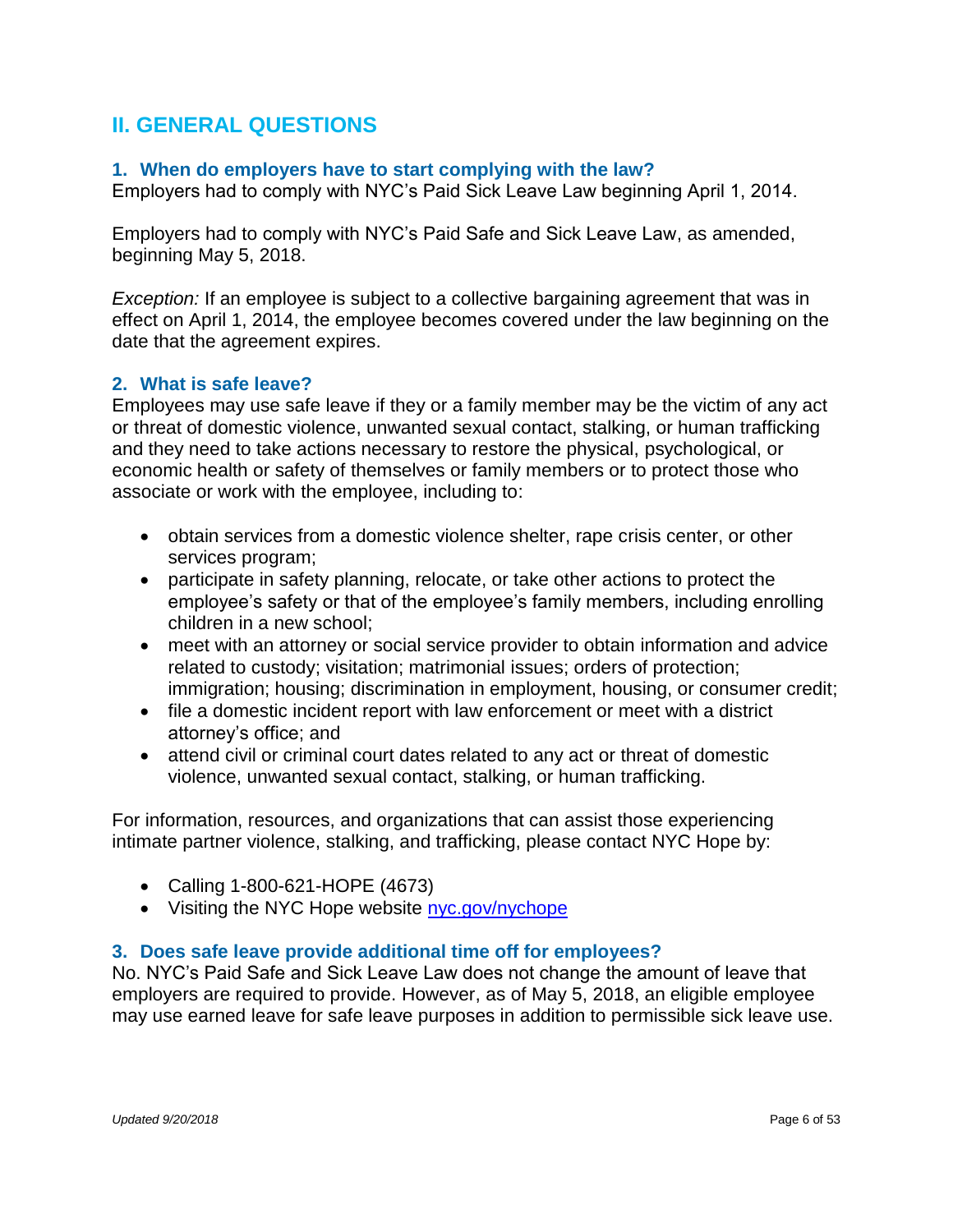### **4. Which employers must provide safe and sick leave?**

Employers with five or more employees who work more than 80 hours a calendar year in New York City must provide *paid* safe and sick leave.

Employers with fewer than five employees must provide *unpaid* safe and sick leave.

Employers with one or more domestic workers who have worked for the employer for at least a year and who work more than 80 hours a calendar year must provide *paid* safe and sick leave.

### **5. Which employers are exempt under the law?**

The law does not apply to:

- Employees who work 80 hours or less a calendar year in New York City
- Government agencies (U.S. government, State of New York, City of New York)
- Federal work study programs. Information about federal work study programs is available at the U.S. Department of Education website: <http://www2.ed.gov/programs/fws/index.html>
- Employees whose work is compensated by qualified scholarship programs as that term is defined in the federal IRS Code, 26 U.S.C. § 117. For more information, go to [http://www.gpo.gov/fdsys/pkg/USCODE-2011](http://www.gpo.gov/fdsys/pkg/USCODE-2011-title26/html/USCODE-2011-title26-subtitleA-chap1-subchapB-partIII-sec117.htm) [title26/html/USCODE-2011-title26-subtitleA-chap1-subchapB-partIII-sec117.htm](http://www.gpo.gov/fdsys/pkg/USCODE-2011-title26/html/USCODE-2011-title26-subtitleA-chap1-subchapB-partIII-sec117.htm)
- Physical therapists, occupational therapists, speech language pathologists, and audiologists who are licensed by the New York State Department of Education
	- $\circ$  These professionals are not covered under the law if they call in for work assignments at will; determine their own work schedule; have the ability to reject or accept any assignment referred to them; and are paid an average hourly wage, which is at least four times the federal minimum wage.
	- $\circ$  The exemption, if applicable, only applies to physical therapists, occupational therapists, speech language pathologists, and audiologists.
- Independent contractors who do not meet the definition of an employee under New York State Labor Law
- Participants in Work Experience Programs (WEP)
- Certain employees subject to a collective bargaining agreement (See FAQs [about collective bargaining agreements.](#page-16-0))

Anyone with additional questions about exemptions under the law can call 311 and ask for information about Paid Safe and Sick Leave or email DCA at [PSSL@dca.nyc.gov.](mailto:PSSL@dca.nyc.gov)

#### **6. Are nonprofit employers exempt?**

No. Nonprofit employers are covered by NYC's Paid Safe and Sick Leave Law and must comply with the law.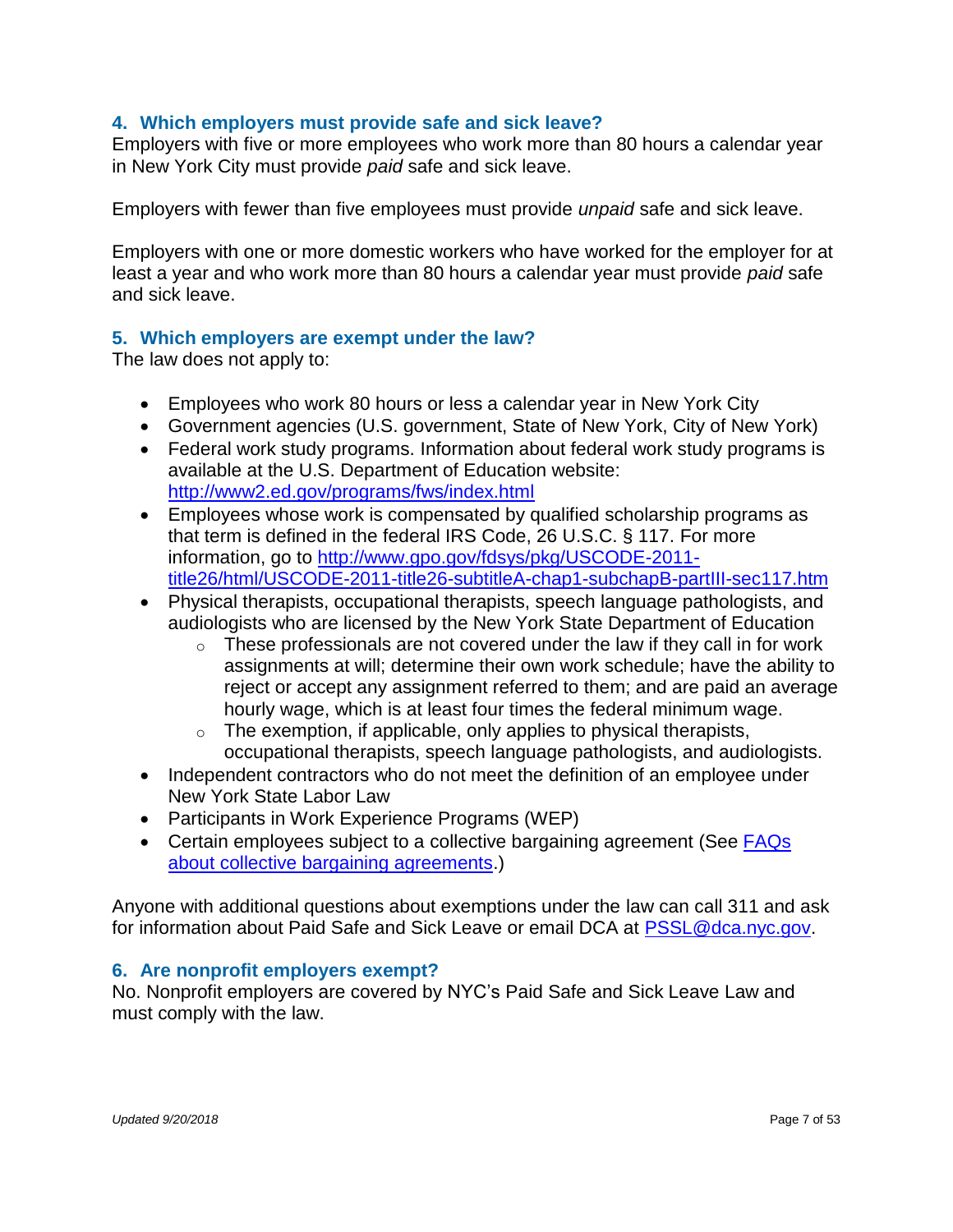### **7. How is employer size determined?**

Employers should count all employees who work for pay on a full-time, part-time, seasonal, or temporary basis. Employees must work more than 80 hours in a calendar year to count toward the number of employees.

An employer that has operated for less than one year should count the number of employees performing work for compensation per week, provided that if the number fluctuates between less than five employees and five or more employees per week, employer size may be determined for the current calendar year based on the average number of employees per week who worked during the 80 days immediately preceding the date the employee used safe and sick leave.

An employer that has operated for one year or more should count the number of employees working for the employer per week at the time the employee uses safe and sick leave. If the number of employees fluctuated between less than five employees and five or more employees three times in the most recent calendar quarter, employer size may be determined for the current calendar year based on the average number of employees per week during the previous calendar year.

### **8. What does "calendar year" mean for purposes of the law?**

"Calendar year" means any consecutive 12-month period of time determined by an employer. Most employers will find it helpful to use the "calendar year" that they use for calculating wages and benefits, including a year that runs from January 1 to December 31, tax year, fiscal year, contract year, or the year running from an employee's anniversary date of employment.

*Note*: Employers must include their calendar year in the written notice they are required to give employees. See [FAQs about "NOTICE TO EMPLOYEES."](#page-45-1)

#### **9. If the employer is part of a chain or has multiple locations, do all employees count toward the number of employees?**

If the owner or principal of the multiple locations of a business owns at least 30 percent of each location that is engaged in the same business or operates under a franchise agreement with the same franchisor as defined under New York State law, then the total number of employees should include employees at all locations in New York City as long as the multiple locations collectively employ at least five employees. Go to [www.ag.ny.gov](http://www.ag.ny.gov/) and search "Franchisors and Franchisees" for information.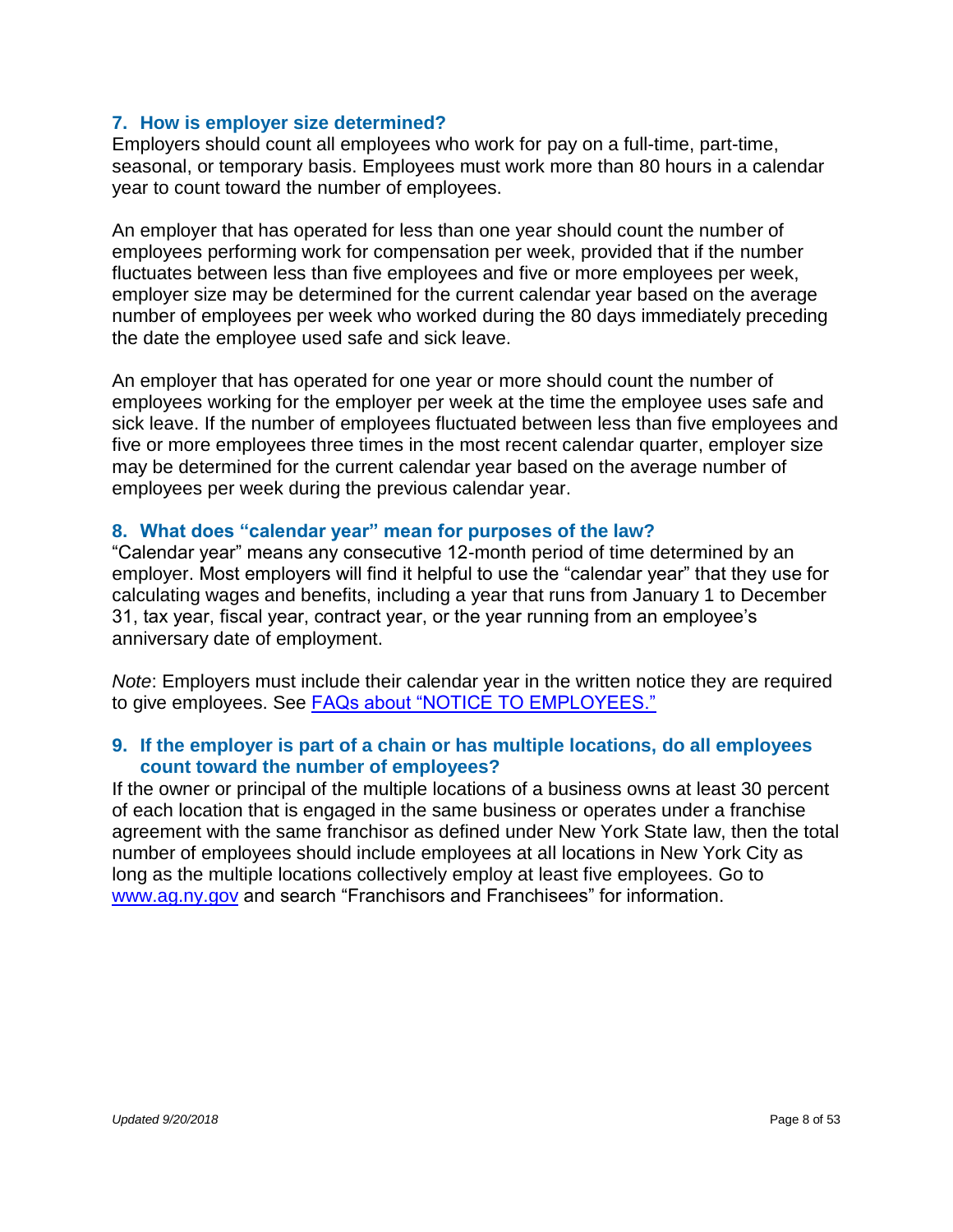#### **Scenarios:**

**Kenny, an employer, owns at least 30 percent of three pizzerias in New York City. Each location employs four employees. Would Kenny be required to provide paid or unpaid safe and sick leave?** 

Kenny would be required to provide *paid* leave to his employees. Kenny should count all 12 employees toward the number of employees.

**Employer Silvia owns less than 30 percent of a fast food restaurant, which is operated under a franchise agreement. There are four other locations of this franchise in New York City. Silvia employs four workers at her restaurant. Would Silvia be required to provide paid or unpaid safe and sick leave?**

Silvia would be required to provide *unpaid* leave to her employees. Silvia owns less than 30 percent of her fast food restaurant franchise, the restaurant is not part of a group of establishments that share a common owner or principal who owns at least 30 percent of each establishment, and Silvia employs fewer than five employees.

#### **10.Do employees who don't live in New York City count toward the number of employees?**

Yes. The law applies to employees employed for hire within New York City for more than 80 hours in a calendar year. It does not matter where the employee lives.

#### **11.Must an employer based outside of New York City provide safe and sick leave to employees who work in New York City?**

Yes. Employers located outside New York City must provide safe and sick leave to employees who work more than 80 hours per calendar year in New York City. Employers with five or more employees who work more than 80 hours per calendar year in New York City must provide *paid* leave to employees who work in New York City. Employers with one to four employees who work more than 80 hours per calendar year in New York City must provide *unpaid* leave.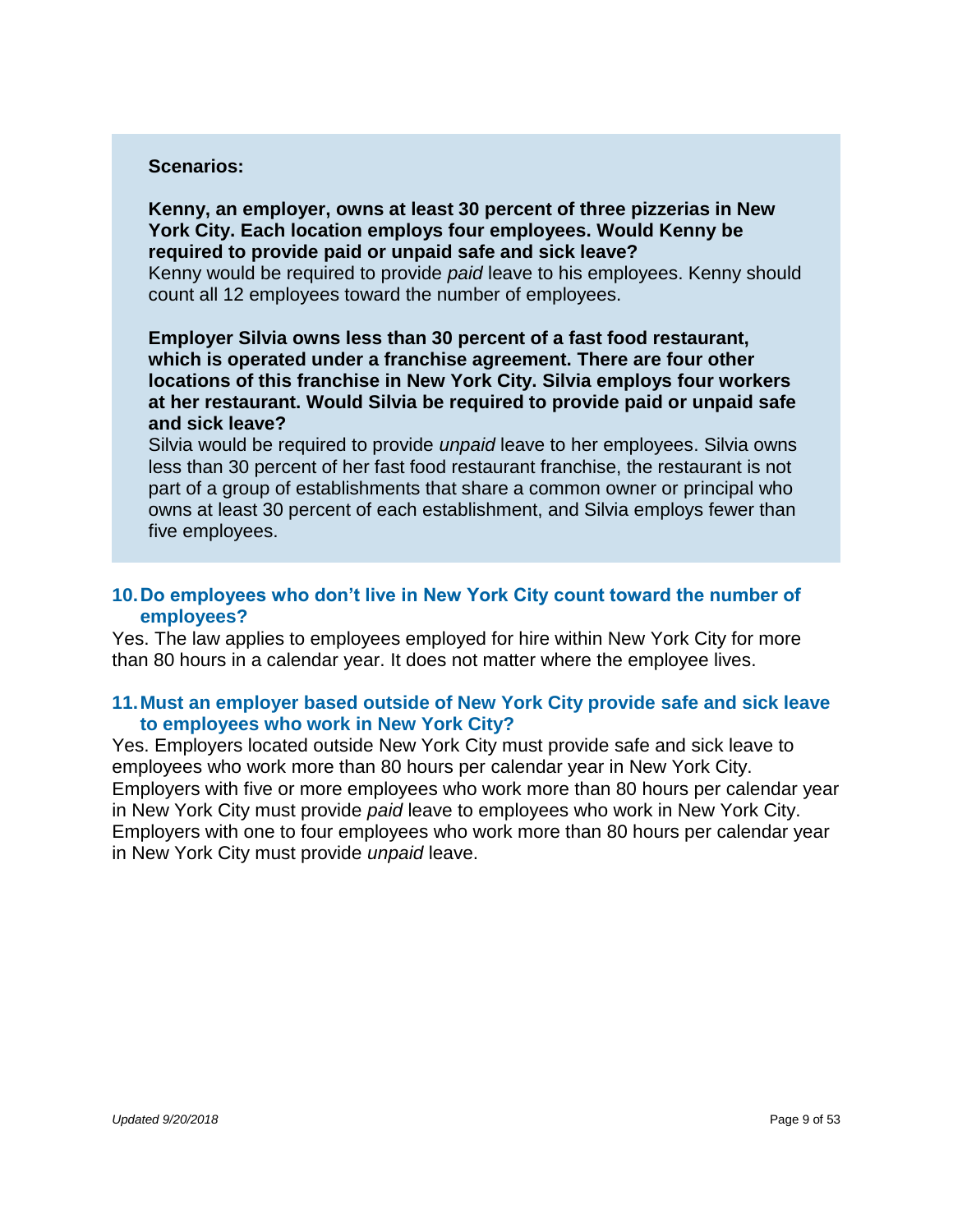#### **Scenarios:**

**Sara owns a trucking company in Buffalo. Her drivers make deliveries and pickups in New York City. Are Sara's drivers working in New York City for purposes of the Paid Safe and Sick Leave Law?** 

Yes. Making deliveries or pickups in New York City is considered to be performing work in New York City. If the drivers do this work in New York City for more than 80 hours in a calendar year, Sara must allow them to accrue and use up to 40 hours of safe and sick leave.

**Boss Trucking Company is based in Cleveland. Its drivers drive through New York City without stopping to make deliveries or pickups. Are Boss's drivers working in New York City for purposes of the Paid Safe and Sick Leave Law?** 

No. Drivers who pass through New York City without stopping to make pickups, deliveries, or otherwise work in New York City are not considered to be working in New York City for purposes of the Paid Safe and Sick Leave Law. The law does not apply to employees who do not work in New York City.

#### <span id="page-9-0"></span>**12.Can two employers jointly employ one employee?**

Yes. Two or more employers may be a "joint employer" of an employee under the law where they each have some control over the work or working conditions of the employee. Joint employers may be separate and distinct entities with separate owners, managers, and facilities. For example, a subcontractor and the business with which it contracts may be the joint employers of an employee.

#### **13.What is a "temporary help firm"?**

The term "temporary help firm" means an organization that recruits and hires its own employees and assigns those employees to perform work or services for another organization to: (i) support or supplement the other organization's workforce, (ii) provide assistance in special work situations, such as employee absences, skill shortages, or seasonal workloads, or (iii) perform special assignments or projects.

A placement firm that does not hire employees on its own behalf would not meet the definition of "temporary help firm."

#### **14.If employers are joint employers, which employer is responsible for compliance with the law?**

Generally, every joint employer is responsible, individually and jointly, for compliance with all applicable provisions of the Paid Safe and Sick Leave Law and payment of any penalties for violation of the Paid Safe and Sick Leave Law.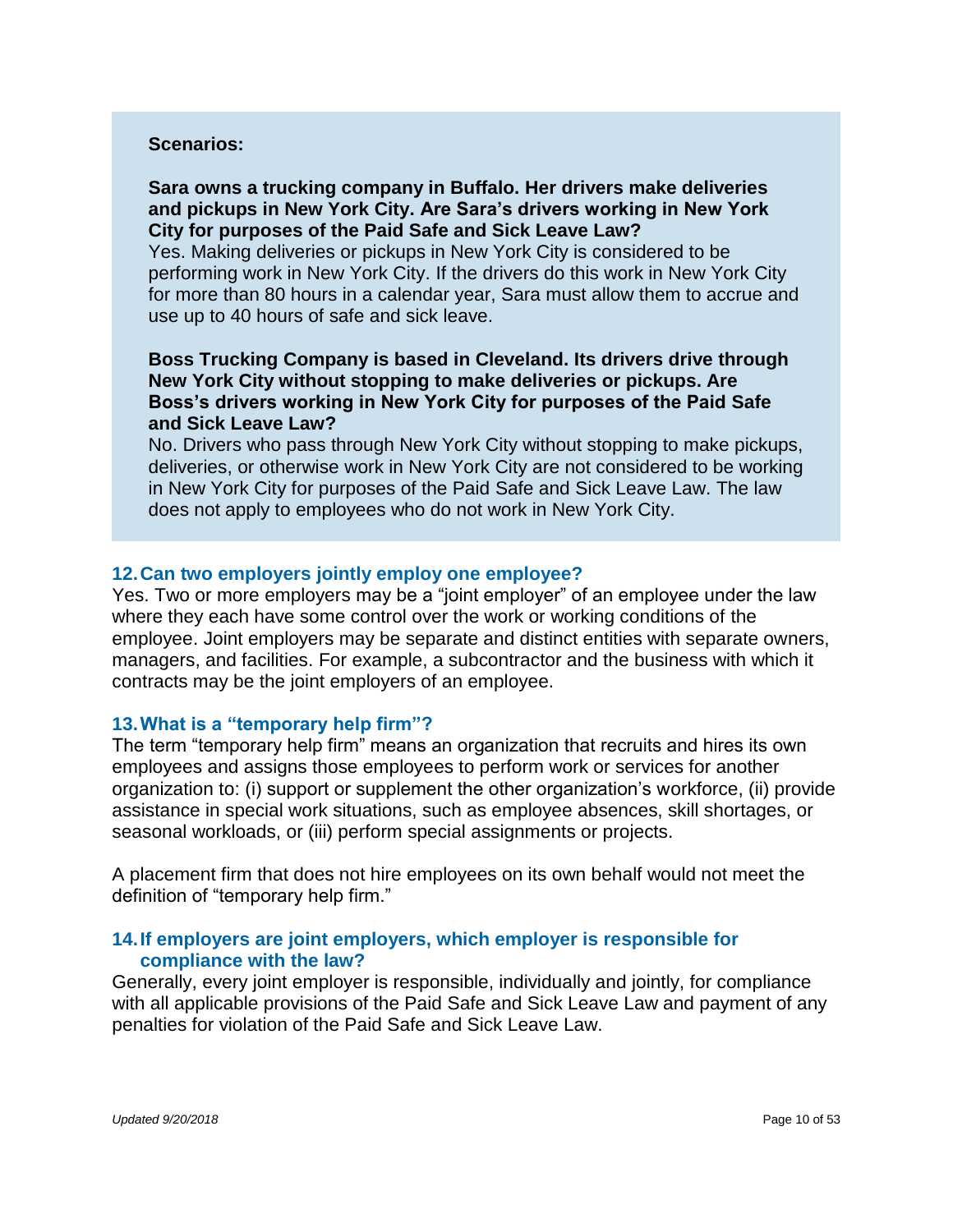*Example*: If a franchisor employer exercises some control over the work or working conditions of a franchisee's employees, both franchisee and franchisor may be considered "joint employers" of the employees under the law and have an obligation to ensure that the law's requirements are met.

### **15.What factors should be considered in determining whether an employer is a "joint employer"?**

Whether an employer is a "joint employer" of the employee is based on an assessment of whether the employer exercises some control over the work or working conditions of an employee. Factors DCA will consider include but are not limited to whether:

- 1. The employer established policies or practices related to the employment, supervision, and/or working conditions of the employee.
- 2. The employer has the power to hire and fire the employee.
- 3. The employer supervises and controls the employee's work schedule or conditions of employment.
- 4. The employer determines the rate and method of payment.
- 5. The employer maintains the employee's employment records.
- 6. The employee uses the employer's premises and equipment.
- 7. The employee performs discrete work that is integral to the employer's production or work.
- 8. The employee works exclusively or predominantly for the employer.
- 9. The employer provides training to the employee.

### **16.How should joint employers count the employees they jointly employ?**

Every employer that is a joint employer must count each employee jointly employed in determining the number of employees who work for pay.

*Example*: An employer who jointly employs three workers and also has three employees under its sole control has six employees for the purposes of the law and must provide paid safe and sick leave as long as five or more of these employees work more than 80 hours per calendar year in New York City.

*Example:* An employer employs four workers from a temporary help firm as well as three permanent workers, employed directly and under the employer's sole control. That employer has seven employees for purposes of the law and must provide paid safe and sick leave as long as five or more of these employees work more than 80 hours per calendar year in New York City.

#### **17.If an employee has two or more joint employers, does the employee accrue separate leave balances with each employer for the same work?**

No. If an employee is employed jointly by two or more joint employers, all of the employee's work for each of the joint employers will be considered as a single employment for purposes of accrual and use of safe and sick leave under the Paid Safe and Sick Leave Law.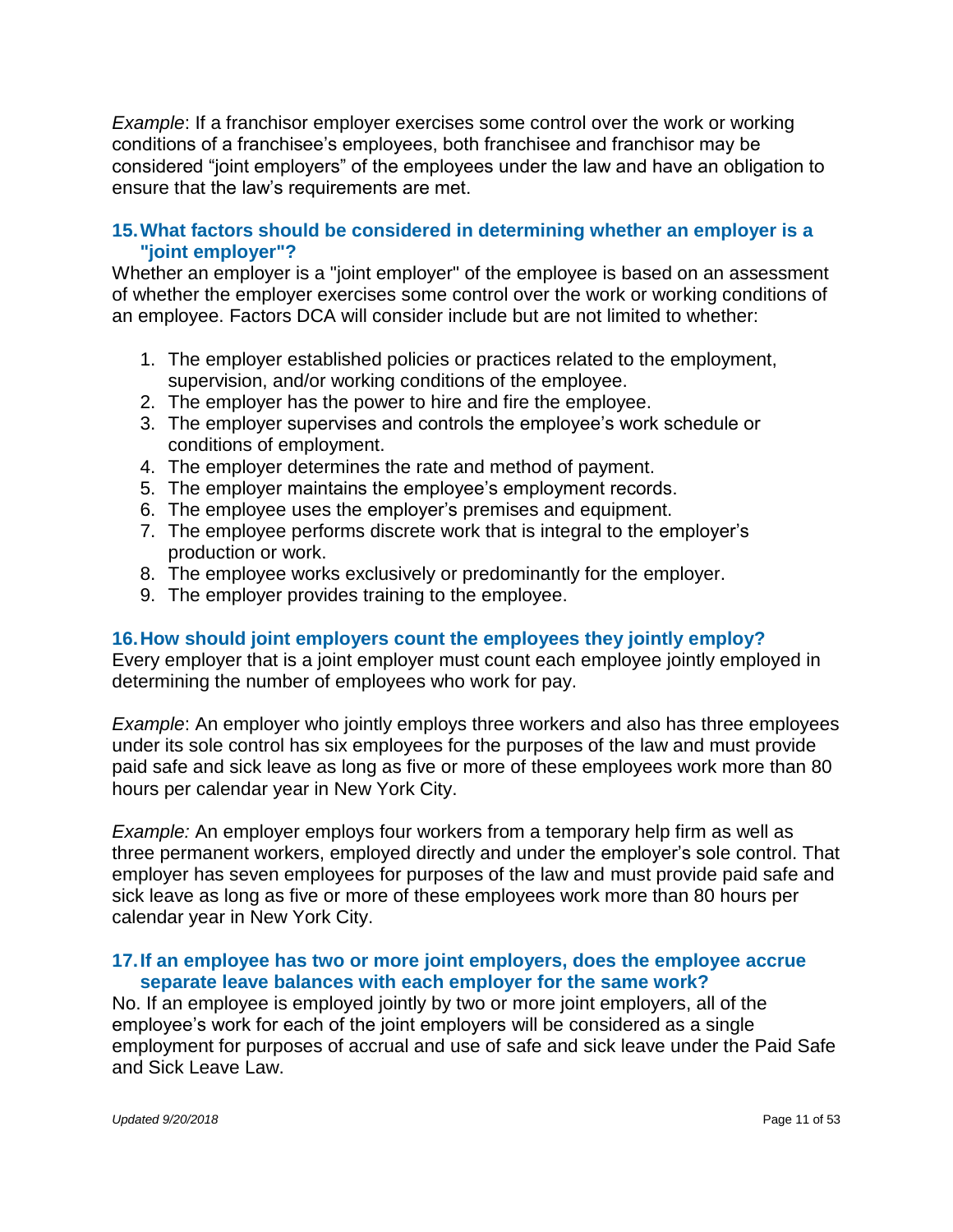### <span id="page-11-0"></span>**Scenario:**

**Maria is a garment worker employed by a contractor (ABC Corp.) to assemble garments for a manufacturer (XYZ Corp). ABC Corp. and XYZ Corp. are joint employers of Maria. How is Maria covered by the Paid Safe and Sick Leave Law?** 

Maria does not maintain two different balances of accrued safe and sick leave: one at ABC Corp., one at XYZ Corp. Instead, all of the hours she works for both ABC Corp. and XYZ Corp. are counted as a single employment and, together, her joint employers are only required to provide her with one hour of safe and sick leave for every 30 hours she works.

#### **18.How can employers confirm whether or not the law applies to them?** Employers can contact DCA in the following ways:

- Email [PSSL@dca.nyc.gov](mailto:PSSL@dca.nyc.gov)
- Call 311 (212-NEW-YORK outside NYC) and ask for information about Paid Safe and Sick Leave
- Online Live Chat, available at [nyc.gov/BusinessToolbox](http://www1.nyc.gov/site/dca/businesses/live-chat.page)
- Visit DCA's Office of Labor Policy & Standards at 42 Broadway, 9th floor, New York, NY 10004

Employers can also visit [nyc.gov/dca](https://www1.nyc.gov/site/dca/about/paid-sick-leave-law.page) for more information regarding NYC's Paid Safe and Sick Leave Law. DCA is committed to providing employers with clear and easily accessible information to help them comply with the law. The information and guidance provided on our website and our answers to questions are intended as general statements about the law, and are not intended to serve as individualized legal advice addressing specific workplace situations. The facts and circumstances in each employment situation differ and DCA encourages employers to consult with their legal and other advisors.

#### **19.Are there rules or regulations implementing the law?**

Yes. Published rules are available at [nyc.gov/dca.](https://www1.nyc.gov/site/dca/businesses/paid-sick-leave-law-for-employers.page#laws)

## **III. EMPLOYEES COVERED/NOT COVERED BY THE LAW**

#### **1. Which employees are covered by the law?**

Most employees who work more than 80 hours a calendar year in New York City are covered by the law. The law covers:

- Full-time employees
- Part-time employees
- Temporary and seasonal employees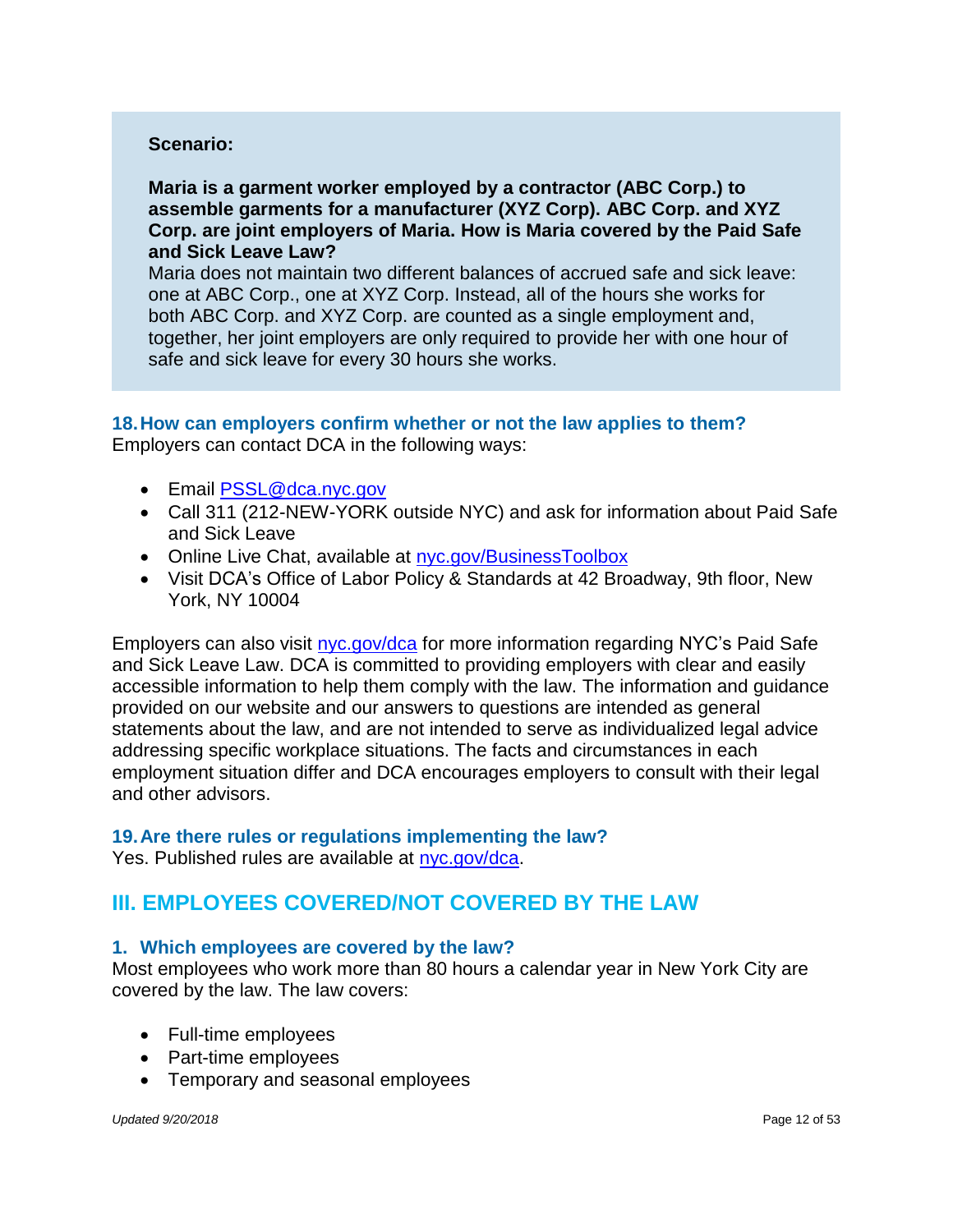- Per diem and "on-call" employees
- Transitional jobs program employees
- Undocumented employees
- Employees who are family members but not owners
- Employees who live outside of New York City but work in New York City
- Owners who are considered employees under the New York State Labor Law

### **2. Which employees are not covered by the law?**

The law does not apply to:

- Employees who work 80 hours or less a calendar year in New York City
- Government employees (federal, State of New York, City of New York)
- Participants in federal work study programs. Information about federal work study programs is available at the U.S. Department of Education website: <http://www2.ed.gov/programs/fws/index.html>
- Employees whose work is compensated by qualified scholarship programs as that term is defined in the federal IRS Code, 26 U.S.C. § 117. For more information, go to [http://www.gpo.gov/fdsys/pkg/USCODE-2011](http://www.gpo.gov/fdsys/pkg/USCODE-2011-title26/html/USCODE-2011-title26-subtitleA-chap1-subchapB-partIII-sec117.htm) [title26/html/USCODE-2011-title26-subtitleA-chap1-subchapB-partIII-sec117.htm](http://www.gpo.gov/fdsys/pkg/USCODE-2011-title26/html/USCODE-2011-title26-subtitleA-chap1-subchapB-partIII-sec117.htm)
- Physical therapists, occupational therapists, speech language pathologists, and audiologists who are licensed by the New York State Department of Education
	- $\circ$  These professionals are not covered under the law if they call in for work assignments at will; determine their own work schedule; have the ability to reject or accept any assignment referred to them; and are paid an average hourly wage, which is at least four times the federal minimum wage.
	- $\circ$  The exemption, if applicable, only applies to physical therapists, occupational therapists, speech language pathologists, and audiologists.
- Independent contractors who do not meet the definition of an employee under the New York State Labor Law. Go to [labor.ny.gov](https://www.labor.ny.gov/home/) and search "Independent" Contractors."
- Participants in Work Experience Programs (WEP)
- Certain employees subject to a collective bargaining agreement (See FAQs [about collective bargaining agreements.](#page-16-0))
- Owners who do not meet the definition of an employee under the New York State Labor Law

### **3. Does the law cover domestic workers?**

Yes. As used in the Paid Safe and Sick Leave Law, "domestic workers" are workers who are directly and solely employed by an individual or private household to provide care for a child; companionship for a sick, convalescing, or elderly person; housekeeping; or any other domestic service in a home or residence. Examples of domestic workers include nannies and housekeepers.

Domestic workers who have worked for the same employer for at least one year and who work more than 80 hours a calendar year earn two days of paid safe and sick leave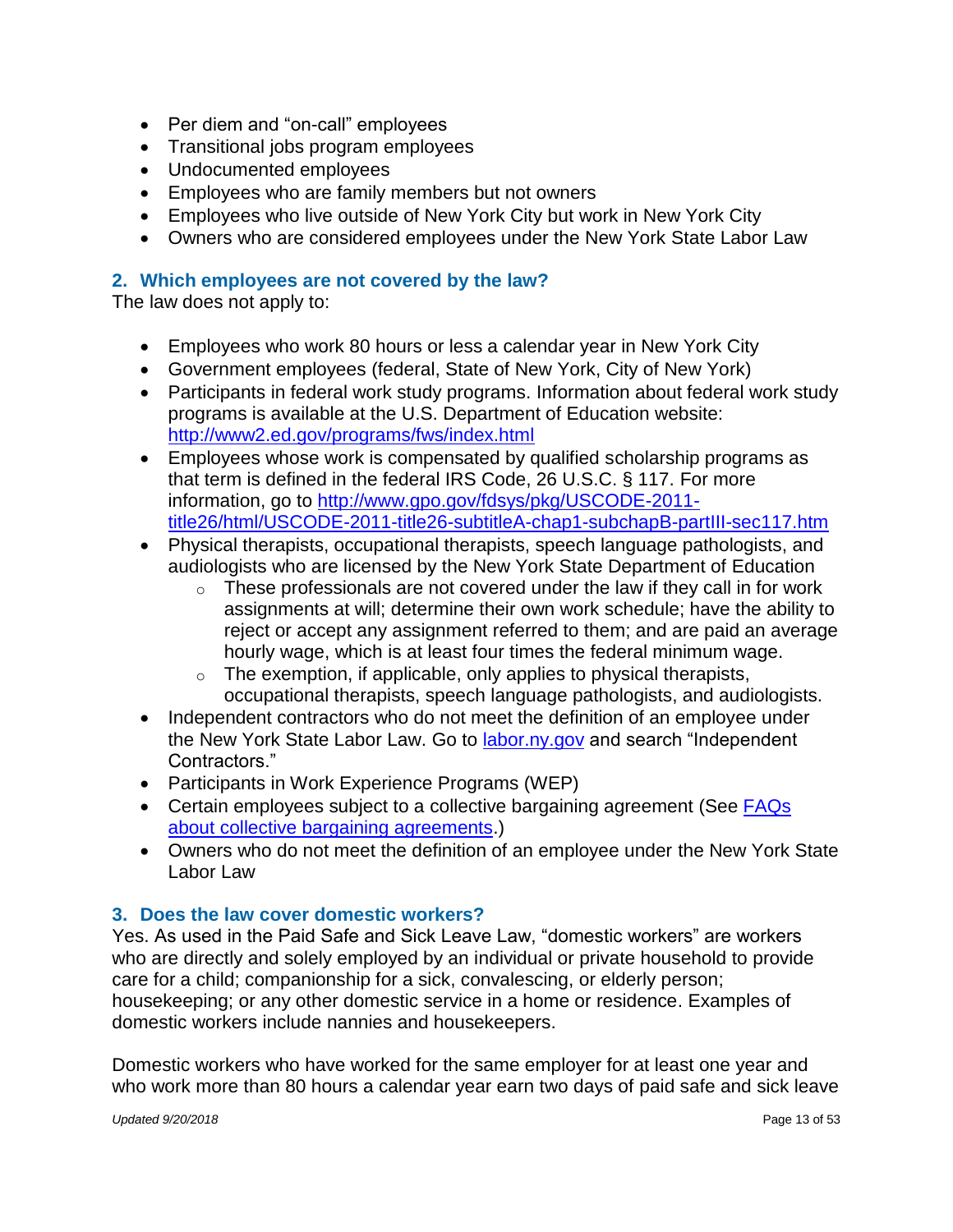under City law. This safe and sick leave is in addition to the three days of paid rest to which domestic workers are entitled under Section 161(1) of New York State Labor Law.

The term "domestic worker" does *not* include workers who are employed by an agency and provide service as an employee of that agency, regardless of whether they are jointly employed by an individual or private household in the provision of service. These workers are considered regular employees under the law and accrue paid safe and sick leave in the same manner as all other employees.

Go to [nyc.gov/dca](https://www1.nyc.gov/site/dca/workers/workersrights/paid-sick-leave-law-for-workers.page) where DCA provides guidance for domestic workers and other workers.

### **4. Does the law cover in-home workers who are paid by an agency?**

Yes. These workers are considered regular employees under the law and accrue paid safe and sick leave in the same manner as all other employees, even if they are jointly employed by an individual or private household in the provision of service.

Go to [nyc.gov/dca](https://www1.nyc.gov/site/dca/workers/workersrights/paid-sick-leave-law-for-workers.page) where DCA provides guidance for workers.

#### **5. Does the law apply to per diem and on call employees?**

Yes. If per diem and on call employees are not otherwise excluded—such as, for example, independent contractors or exempted physical therapists, occupational therapists, speech language pathologists, or audiologists—they will qualify for safe and sick leave under the law if they work more than 80 hours in New York City in a calendar year for their employer.

#### **6. When can per diem or on call employees use safe and sick leave?**

Per diem or on call employees who are covered by the law can use safe and sick leave only for hours they have been scheduled to work. Being "scheduled to work" does not include shifts for which an employee has been asked to be available or on call, unless the employee is required to remain on call on the employer's premises.

#### **Scenarios:**

**Laura has worked more than 80 hours for her employer, and her start date was over 120 days ago. Laura's employer calls to** *offer* **her a per diem shift that same day to cover for a regular employee who is out sick. Laura responds that she herself feels sick and cannot work. Is her employer required to allow her to use accrued safe and sick leave?** No. Laura was not scheduled to work, so her employer is not required to allow her to use safe and sick leave under the Paid Safe and Sick Leave Law.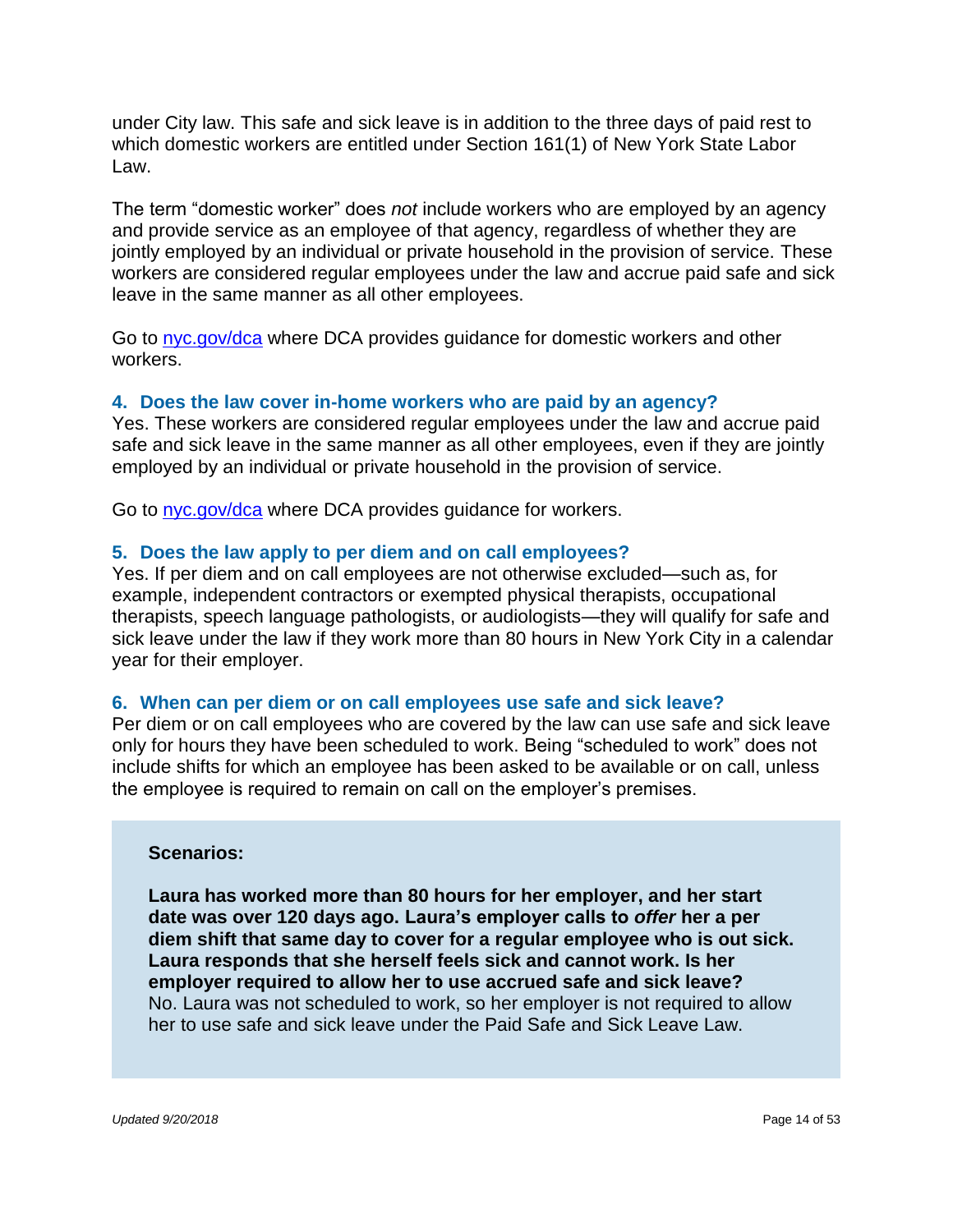#### **Scenarios continued:**

**Felice's employer offers her a per diem shift five days before the day of that shift. She accepts the offer. The day after Felice accepts the offer, she schedules a doctor's appointment for the same day and time as the work shift. Her employer has a policy requiring that employees provide seven days advance notice of a foreseeable need to use safe and sick leave. Is her employer required to allow her to use leave for sick leave purposes?** 

No. Felice was scheduled to work and did not comply with her employer's advance notice policy, so her employer is not required to grant her request for sick leave.

**Peter has worked more than 80 hours for his employer and his start date was over 120 days ago. Peter is a per diem employee who chooses which days he will work by calling in to his employer on any given day and requesting to be sent out to work. Peter calls in one day and states he would like to work that day but can only work part of the shift because he has a doctor's appointment scheduled halfway through the day. Is his employer required to allow him to use leave for sick leave purposes?**  No. Peter was not scheduled to work, so his employer is not required to allow him to use sick leave. Peter's employer may have a policy that allows employees to work only part of a shift while also allowing use of sick leave, but that would be a more generous policy than the law requires.

### **7. Will an employee who contacts DCA be asked about immigration status or legal right to work?**

No. DCA will answer employee questions and process safe and sick leave complaints without regard to immigration status. All workers have the same rights and protections under the Paid Safe and Sick Leave Law, regardless of immigration status.

### **8. Does the law cover employees who are based outside of New York City but work in New York City on an occasional basis?**

Yes, but only if the employee works 80 or more hours in New York City during a calendar year. Only the hours that an employee works in New York City count toward the 80 hours, and the employer is only required to provide safe and sick leave for hours the employee spends working in New York City.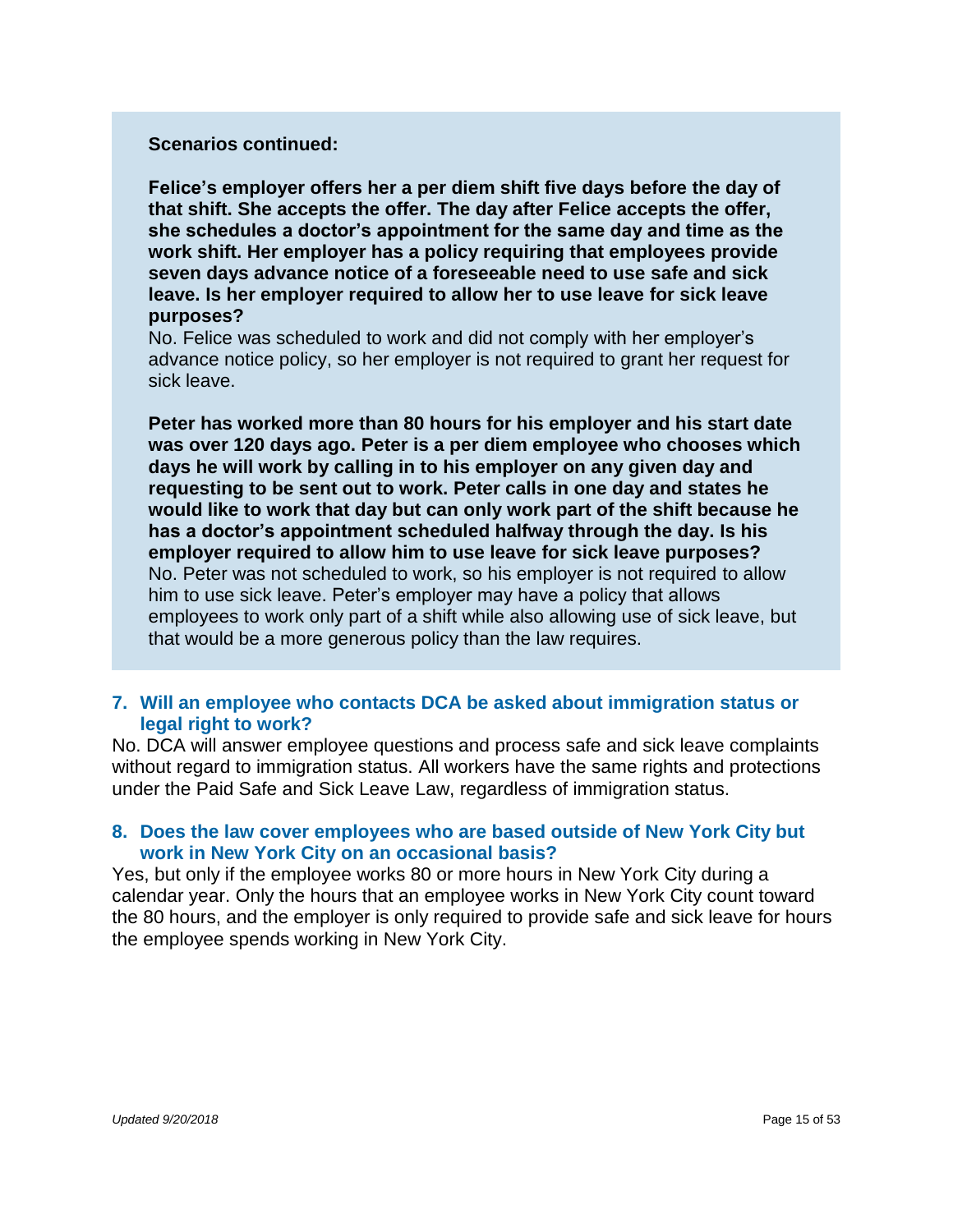#### **Scenario:**

### **Jessica works 25 hours in New Jersey and 60 hours in New York City in a calendar year. Is Jessica covered by the Paid Safe and Sick Leave Law?**

No. The 25 hours that Jessica works in New Jersey do not count toward the required minimum (more than 80 hours of work in New York City) for the purposes of coverage under the Paid Safe and Sick Leave Law.

#### **9. Are independent contractors covered by the law?**

No. The law applies to employees only. Whether someone is an employee or independent contractor depends on several factors. These include how much supervision, direction, and control the employer has over the services being provided. Workers may meet the legal standard for classification as employees even if they are considered independent contractors by their employers. For example, just because an employer issues a 1099 tax form to a worker, has a worker sign a contract stating he or she is an independent contractor, or rents a work space to a worker (such as a chair in a salon), that does not necessarily mean the worker is actually an independent contractor.

More information is available from the New York State Department of Labor at [labor.ny.gov.](https://www.labor.ny.gov/home/) Search "Independent Contractors."

### **10.If individuals believe their employers misclassified them as independent contractors and they are entitled to safe and sick leave, can they file a complaint with DCA?**

Yes. Employees who believe they have been misclassified as independent contractors may file a complaint with DCA. DCA will investigate and make a determination as to whether or not the individual is covered by the Paid Safe and Sick Leave Law.

#### **11.Are supervisors and managers covered by the law?** Yes.

#### **12.Does an employer have to provide safe and sick leave to employees who telecommute?**

Employees who telecommute are covered by the law for the hours when they are physically working in New York City, even if the employer is physically located outside New York City.

Employees who telecommute are not covered by the law for the hours when they are not physically working in New York City, even if the employer is physically located in New York City.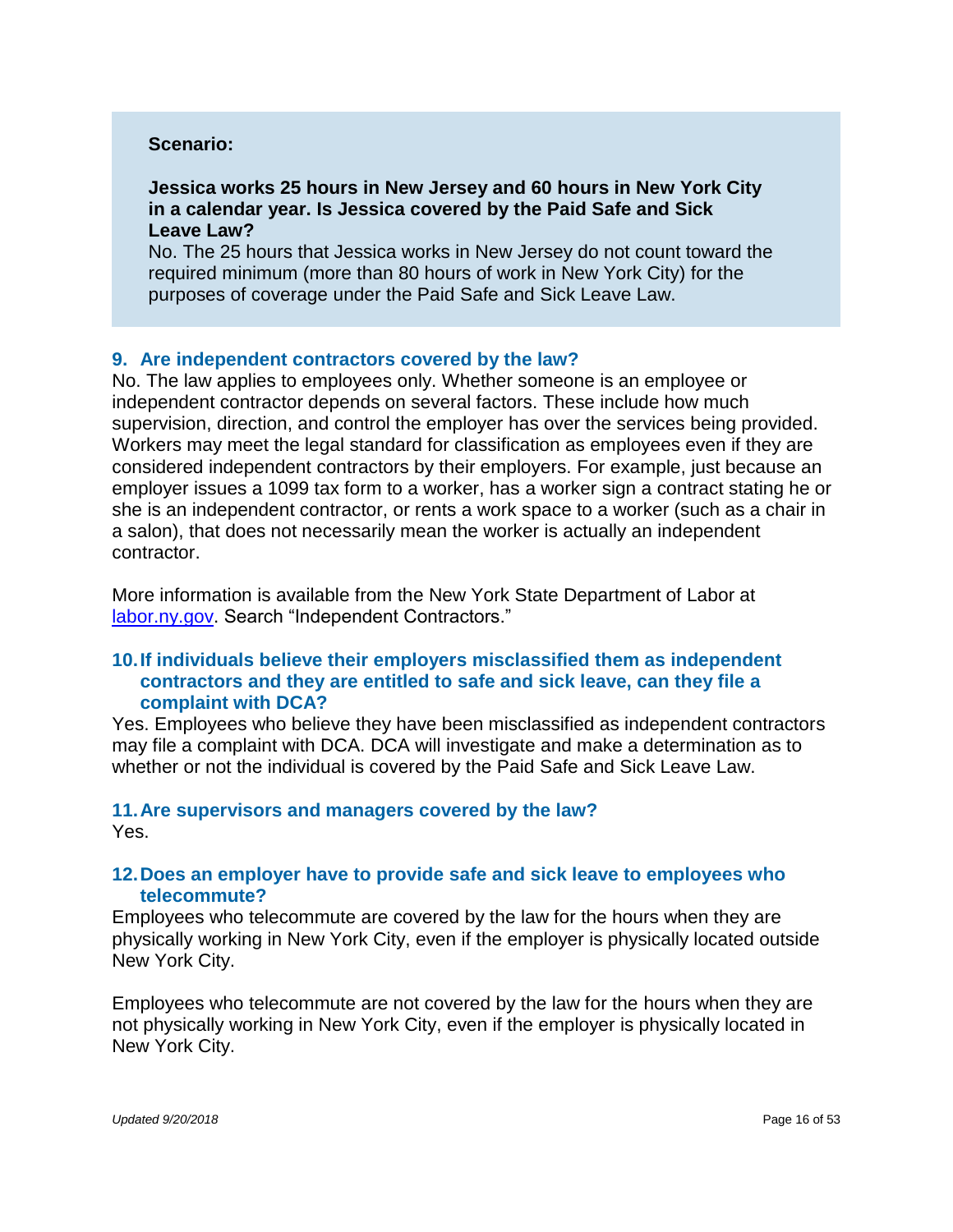#### **13.Does an employer have to provide safe and sick leave to employees who also work for other, unrelated employers?**

Yes. Assuming that the employee is eligible to accrue safe and sick leave from both employers, both employers must provide the employee with safe and sick leave. This is true even if the employee works for employers that are not joint employers. See **FAQs** [about joint employers in II. GENERAL QUESTIONS.](#page-9-0)

#### **Scenario:**

**For the past three years, Mary has worked as a cashier on weekends at a restaurant in Manhattan and as a full-time receptionist for a nonprofit in the Bronx during the rest of the week. Must both employers provide safe and sick leave?** 

Yes, as long as Mary works 80 or more hours in a calendar year for each employer. Both the restaurant and the nonprofit must provide safe and sick leave, and Mary can accrue safe and sick leave with both employers.

#### **14.Are industrial homeworkers covered by the law?**

Employees who manufacture industrial goods in their home for an employer **are covered** by the law if they perform their work from a New York City residence, even if the employer is physically located outside New York City.

Employees who manufacture industrial goods in their home for an employer **are not covered** by the law if they perform their work from a residence outside of New York City, even if the employer is physically located in New York City.

### <span id="page-16-0"></span>**15.Are employees covered by collective bargaining agreements covered by the law?**

It depends. The law does not apply to employees covered by a valid collective bargaining agreement that was in effect on April 1, 2014, or, in the case of the amendments to the law that expanded the definition of family member and added safe leave uses, May 5, 2018, until that collective bargaining agreement expires. For employees covered by a collective bargaining agreement that came into effect or renewed after April 1, 2014 or May 5, 2018, the law does not apply if the collective bargaining agreement expressly waives the law's provisions and the agreement provides a comparable benefit to employees, such as paid time off. Otherwise, the law applies to these employees.

*Exception:* For employees in the construction or grocery industry covered by a collective bargaining agreement that came into effect after April 1, 2014, or, in the case of safe leave uses, May 5, 2018, the law does not apply if the collective bargaining agreement expressly waives the law's provisions. The agreement does not have to provide a comparable benefit to these employees.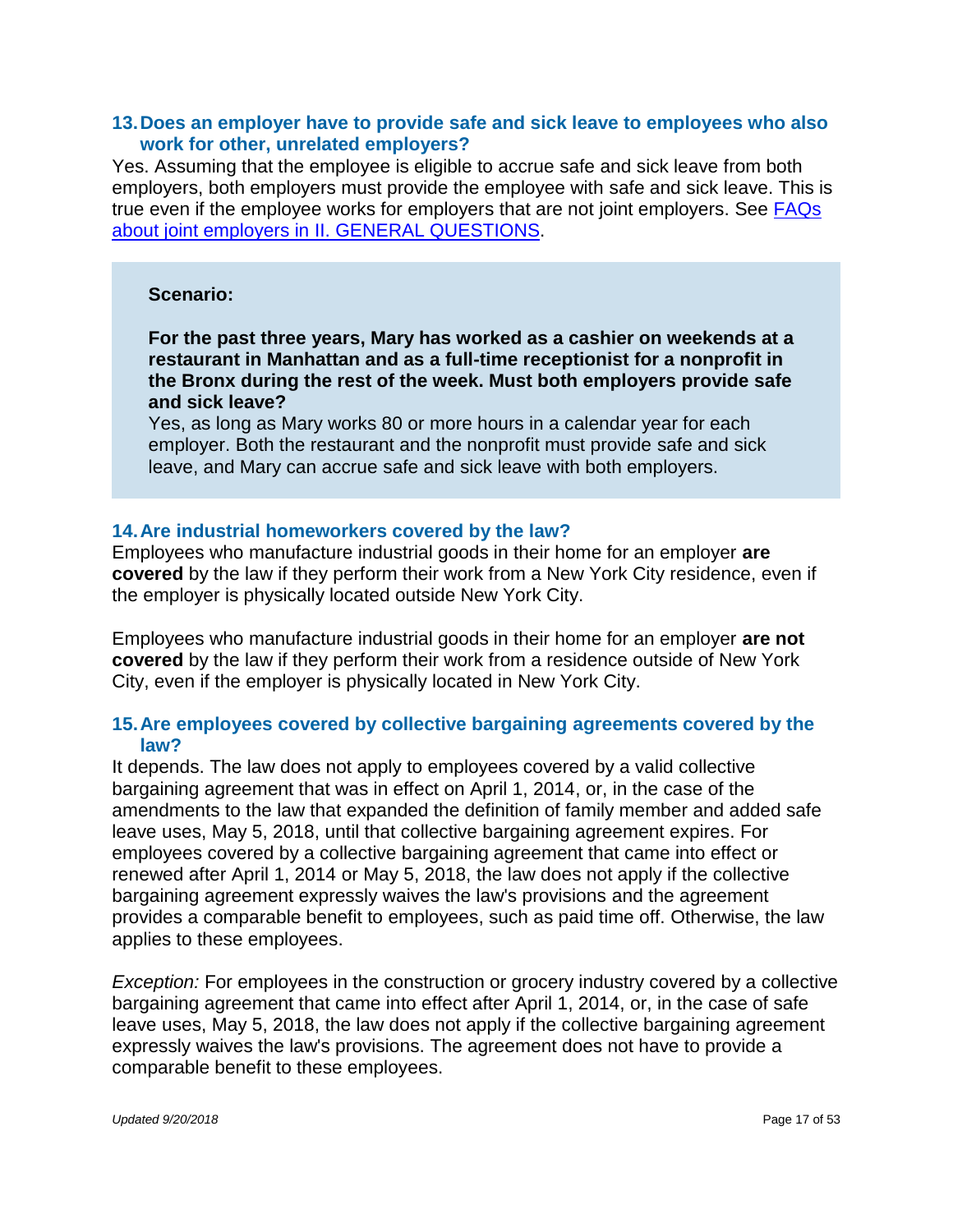## <span id="page-17-0"></span>**IV. RIGHT TO SAFE AND SICK LEAVE – HOURS, ACCRUAL**

### **1. When do employees begin to accrue safe and sick leave?**

Employees began to accrue sick leave on April 1, 2014 or on their first day of employment, whichever is later. After May 5, 2018, accrued leave may be used for safe and sick leave purposes.

*Exception*: Employees covered by a collective bargaining agreement that was in effect on April 1, 2014 begin to accrue safe and sick leave under City law beginning on the date that the agreement expires.

### **2. How much safe and sick leave do employers have to give employees?**

Employers must give employees up to 40 hours of safe and sick leave every calendar year. Earned leave may be used by eligible employees for safe or sick leave purposes.

*Exception*: Employers must give domestic workers—workers who are directly and solely employed by an individual or private household to provide care for a child; companionship for a sick, convalescing, or elderly person; housekeeping; or any other domestic service in a home or residence—two days of paid safe and sick leave after one year of employment. This leave is in addition to the three days of paid rest to which workers are entitled under New York State Labor Law. Altogether, employers must give domestic workers a minimum of five (5) days per calendar year of combined leave. Go to [labor.ny.gov](https://www.labor.ny.gov/home/) and search "Domestic Workers' Bill of Rights." Go to [nyc.gov/dca](https://www1.nyc.gov/site/dca/about/paid-sick-leave-domestic-workers.page) where DCA provides guidance for domestic workers.

### **3. How does safe and sick leave accrual work under the law?**

Employees accrue safe and sick leave at the rate of one hour for every 30 hours worked, up to a maximum of 40 hours of safe and sick leave per calendar year.

*Exception*: Accruals for domestic workers—workers who are directly and solely employed by an individual or private household to provide care for a child; companionship for a sick, convalescing, or elderly person; housekeeping; or any other domestic service in a home or residence—follow New York State Labor Law. Go to [labor.ny.gov](https://www.labor.ny.gov/home/) and search "Domestic Workers' Bill of Rights." Under City law, domestic workers are entitled to two days of paid safe and sick leave after working for the same employer for at least one year.

Go to [nyc.gov/dca](https://www1.nyc.gov/site/dca/workers/workersrights/paid-sick-leave-law-for-workers.page) where DCA provides guidance for all workers.

#### **4. Can on call workers accrue safe and sick leave while on call?**

If an employee is scheduled and available to work for an on call shift and is compensated for the scheduled time regardless of whether the employee works, the scheduled time constitutes hours worked for the purposes of accrual under the law.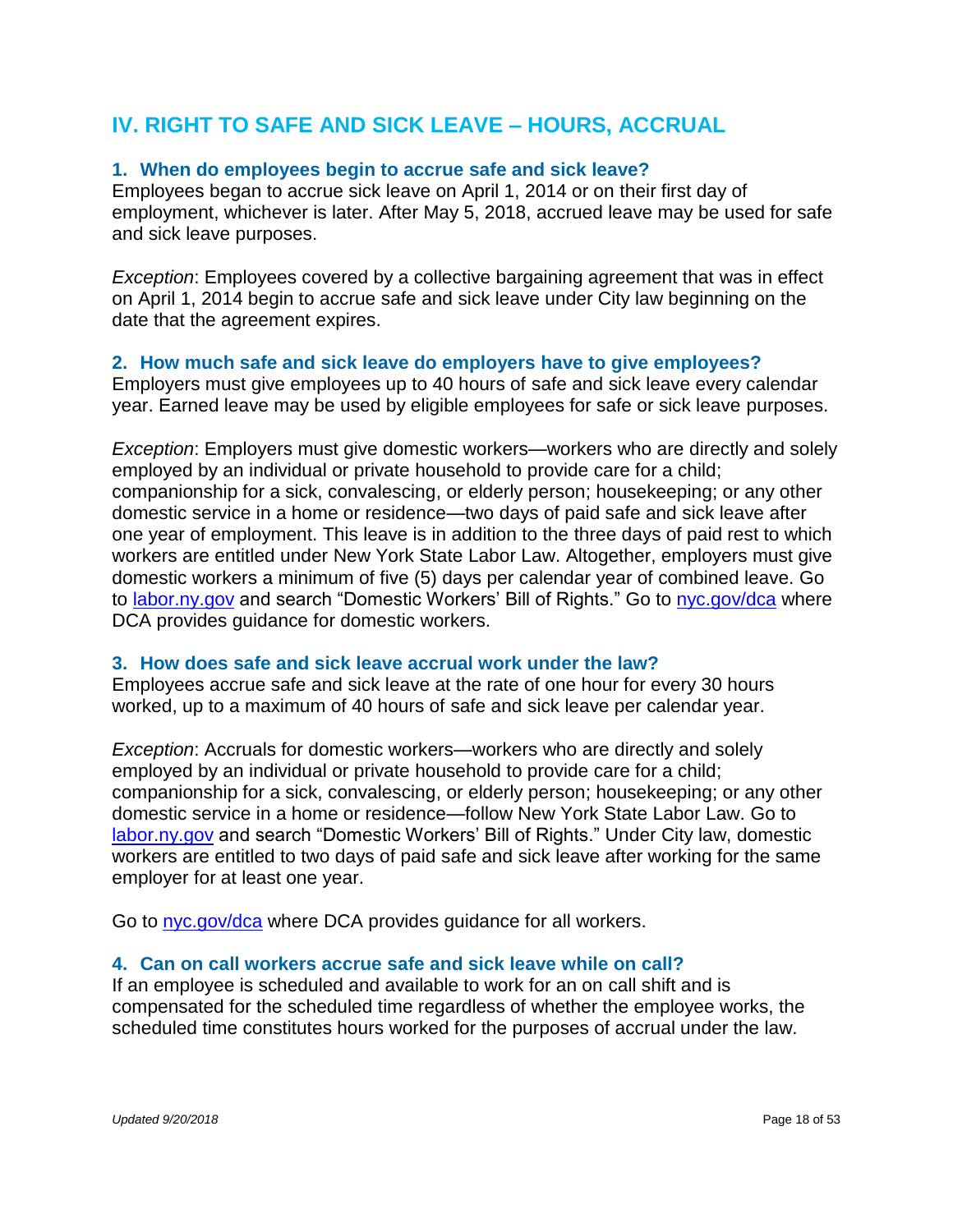### **5. How do employees who are paid on a flat rate basis (for example, paid by the piece) accrue safe and sick leave?**

When employees are paid on a flat rate basis, accrual of safe and sick leave is measured by the actual length of time spent performing work.

#### **6. How do employees who are paid on a commission basis accrue safe and sick leave?**

When employees are paid on a commission basis, accrual of safe and sick leave is measured by the actual length of time spent performing work.

#### **7. How must an employer measure the use of safe and sick leave for employees with indeterminate shift lengths?**

When employees have shifts of indeterminate length, the employer shall base the hours of safe and sick leave used upon the hours worked by the replacement employee for the same shift. If this method is not possible, the hours of safe and sick leave must be based on the hours worked by the employee when the employee most recently worked the same shift in the past.

### **8. Does an employee earn safe and sick leave during a probationary period?** Yes.

#### **9. When can an employee start using safe and sick leave?**

Employees could start using accrued sick leave on July 30, 2014 or 120 days after the start of employment, whichever is later.

Employees could start using accrued safe leave on May 5, 2018 or 120 days after the start of employment, whichever is later.

*Exception*: Domestic workers—workers who are directly and solely employed by an individual or private household to provide care for a child; companionship for a sick, convalescing, or elderly person; housekeeping; or any other domestic service in a home or residence—can start using safe and sick leave beginning on the next date that they are entitled to their paid day or days of rest under New York State Labor Law and annually thereafter on that date. Go to [labor.ny.gov](https://www.labor.ny.gov/home/) and search "Domestic Workers' Bill of Rights."

#### **10.What happens to safe and sick leave that an employee has accrued but hasn't used at the end of the calendar year?**

Up to 40 hours of unused safe and sick leave can be carried over to the next calendar year. However, employers are only required to allow employees to use up to 40 hours of safe and sick leave per calendar year.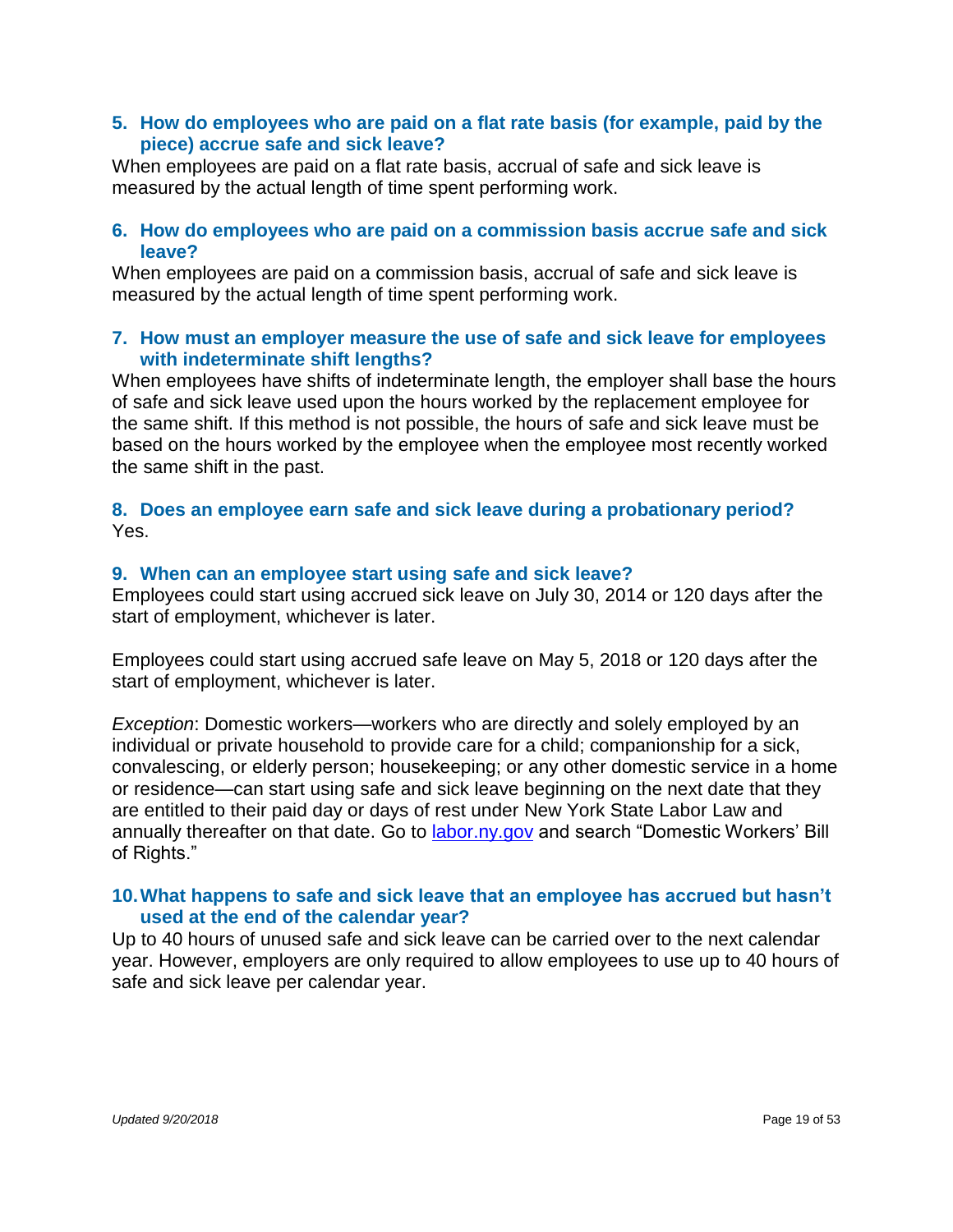### **11.If a new employee begins work when there are fewer than 120 days left in the employer's calendar year, must the employer carry over the employee's accrued safe and sick leave into the next calendar year?**

Yes. If a new employee begins work when there are fewer than 120 days left in the employer's calendar year, the employer must carry over the employee's accrued safe and sick leave into the next calendar year. After 120 days, the employee can use accrued safe and sick leave.

### **12.If an employee carries over 40 hours of unused safe and sick leave to a new calendar year, is an employer required to allow the employee to use 80 hours of safe and sick leave in the next calendar year?**

No. Employers are only required to allow employees to use up to 40 hours of safe and sick leave per calendar year. Note that the employee continues to accrue leave at the rate of one hour for every 30 hours worked. A maximum of 40 hours of accrued leave can be carried over to the next calendar year and will be available for immediate use.

*Example*: An employee accrues 40 hours of safe and sick leave in Calendar Year One and uses 20 hours of safe and sick leave in Calendar Year One. She carries over 20 hours to the next calendar year, accrues 40 hours, and does not use any hours in Calendar Year Two. Her safe and sick leave balance at the end of the second year is 60 hours (20 hours from Calendar Year One plus 40 hours from Calendar Year Two). She may carry over 40 of those 60 hours into Calendar Year Three and accrue another 40 hours in Calendar Year Three. Her employer is only required to allow her to use 40 hours of leave in Calendar Year Three.

### **13.Can an employer pay the employee for unused safe and sick leave instead of allowing the employee to carry it over?**

Yes. An employer can choose—but is not required—to pay an employee for unused safe and sick leave at the end of the calendar year. An employer is not required to allow employees to carry over safe and sick leave if:

- The employer pays them for the unused accrued safe and sick leave AND the employer front-loads 40 hours, i.e., provides the employee with 40 hours of paid safe and sick leave that meets or exceeds the requirements of the law for the new calendar year on the first day of the new calendar year. OR
- The employer front-loaded 40 hours of safe and sick leave at the beginning of the calendar year and will front-load 40 hours of safe and sick leave on the first day of the new calendar year. Note that an employer that switches from an accrual system to a front-load system must pay out any unused accrued leave at the end of the year in which the safe and sick leave was accrued.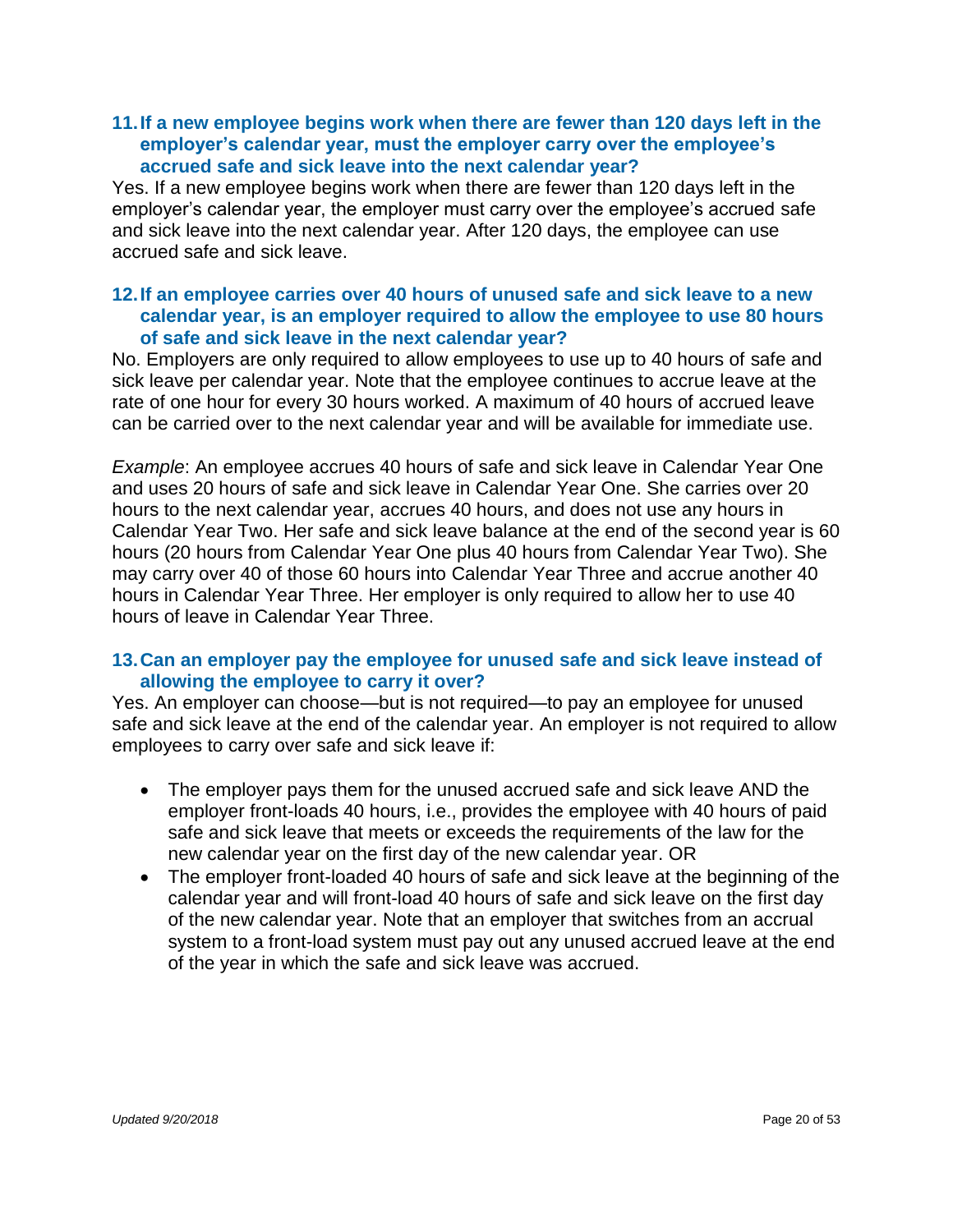#### **Scenario:**

### **Paulina has accrued 40 hours of safe and sick leave but hasn't used any of it. On the first day of the next calendar year, she gets the flu. Can Paulina use leave for sick leave purposes?**

Yes, Paulina can take 40 hours of safe and sick leave right away—her earned hours of safe and sick leave carry over to the new calendar year. Note that Paulina's employer does not have to let her use more than 40 hours of safe and sick leave in the new calendar year, but Paulina may accrue up to 40 hours of safe and sick leave in the new calendar year.

### **14.Can an employee agree with an employer to be paid for safe and sick leave as it is accrued instead of only at the end of the calendar year?**

No. The purpose of the law is to ensure that employees can use safe and sick leave to care for themselves or loved ones without fear of retaliation from their employer. In enacting the law in 2014, the City Council determined that providing employees with earned sick leave would have a positive effect on public health and would foster a healthy and productive workforce. In enacting safe leave amendments in 2018, the City is now making sure that survivors of sexual assault, domestic violence, and human trafficking can use their leave to take steps toward safety without fear of penalty. Paying employees for unused safe and sick leave before the end of the calendar year could leave employees with no safe and sick leave on days when employees need to use safe and sick leave and would undercut the purpose of the law.

#### **15.What is the advantage of carrying over safe and sick leave?**

When unused safe and sick leave is carried over into a new calendar year, an employee is able to use it right away instead of waiting to accrue new safe and sick leave.

#### **16.Can an employer have a policy that front-loads 40 hours of safe and sick leave to the beginning of each calendar year to avoid calculating accruals?**

Yes, an employer can have a policy that provides all employees with 40 hours of safe and sick leave at the beginning of each calendar year. This option may be attractive to employers who prefer not to track the accrual of safe and sick leave for each covered employee. However, if the employer has not calculated employees' use and accruals, the employer cannot change the policy in the new calendar year since employees are entitled to carry over unused safe and sick leave and use those hours at the beginning of the new calendar year.

#### **17.Can an employer front-load accrual for part-time employees?**

Yes. At the beginning of each calendar year, an employer can provide part-time employees with the hours of safe and sick leave they would accrue based on the hours they are anticipated to work at the accrual rate of one hour of safe and sick leave for every 30 hours the employee is anticipated to work. However, if the employer front-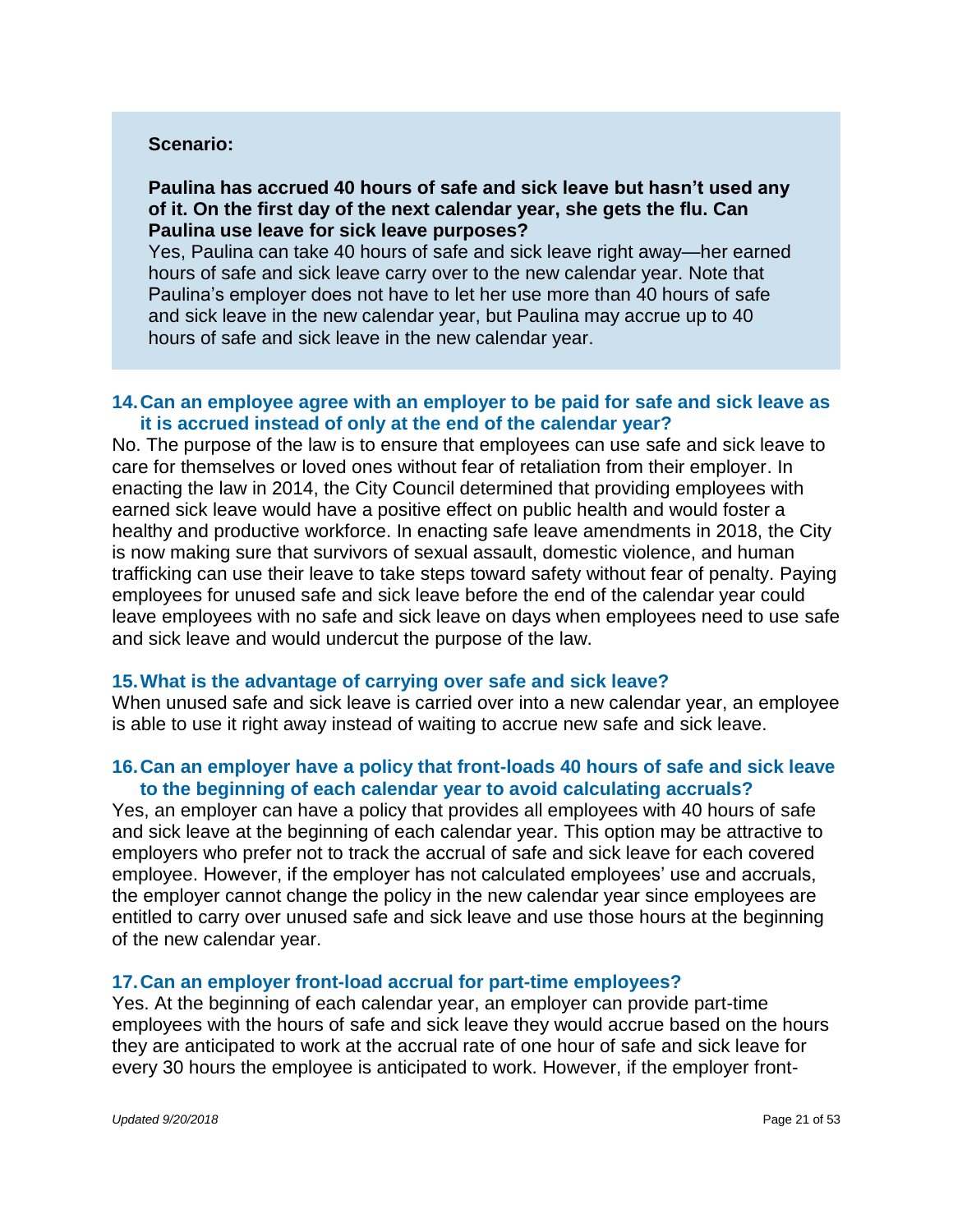loads fewer than 40 hours, the employer must still track the employee's hours worked and accrual of safe and sick leave because a part-time worker may work more hours than anticipated.

If the employee works more hours than anticipated, the employer must allow the employee to accrue leave at the rate of one hour for every 30 hours worked until the total amount of front-loaded plus accrued safe and sick leave in a calendar year equals 40 hours. Employees who are front-loaded less than 40 hours in a calendar year must be allowed to use up to 40 hours of safe and sick leave in a calendar year if they have accrued it. An employer who front-loads fewer than 40 hours must allow employees to carry over up to 40 hours of unused safe and sick leave into the new calendar year, in addition to front-loading the amount of time the employer expects the employee to earn in the new calendar year.

*Reminder*: If the employer has not calculated employees' use and accruals, the employer cannot change the policy in the new calendar year since employees are entitled to carry over unused safe and sick leave and use those hours at the beginning of the new calendar year.

### **18.If an employer wants to front-load safe and sick leave for a full-time employee at the time of hire, must they front-load 40 hours of safe and sick leave if the employee is not projected to accrue 40 hours of safe and sick leave in the remainder of the employer's calendar year?**

No, as long as the employer tracks accruals of safe and sick leave for the newly hired employee for the remainder of the calendar year. To avoid tracking accruals, the employer would need to front-load the full 40 hours.

### **19.Can an employer have a policy that permits employees to donate unused safe and sick leave to other employees?**

Yes. An employer can have a policy that allows employees to donate unused safe and sick leave to other employees, as long as the policy is voluntary.

### **20.How does safe and sick leave accrue for employees who are exempt from overtime requirements under New York State's Minimum Wage Law or other New York State law?**

If an exempt employee works 40 hours or more in a week, safe and sick leave still accrues based on a 40-hour workweek but not beyond the 40 hours. If an exempt employee works less than 40 hours in a week, safe and sick leave accrues based on the employee's normal workweek.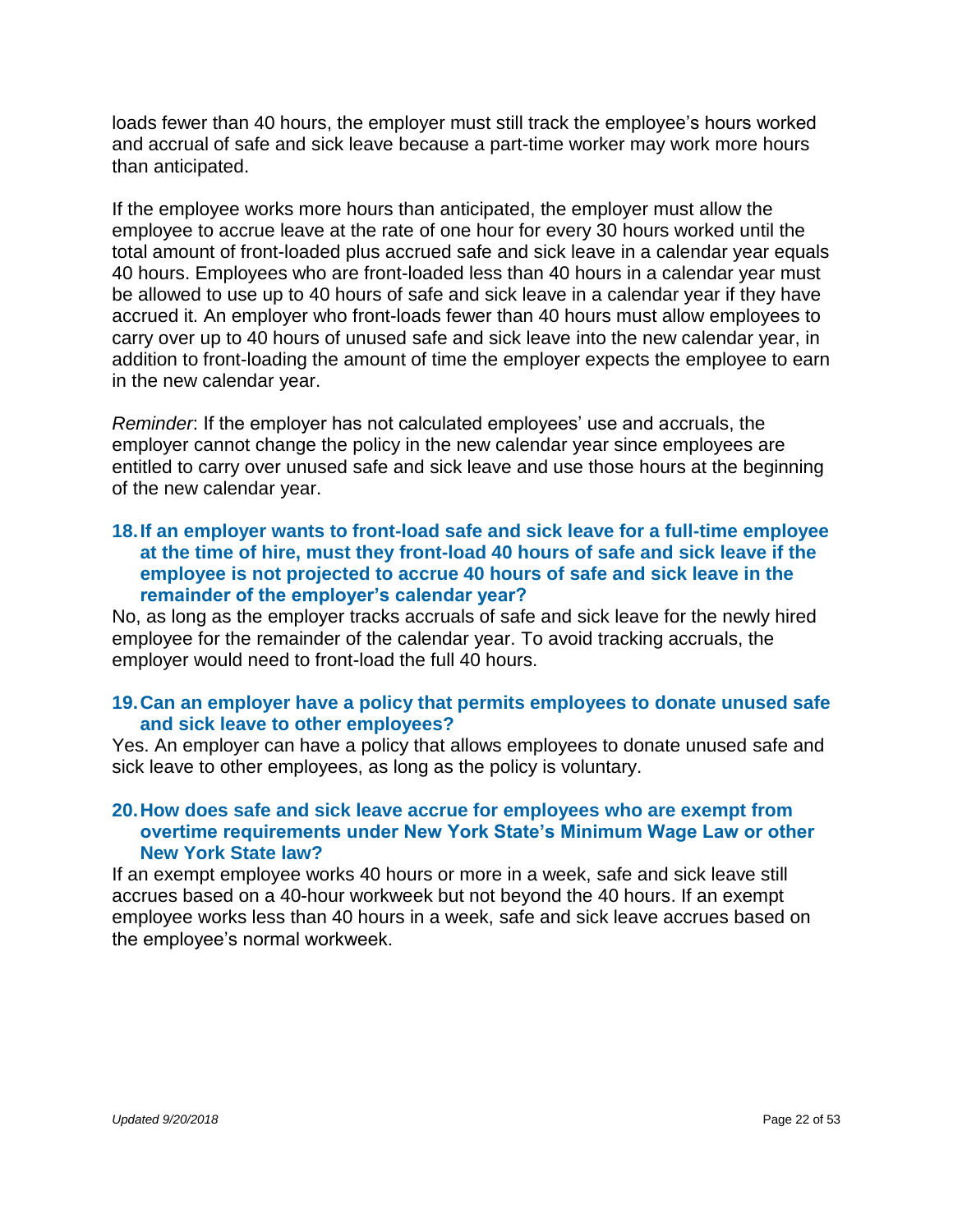### **21.How does safe and sick leave accrue for employees who are not exempt from overtime requirements under New York State's Minimum Wage Law or other New York State law?**

For employees who are not exempt from the overtime provisions of New York State's Minimum Wage Law or other New York State law, safe and sick leave accrues during all hours worked, including overtime hours worked.

### **22.Does safe and sick leave accrual and carryover need to be based on the "calendar year," or can employers use other dates, such as the date of hire?**

For the purposes of this law, the "calendar year" is any consecutive 12-month period of the employer's choosing. Accrual and carryover must be based on the calendar year for all employees unless the employer has a more generous policy that allows employees to accrue the leave required by the law at a faster rate than the law requires.

#### **23.Do employees who leave and return (seasonal, rehires, etc.) get to keep their accrued safe and sick leave?**

If the employee is rehired within six months, the employer must reinstate previously accrued safe and sick leave, unless the employer paid the employee for unused safe and sick leave when the employee left and the employee agreed to be paid out.

### **24.If an employee is reinstated by an employer within six months of separating from that employer, must the employee wait 120 days after resuming employment with the employer to begin using accrued safe and sick leave?**

No. If an employee is rehired within six months, upon restarting employment, the employee shall receive credit for at least the previous calendar days worked toward the 120-day waiting period.

### **25.Can an employee who returns to the same employer within six months of separating access previously accrued safe and sick leave?**

Yes, unless the employer paid the employee for unused safe and sick leave when the employee left and the employee agreed to be paid out, the employee may access previously accrued safe and sick leave after the 120-day waiting period is over.

### **26.What does the law require of employers who rehire employees after a break in employment of more than six months?**

If the employee's break in employment is more than six months, the law does not require the employer to reinstate unused safe and sick leave. The employee would have a zero balance of accrued safe and sick leave on the first day of reemployment and would not be eligible to use safe and sick leave for 120 days after recommencing employment with the employer.

In a situation where an employee returns after an absence of more than six months but within the same calendar year of working for the employer previously, then all work for that employer within the calendar year must be included in determining whether the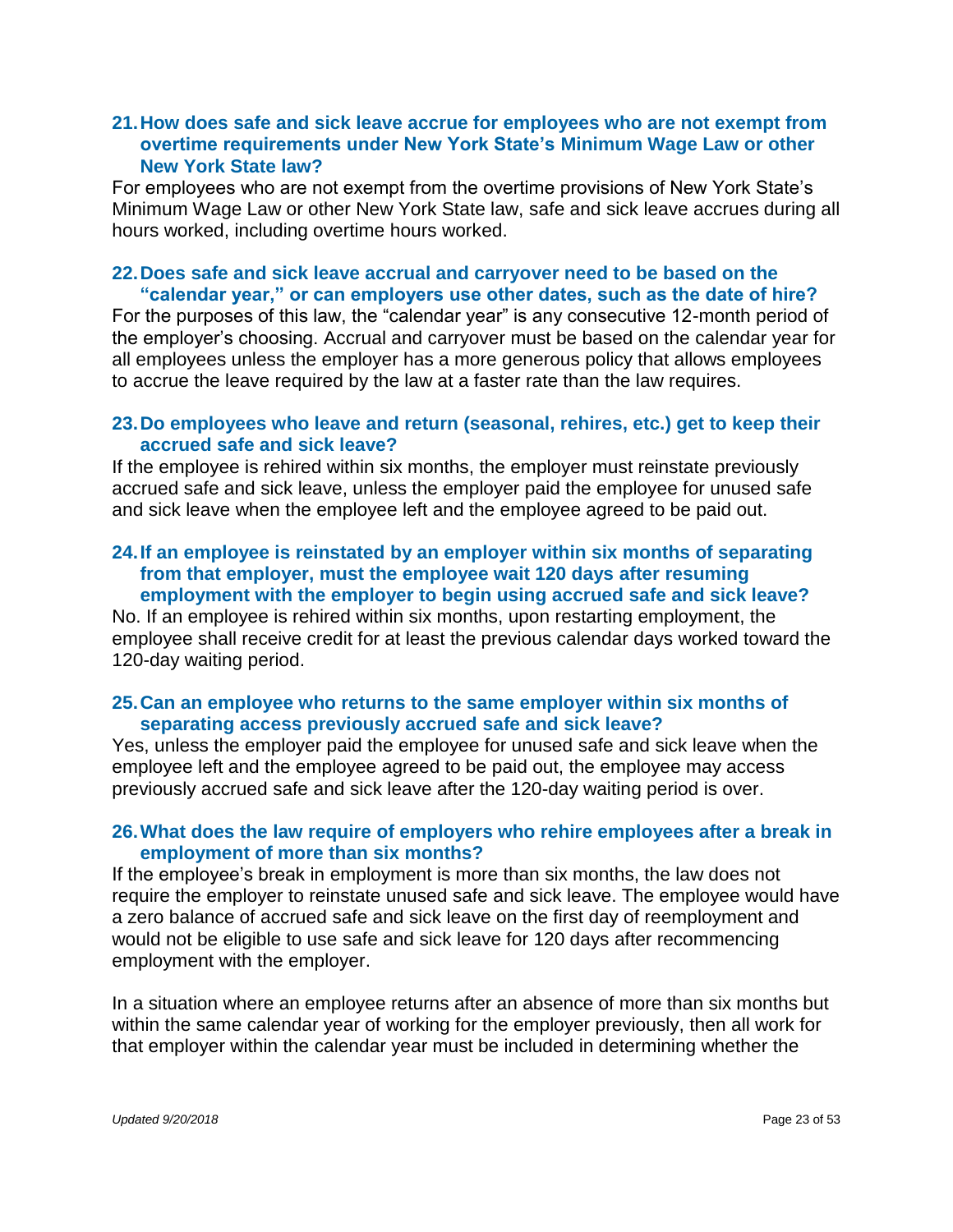<span id="page-23-0"></span>employee has worked more than 80 hours and is eligible for safe and sick leave under the law.

### **27.If an employee is transferred to another division or location of the same employer in New York City, is the employee entitled to safe and sick leave that was accrued at the previous location?**

Yes. The employee gets to keep and can use all previously accrued safe and sick leave.

### **28.If a covered business is sold to another employer, what happens to an employee's safe and sick leave?**

The employee will retain unused safe and sick leave if the employer sells, transfers, or otherwise assigns the business to another employer and the employee continues to work in New York City. If the new employer has fewer than five employees, and the former employer had more than five employees, the employee is entitled to use and be paid for up to 40 hours of unused safe and sick leave earned while working for the former employer, until such safe and sick leave is exhausted.

### **29.When must a successor employer provide employees with its safe and sick leave policies?**

A successor employer must provide employees with its written safe and sick leave policies at the time of sale or acquisition or as soon as practicable thereafter. The policy must comply with the other notice requirements in the law.

#### **30.Do employers have to pay unused safe and sick leave to employees who leave the employer?**

No. If an employee resigns, retires, is terminated, or is otherwise separated from employment, an employer is not required to pay the employee for unused safe and sick leave.

### **31.Can employers give employees more safe and sick leave than the amount required by law?**

Yes. Employers may provide for more generous leave.

## **V. USE OF SAFE AND SICK LEAVE**

#### **1. Can an employer discipline an employee who misuses safe and sick leave?** Yes. An employer may take disciplinary action, up to and including termination, against an employee who uses safe and sick leave for purposes other than those provided for under the law.

*Note*: Employers may only require documentation for absences of more than three consecutive workdays.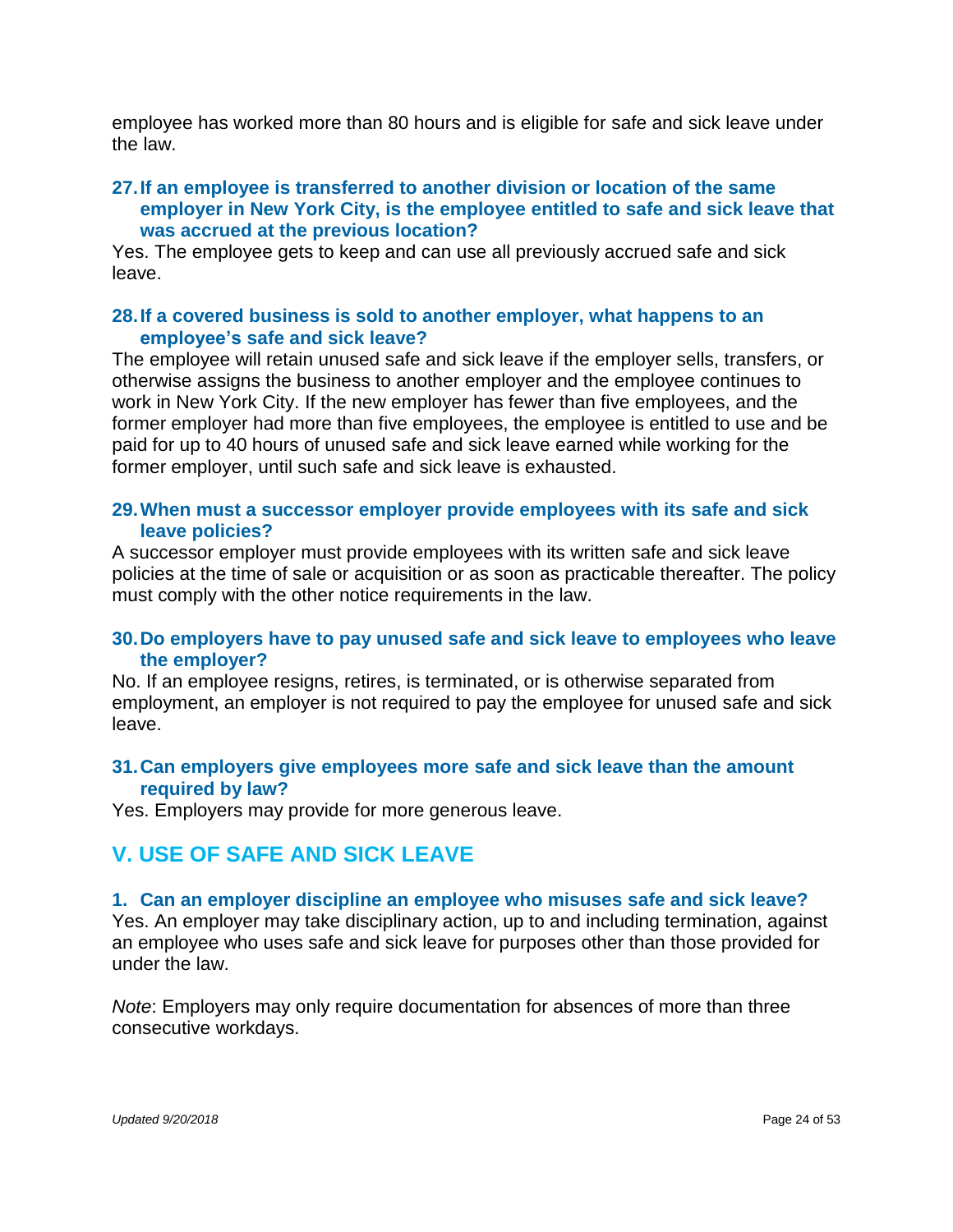### **2. What are signs of possible misuse of safe and sick leave?**

Indications of using safe and sick leave for purposes other than those described in the law include, but are not limited to, a pattern of:

- Using unscheduled safe and sick leave on or adjacent to weekends, regularly scheduled days off, holidays, vacation, or payday.
- Taking leave on days when other leave has been denied.
- Taking leave on days when the employee is scheduled to work a shift or perform duties perceived as undesirable.

Evidence that an employee engaged in an activity that is not consistent with permitted uses of safe and sick leave under the law may also indicate misuse of safe and sick leave.

### **3. For what reasons can an employee use safe and sick leave?**

Employees can use safe and sick leave to take time off from work when:

- They have a mental or physical illness, injury, or health condition; they need to get a medical diagnosis, care, or treatment of a mental or physical illness, injury, or condition; they need to get preventive medical care.
- They must care for a family member who needs medical diagnosis, care, or treatment of a mental or physical illness, injury, or health condition, or who needs preventive medical care.
- Their employer's business closes due to a public health emergency or they need to care for a child whose school or child care provider closed due to a public health emergency.
- They or a family member may be the victim of any act or threat of domestic violence, unwanted sexual contact, stalking, or human trafficking and they need to take actions necessary to restore the physical, psychological, or economic health or safety of themselves or family members or to protect those who associate or work with them, including to:
	- $\circ$  obtain services from a domestic violence shelter, rape crisis center, or other services program;
	- $\circ$  participate in safety planning, relocate, or take other actions to protect their safety or that of family members, including enrolling children in a new school;
	- o meet with an attorney or social service provider to obtain information and advice related to custody; visitation; matrimonial issues; orders of protection; immigration; housing; discrimination in employment, housing, or consumer credit;
	- $\circ$  file a domestic incident report with law enforcement or meet with a district attorney's office; and
	- $\circ$  attend civil or criminal court dates related to any act or threat of domestic violence, unwanted sexual contact, stalking, or human trafficking.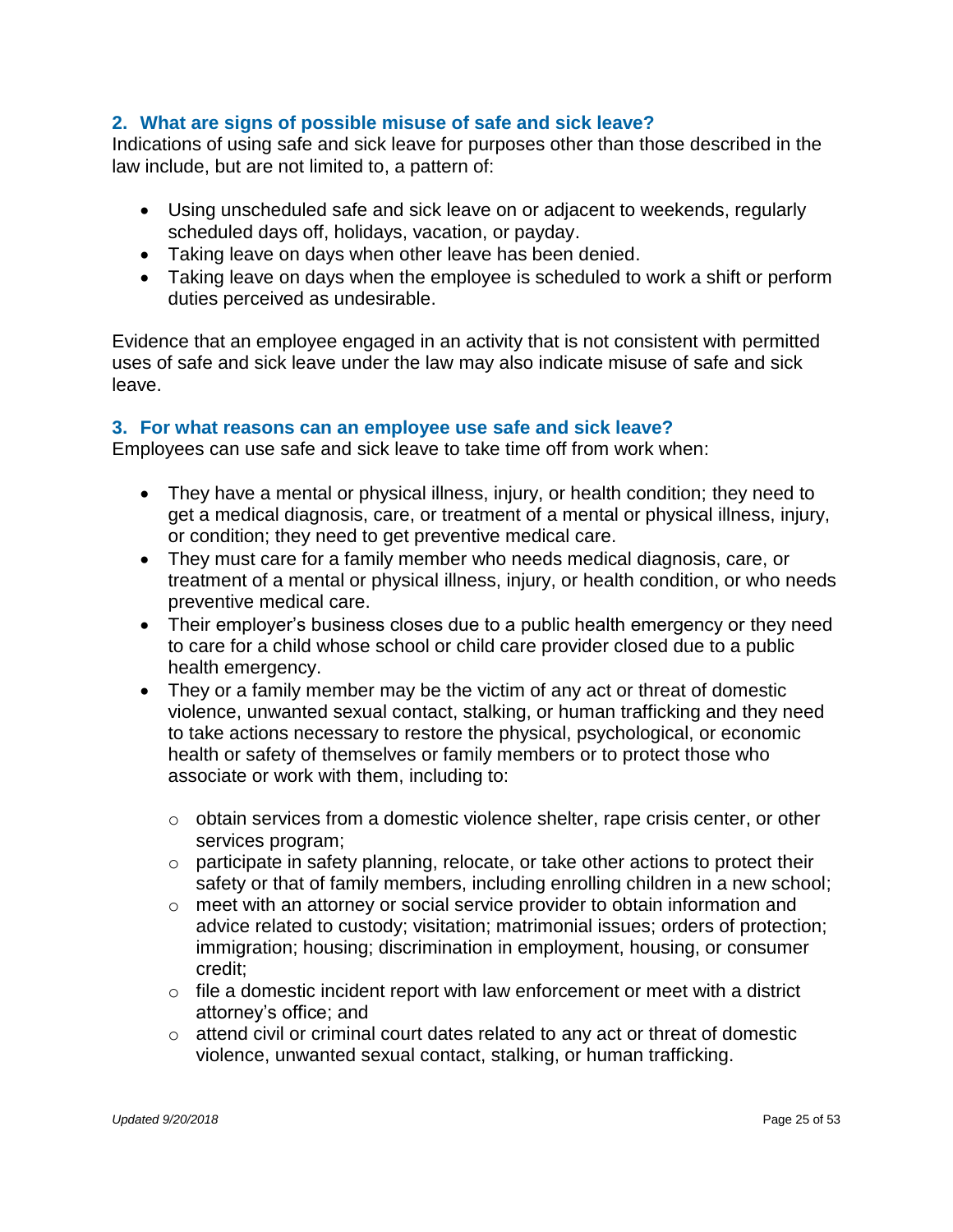For information, resources, and organizations that can assist those experiencing intimate partner violence, stalking, and trafficking, please contact NYC Hope by:

- Calling 1-800-621-HOPE (4673)
- Visiting the NYC Hope website [nyc.gov/nychope](https://www1.nyc.gov/nychope/site/page/home)

### **4. Who is considered a family member under the law?**

The law recognizes the following individuals as "family members:"

- Any individual whose close association with the employee is the equivalent of family
- Child (biological, adopted, or foster child; legal ward; child of an employee standing *in loco parentis*)
- Grandchild
- Spouse (current or former regardless of whether they reside together)
- Domestic Partner (current or former regardless of whether they reside together)
- Parent
- Grandparent
- Child or Parent of an employee's spouse or domestic partner
- Sibling (including a half, adopted, or step sibling)
- Any other individual related by blood to the employee

#### **Scenarios:**

**Luis moved to New York from Puerto Rico 20 years ago. His grandmother's friend, Mariana, has always treated him like family, having him over for dinner every Sunday and during holidays and helping to care for Luis's children. Luis has always referred to her as his "second grandmother" and frequently accompanies her to doctors' appointments. Is Mariana Luis's "family member" under the Paid Safe and Sick Leave Law?**

Yes. Mariana and Luis are considered family members under the Paid Safe and Sick Leave Law because they share a close relationship like a family relationship even though they are not related by blood and have never lived together.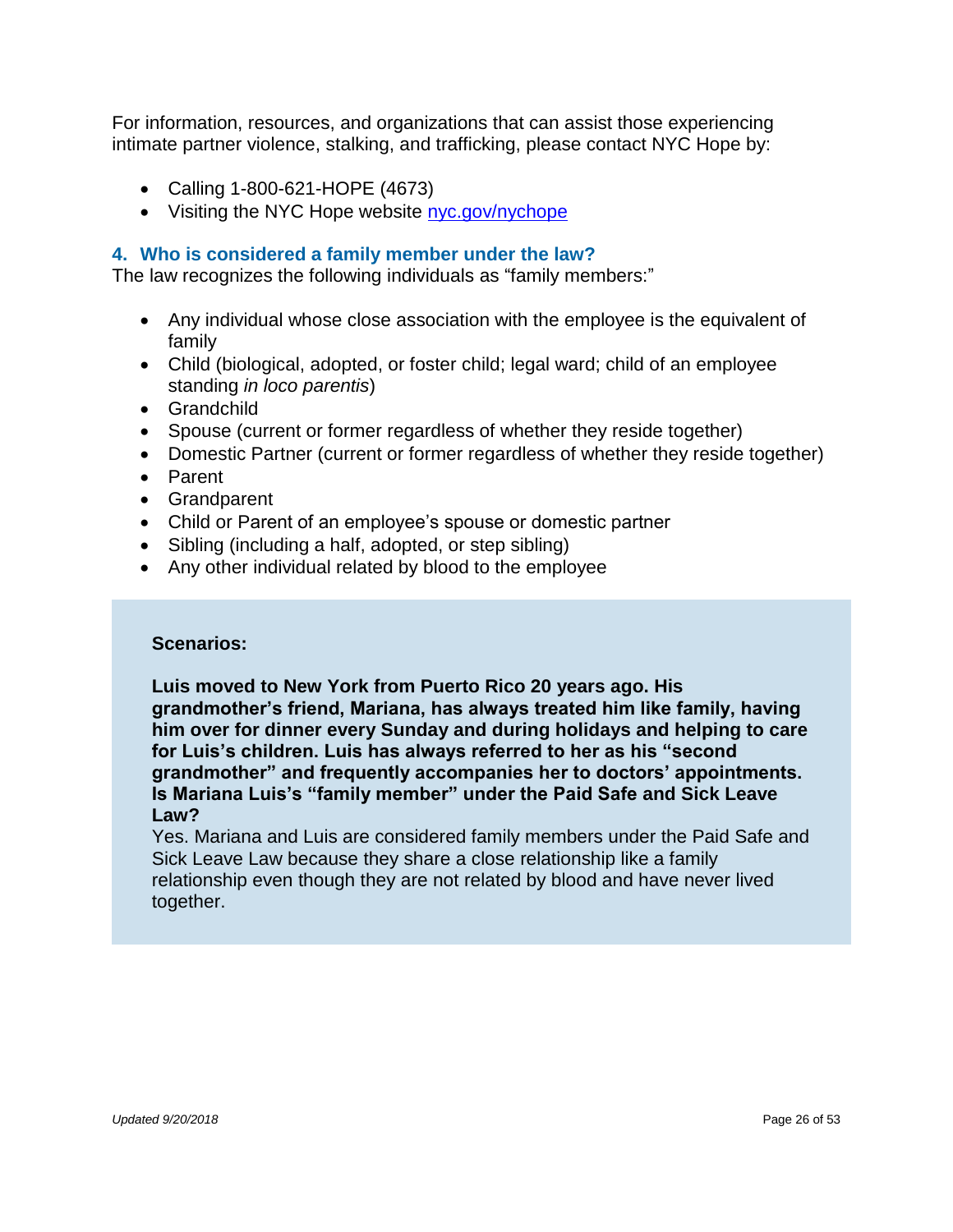### **Scenarios continued:**

**Winston and Chantay are parents to a five-year-old daughter, Anya. They never married and do not live together. Anya lives with Chantay during the week and with Winston on the weekends. Are Winston and Chantay "family members" under the Paid Safe and Sick Leave Law?** Yes. The fact that Winston and Chantay have a child together means that they are family members under the Paid Safe and Sick Leave Law despite not living together or currently being in an intimate relationship.

### **5. How does the law define a covered "domestic partner"?**

Under the law, a "domestic partner" is a person with a domestic partnership registered under Section 3-240 of the NYC Administrative Code. For more information about the requirements and procedure for registering as domestic partners, go to [http://www.cityclerk.nyc.gov/html/marriage/domestic\\_partnership\\_reg.shtml.](http://www.cityclerk.nyc.gov/html/marriage/domestic_partnership_reg.shtml)

*Note*: Same-sex marriage is now legal in all states and territories of the United States, including the District of Columbia, as per the Supreme Court's decision in the case of Obergefell v. Hodges.

#### **6. Can an employee use sick leave for doctor, dentist, or eye doctor appointments?**

Yes. Employees may use sick leave for appointments when they require treatment for a condition or for preventive medical care.

#### **7. What is "preventive medical care"?**

Preventive medical care typically is routine health care that includes screenings, checkups, and patient counseling to prevent illnesses, disease, or other health problems. For examples of preventive care for adults, women, and children, go to HealthCare.gov, a federal government website: [https://www.healthcare.gov/what-are](https://www.healthcare.gov/preventive-care-benefits/)[my-preventive-care-benefits/.](https://www.healthcare.gov/preventive-care-benefits/)

#### **8. What is a "family offense matter"?**

Family offense matters include:

- Any threat or act of physical violence between family members
- Any threat or act of sexual assault or abuse by a family member
- Any threat or act of theft of money, property, or items of value among members of the same household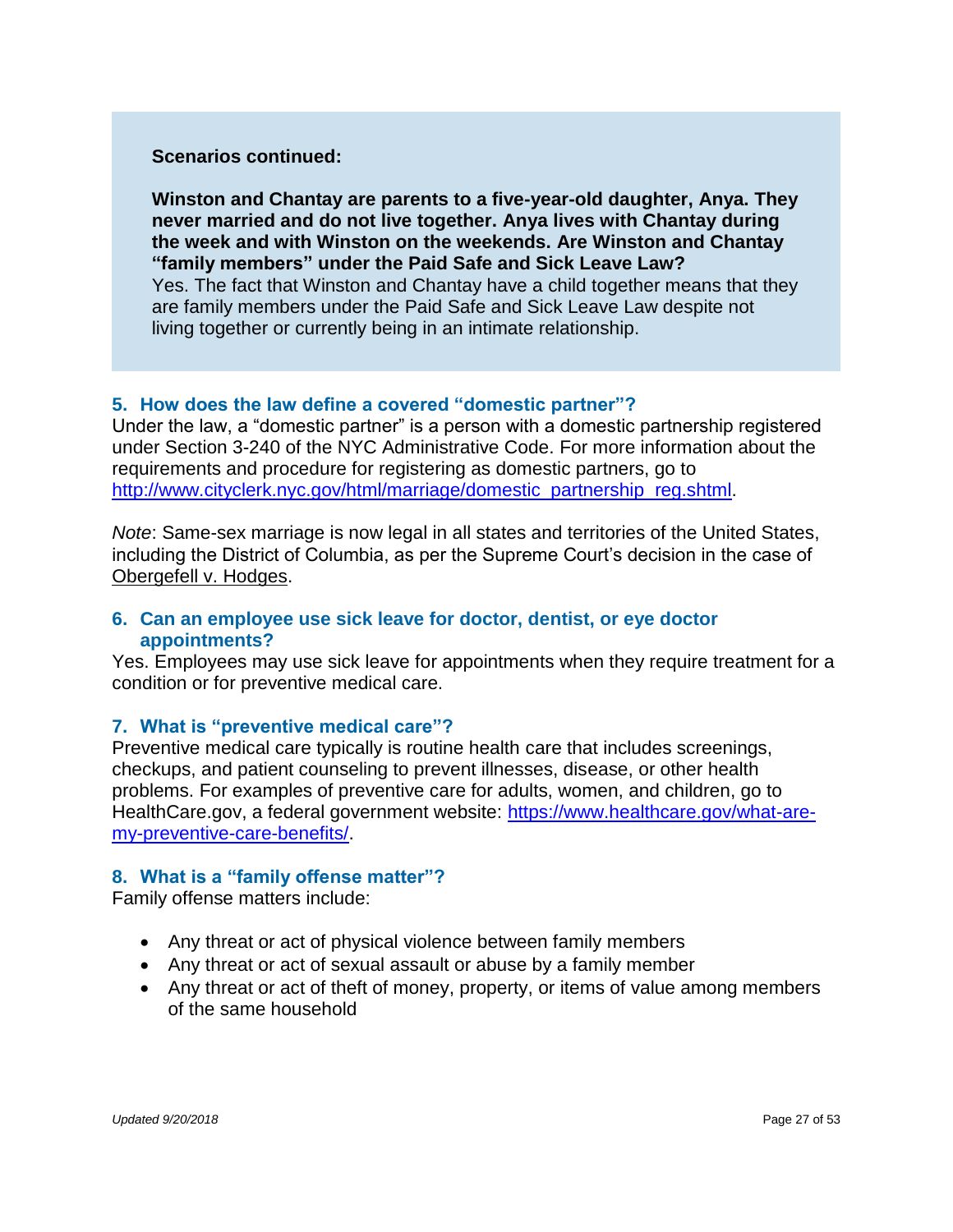### **9. What is "human trafficking"?**

Human trafficking includes threats or acts that may constitute sex trafficking and labor trafficking.

A victim of **sex trafficking** has been coerced into prostitution involuntarily due to narcotic substances or other drugs; to pay a real or perceived debt; because someone withheld or destroyed government or immigration identification like visas or passports; through violence, threats, or lies; or any other coercive means defined in the New York State Penal Law.

A victim of **labor trafficking** has been coerced into labor to pay a real or perceived debt; because someone withheld or destroyed government or immigration identification like visas or passports; through violence, threats, or lies; or any other coercive means defined in the New York State Penal Law.

#### **10.What is a "sexual offense"?**

A sexual offense is any act, or threat of an act, that may constitute rape, sexual abuse, sexual assault, or other sex offense under the New York State Penal Law.

### **11.What is "stalking"?**

Victims of stalking have experienced any act, or threat of an act, that may constitute the crime of stalking as defined by the New York State Penal Law. The crime of stalking may include:

- Two or more acts with no legitimate purpose which cause victims to fear for the safety of themselves or loved ones
- Verbal, nonverbal, written, direct, or indirect threats which cause victims to fear for their safety or the safety of loved ones
- A course of conduct, including following, telephoning, or contacting the victim or victim's family member, meant to cause reasonable fear of harm to the victim or victim's family's property, employment, or person

The perpetrator of the crime of stalking may be known to the victim or may be a stranger.

Actions that have a legitimate purpose—for example, letters from a debt collector seeking payment on a valid debt—do not constitute stalking without other facts suggesting the sender's intent to cause harm.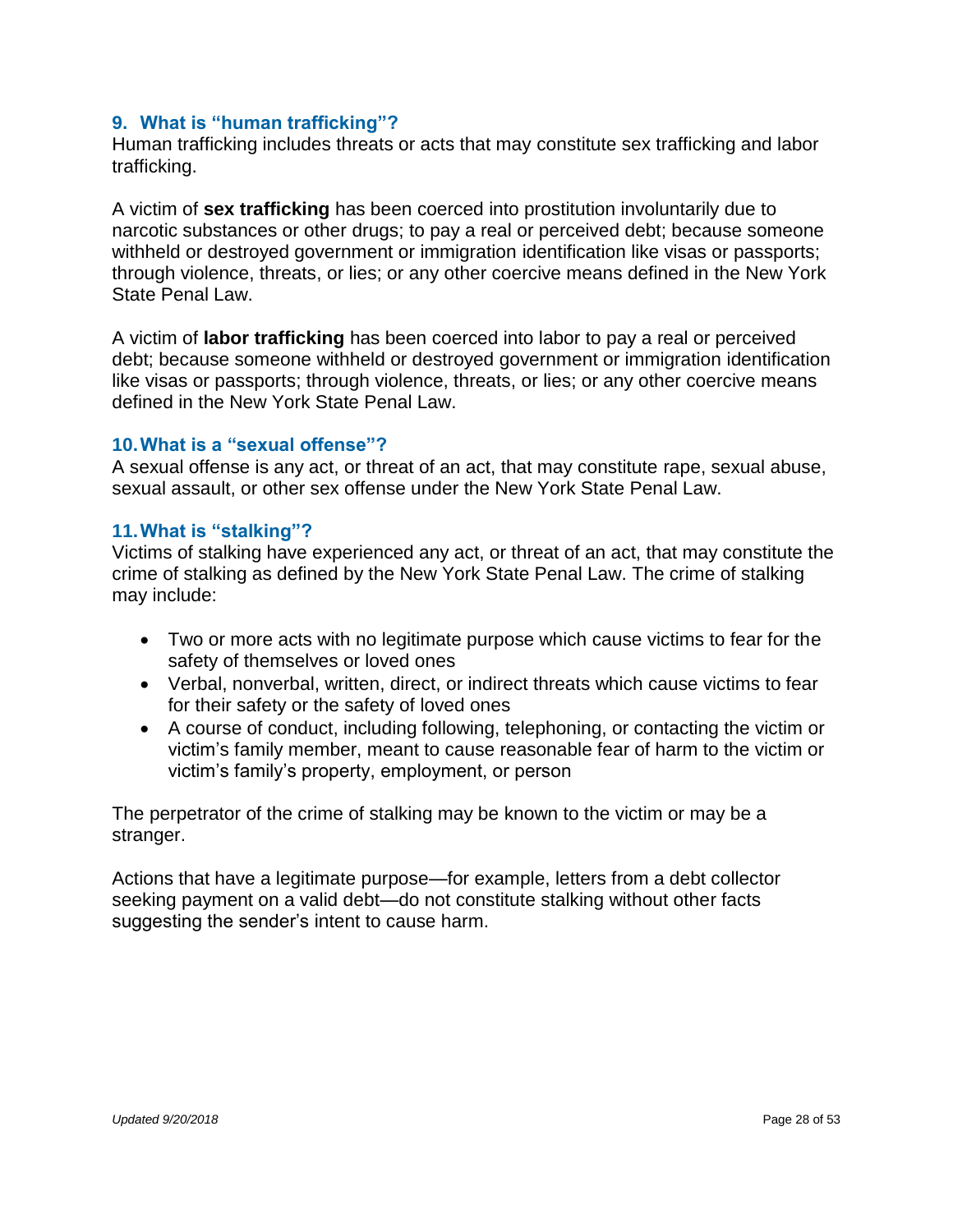### **12.Where can I get help for someone who has experienced an act or threat of domestic violence, unwanted sexual contact, stalking, or human trafficking but was denied safe leave?**

For information, resources, and organizations that can assist those experiencing intimate partner violence, stalking, and trafficking, please contact NYC Hope by:

- Calling 1-800-621-HOPE (4673)
- Visiting the NYC Hope website [nyc.gov/nychope](https://www1.nyc.gov/nychope/site/page/home)

In an emergency, call 911.

For assistance with any workplace-related issues, please contact DCA's Office of Labor Policy & Standards (OLPS) by:

- Calling 311 and saying "Paid Safe and Sick Leave" OR
- Emailing [olps@dca.nyc.gov](mailto:olps@dca.nyc.gov)

OLPS will be able to assist you, regardless of immigration status, and will not disclose your identity without your consent, unless otherwise required by law.

### **13.Can employees use safe and sick leave for the care of adult children?**  Yes.

### **14.Can parents use safe and sick leave following the birth of their child?**

A mother can use earned leave during any period of sickness or disability following the birth of her child. The other parent can use earned leave to care for the mother during this period. Parents also can use leave to care for a child's need for medical diagnosis, care, or treatment of an illness, injury, or health condition, or preventive medical care.

Parents cannot use safe and sick leave for "bonding" purposes, which differs from the Family Medical Leave Act (FMLA), which does permit leave for the purpose of bonding with a newborn or newly adopted child. For more information on FMLA, go to [dol.gov](https://www.dol.gov/) and search "Family & Medical Leave."

Employees in New York State have access to paid family leave to bond with a newly born, adopted, or foster child; to care for a close relative with a serious health condition; or to assist loved ones when a family member is deployed abroad in active military services. More information on the New York State Paid Family Leave policy is available here: [https://www.ny.gov/programs/new-york-state-paid-family-leave.](https://www.ny.gov/programs/new-york-state-paid-family-leave)

#### **15.Who decides how much safe and sick leave an employee can use?**

Generally, it should be the employee who decides how much accrued safe and sick leave to use. Employers can set a minimum daily increment up to four hours and cannot be required to provide more than 40 hours of safe and sick leave in a calendar year.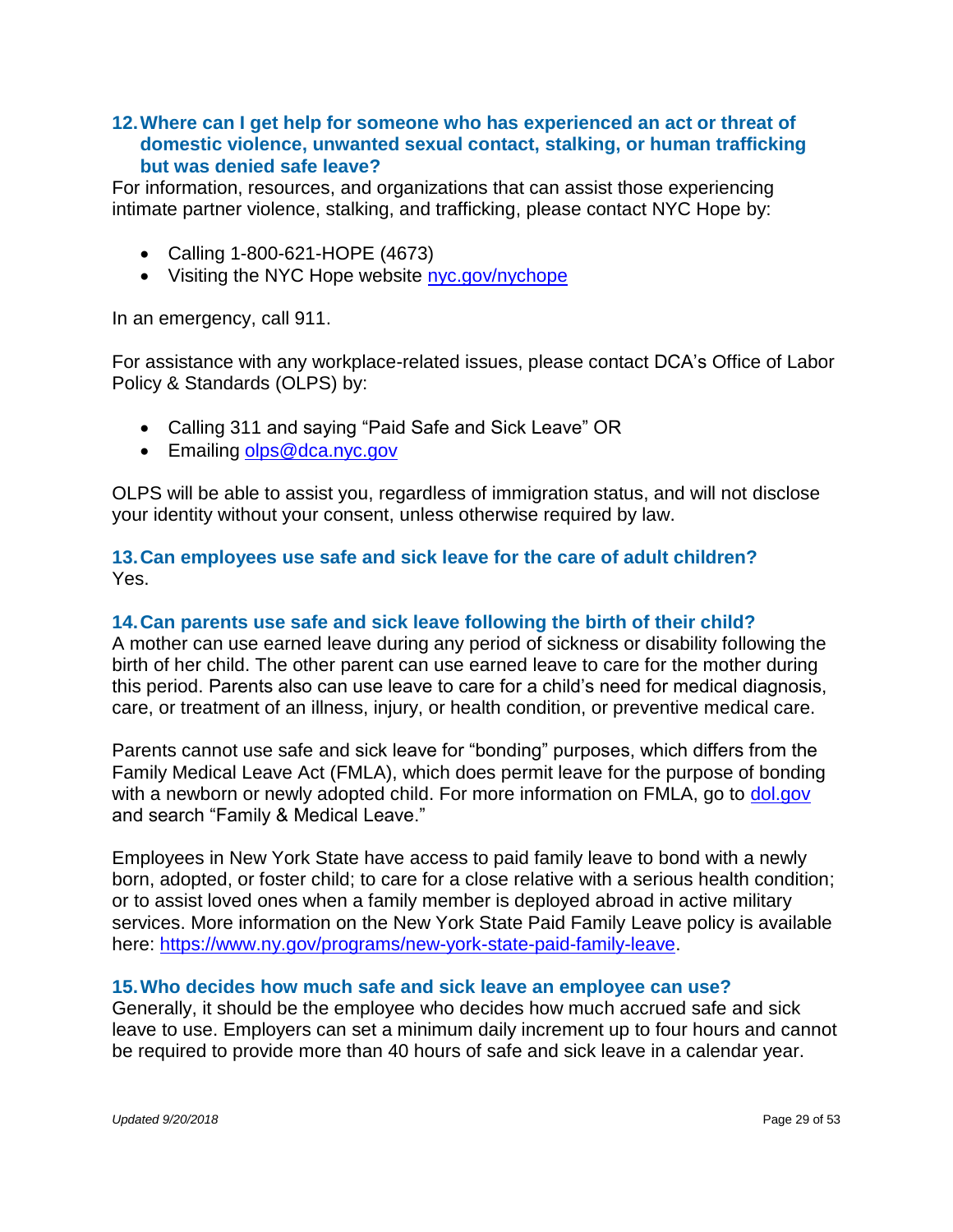#### **16.Can an employer require an employee to use a minimum daily increment of safe and sick leave?**

Yes. The law allows an employer to set a "reasonable" minimum increment for the use of safe and sick leave, but this minimum cannot be more than four hours per day unless otherwise permitted by state or federal law.

#### **Scenarios:**

**Papa's Pizzeria requires an employee to use a minimum of four hours of safe and sick leave each day that an employee uses safe and sick leave. Petra has accrued more than four hours of safe and sick leave. She calls a half hour before she is scheduled to work to say she feels sick and will be one hour late. Petra wants to use one hour of leave for sick leave purposes. Can she?** 

No. Papa's Pizzeria can require Petra to use a minimum of four hours of safe and sick leave.

**Juan Carlos was hired by Papa's Pizzeria more than 120 days ago, but he has worked only 90 hours, so he has accrued only three hours of safe and sick leave. Can Papa's Pizzeria require Juan Carlos to use a minimum of four hours of safe and sick leave?** 

No. It would not be "reasonable" under these circumstances for Papa's Pizzeria to require Juan Carlos to use four hours of safe and sick leave as the minimum increment.

**Anya is scheduled to work at Bank XYZ from 8:00 a.m. to 4:00 p.m. on Mondays. She schedules a doctor's appointment for 9:00 a.m. on a Monday and notifies her employer of her intent to use leave for sick leave purposes and report to work after the appointment. Bank XYZ's written safe and sick leave policies require a four-hour minimum increment of safe and sick leave used per day. If Anya reports to work at 11:30 a.m., how many hours of safe and sick leave may Bank XYZ require her to use?** Even if Anya could appear to work before 12:00 p.m., her employer can require her to use four hours of safe and sick leave, in which case Anya should appear for work by 12:00 p.m.

#### **17.If an employee uses more than four hours of safe and sick leave in a day, may the employer set fixed periods for use of safe and sick leave?**

Yes. The four-hour minimum daily increment only applies to the first four hours of safe and sick leave in a day. An employer may not require that an employee take subsequent time in four-hour increments. An employer may set fixed periods of 30 minutes or any smaller amount of time for the use of accrued safe and sick leave beyond the minimum increment and may require fixed start times for such intervals.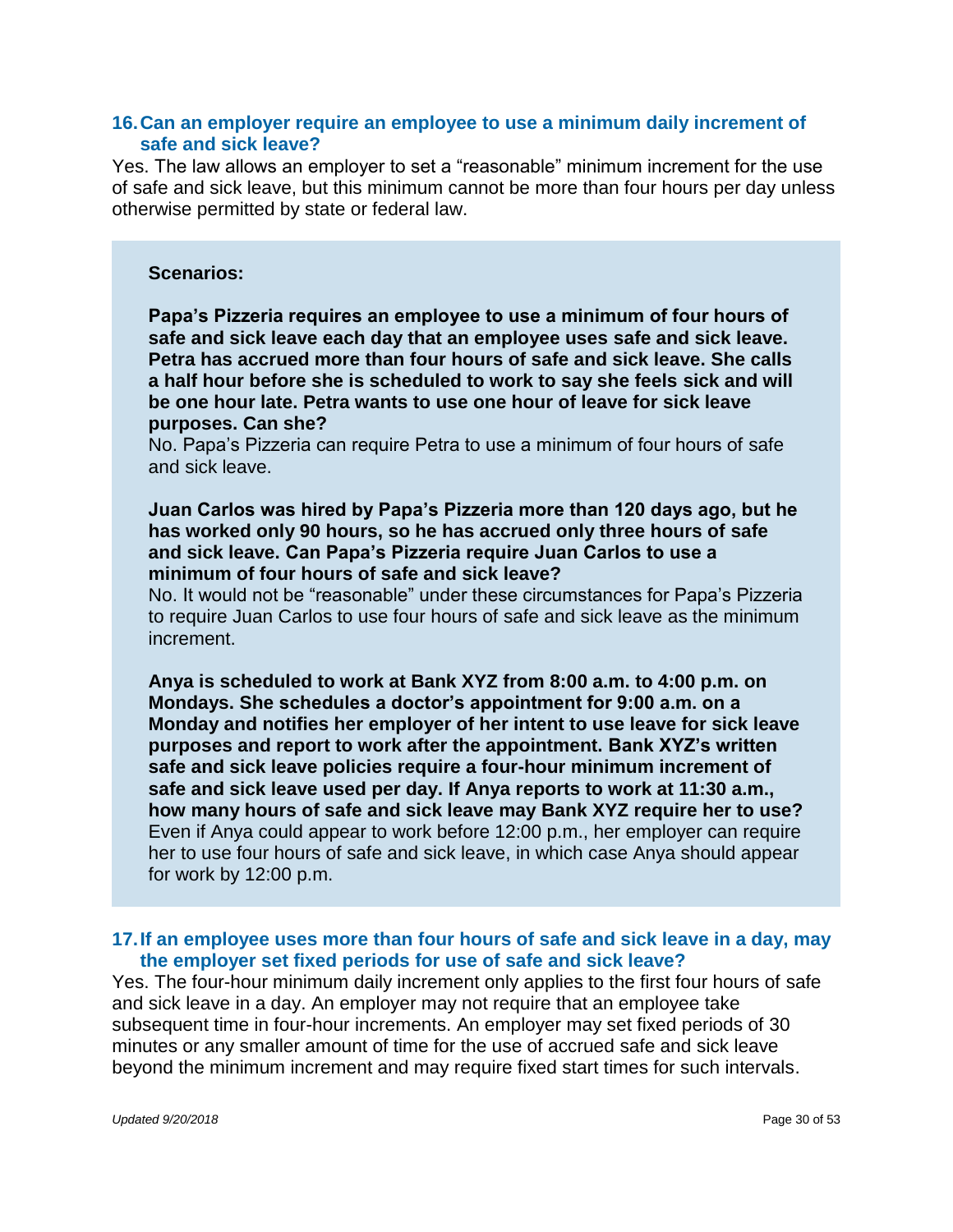#### **Scenarios:**

**Anya is scheduled to work at Bank XYZ from 8:00 a.m. to 4:00 p.m. on Mondays. She schedules a doctor's appointment for 9:00 a.m. on a Monday and notifies her employer of her intent to use leave for sick leave purposes and report to work after the appointment. Bank XYZ's written safe and sick leave policies require a four-hour minimum increment of safe and sick leave used per day and that employees must use safe and sick leave in half-hour intervals that start on the hour or half-hour. After her doctor's appointment, Anya arrives to work at 12:17 p.m. How much safe and sick leave may Bank XYZ require Anya to use and at what time must she begin work?**

Bank XYZ can require Anya to use four-and-a-half hours of her accrued safe and sick leave. Anya must begin work at 12:30 p.m.

**Varun is scheduled to work from 9:00 a.m. to 5:00 p.m. on Friday. He learns that his daughter has a hearing on an order of protection scheduled for 10:00 a.m. on a Friday and notifies his employer of his intent to use safe and sick leave and return to work the same day. The employer's written safe and sick leave policies require a four-hour minimum increment of safe and sick leave used per day and that employees must use safe and sick leave in half-hour intervals that start on the hour or half-hour. If Varun wanted to leave work at 9:40 a.m. to go to the 10:00 a.m. hearing, the employer could require the employee to stop work at 9:30 a.m. When must Varun return to work?**

Varun must return to work at 1:30 p.m. because his employer requires a fourhour minimum increment of safe and sick leave to be used. If Varun arrives to work at 1:45 p.m., his employer can require him to use a half hour of time and begin work at 2:00 p.m. because the employer's safe and sick leave policy requires employees to use safe and sick leave in half-hour intervals that start on the hour or half-hour.

**Xian is scheduled to work a 10-hour shift at Bo's Bakery. As required under his employer's policy, he provides notice in the morning that he must take the whole day off to care for a sick child who cannot go to school. Must Bo's Bakery allow Xian to use leave for sick leave purposes?** 

Yes. Xian's employer must allow him to use 10 hours of accrued safe and sick leave.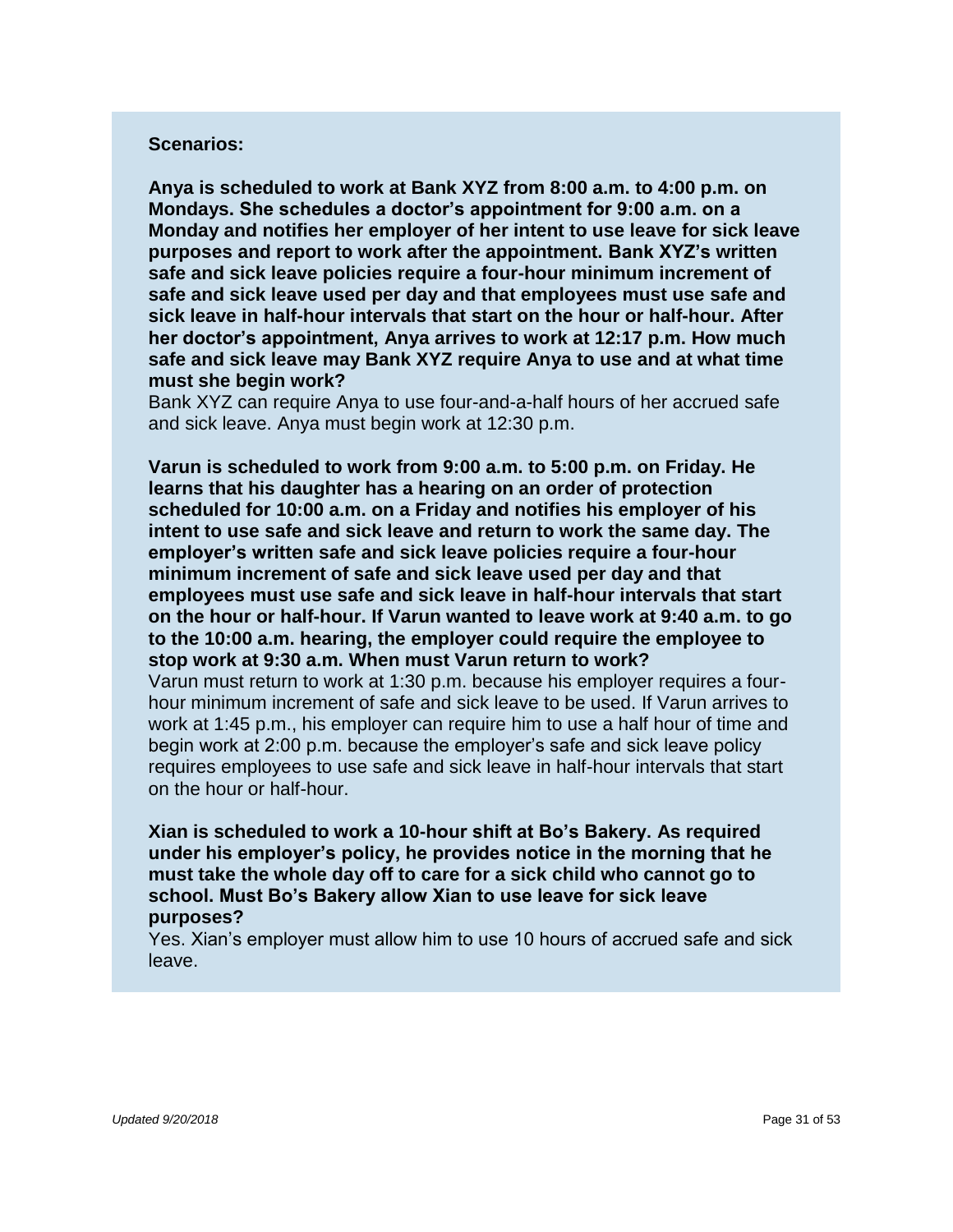#### **18.If an employee gets sick in the middle of a scheduled vacation, can the employee use safe and sick leave?**

No. The employee cannot claim this time as safe and sick leave because the employee was not scheduled to work during the scheduled vacation.

### **19.Can employees use safe and sick leave during overtime that they were required to work?**

Yes. An employer must allow an employee to use safe and sick leave for any mandatory overtime hours that an employee was scheduled to work.

### **20.Can an employee work additional hours or swap shifts instead of using safe and sick leave?**

Yes, but only with the consent of the employer. An employee can voluntarily agree to work additional hours or swap shifts within the seven days before taking safe and sick leave, if the safe and sick leave was foreseeable, or within the seven days after taking safe and sick leave. An employer cannot require an employee to work additional hours or swap shifts as makeup for safe and sick leave.

*Exception*: An adjunct professor at an institute of higher education may work additional hours at any time during the academic term.

#### **21.Can an employer require an employee who wants to use safe and sick leave to find a replacement employee for the missed hours?**

No. An employer cannot require an employee to find a replacement employee in order to use safe and sick leave.

### **22.Can an employer require an employee to telecommute or work from home instead of taking safe and sick leave?**

No. An employer cannot require an employee to work from home or telecommute instead of taking safe and sick leave. But an employer can offer the employee the options of working from home or telecommuting. If employees voluntarily agree to work from home or telecommute, employees would retain the paid or unpaid safe and sick leave that they have accrued.

### **23.Can an employer require employees to provide advance notice of the need to use safe and sick leave?**

Yes. An employer may require an employee to provide reasonable notice of the employee's foreseeable need to use safe and sick leave. Employers cannot require advance notice when there is an unforeseeable need to use safe and sick leave, unless advance notice is practicable under the circumstances.

#### **24.Are employers required to have written safe and sick leave policies?**

Yes. Employers must distribute written safe and sick leave policies personally when an employee begins employment with that employer, within 14 days of the effective date of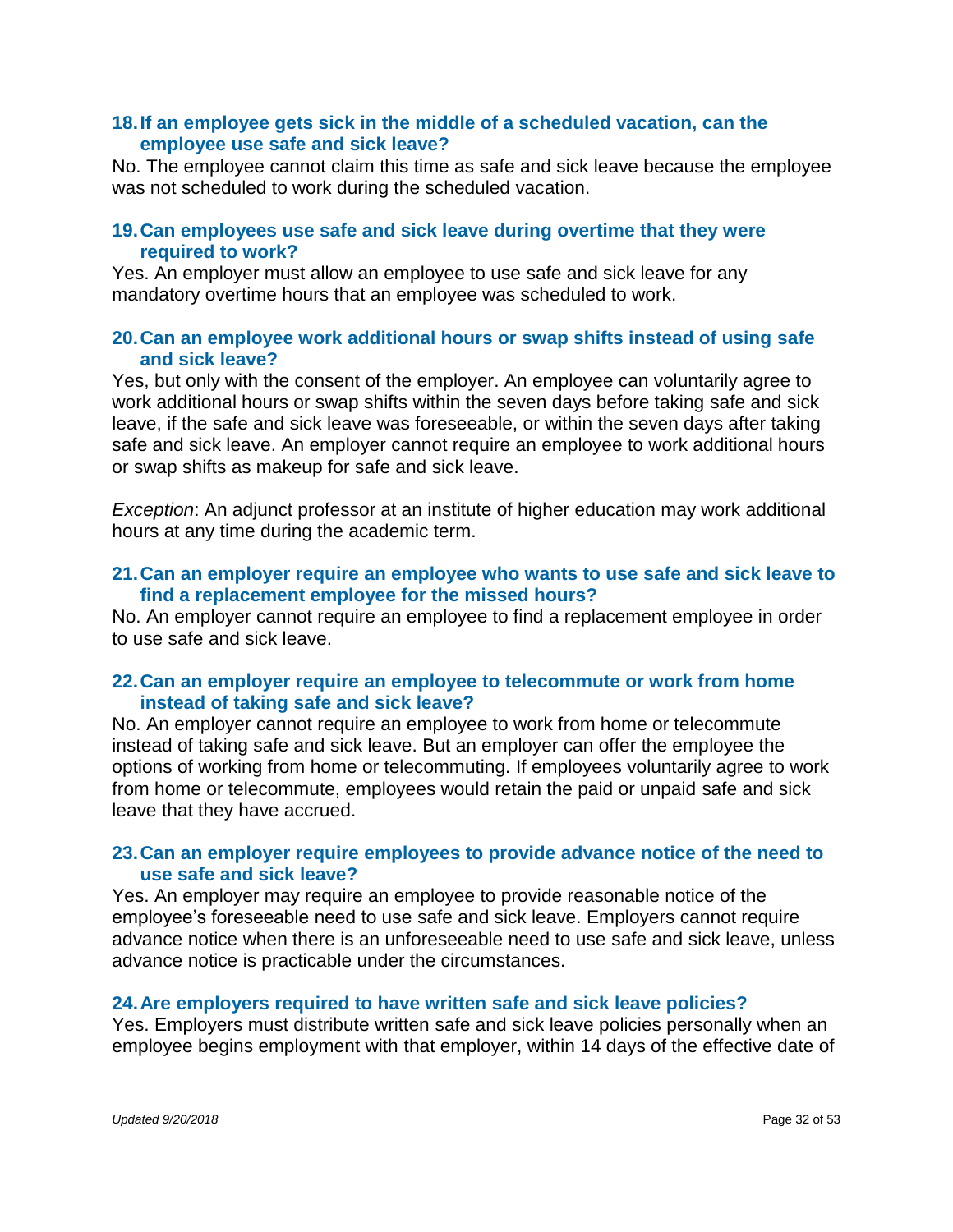any policy change, and upon employee request. The written safe and sick leave policy must explain at a minimum:

- The amount of safe and sick leave and when an employee can begin using safe and sick leave *if an employer provides 40 hours of paid safe and sick leave for use on or before the 120th day of employment and on the first day of each new calendar year thereafter*
- When accrual of safe and sick leave starts, the rate at which an employee accrues safe and sick leave, and the maximum number of hours an employee may accrue in a calendar year *if an accrual system is used*
- The procedures that an employee must follow to provide notice to the employer of a need to use safe and sick leave
- All requirements for written documentation or verification of the use of safe and sick leave
- Any reasonable minimum increment and/or fixed interval for the use of accrued safe and sick leave
- Any policy regarding consequences for employee's failure or delay to provide required documentation
- Any policy regarding employee discipline for misuse of safe and sick leave
- The employer's policy regarding carry-over of unused safe and sick leave at the end of the calendar year
- If the employer uses a term other than "safe/sick time" or "safe and sick time" to describe the leave the employer provides to meet the requirements of the law, the policy must state that employees may use the leave for safe and sick leave purposes without any condition that the Paid Safe and Sick Leave law prohibits
- A statement that the employer cannot require that employees or a health care or service provider disclose personal health information or the details of the matter for which an employee requests safe leave under the Paid Safe and Sick Leave Law, and that an employer must keep information about an employee or an employee's family member obtained solely because of the Paid Safe and Sick Leave law confidential unless the employee consents to disclosure in writing or disclosure is required by law

*Note*: An employer's written safe and sick leave policy must meet or exceed all of the requirements and restrictions under the law. An employer may not distribute the Notice of Employee Rights as required by the law in lieu of maintaining, distributing, or posting a written safe and sick leave policy.

### **25.If employers require an employee to provide advance notice of the need to use safe and sick leave, must employers explain this requirement in their written safe and sick leave policy?**

Yes. An employer that requires such notice must provide employees with a written policy explaining procedures for giving notice. For example, an employer can require an employee to call a designated phone number at which an employee can leave a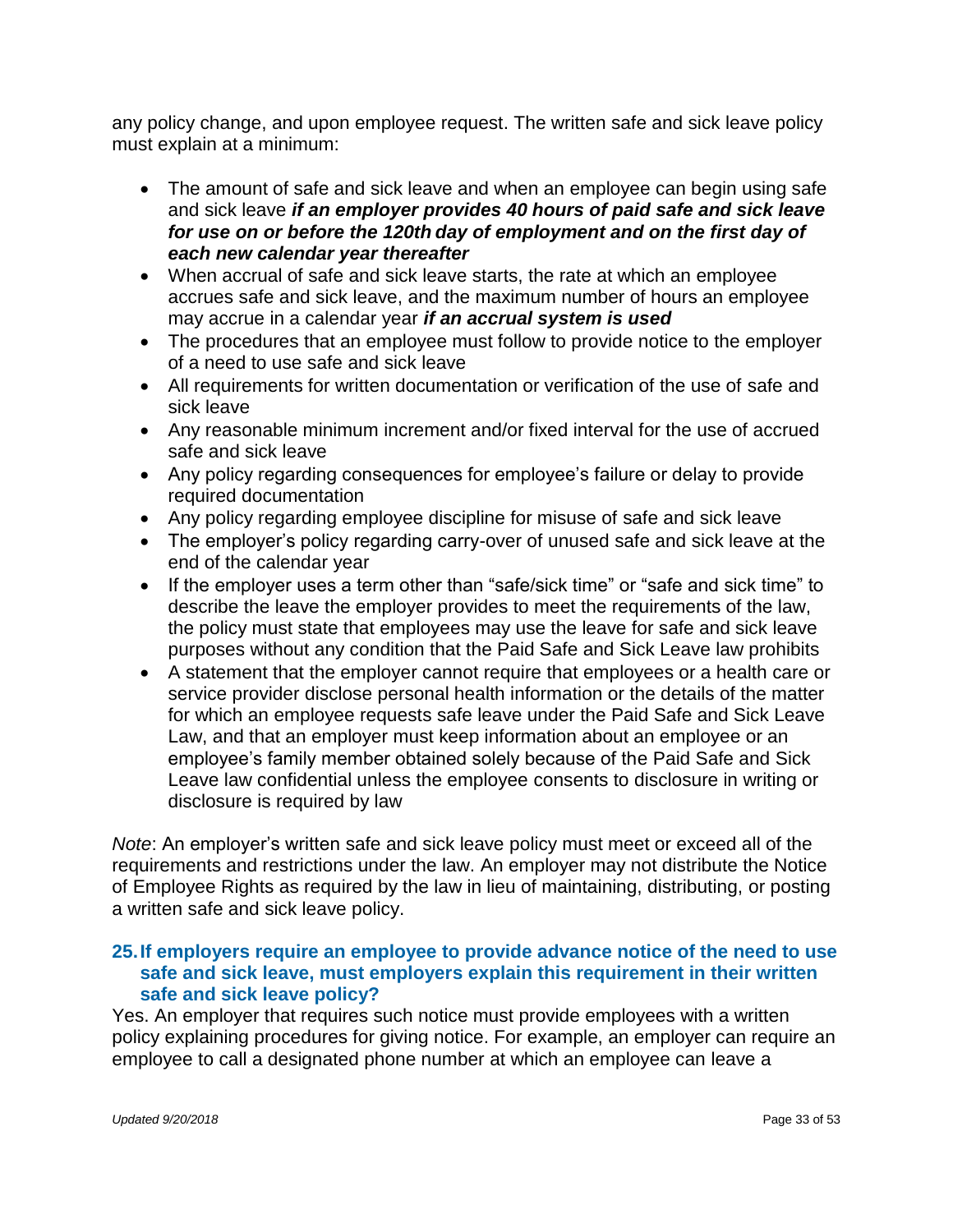message. An employer's notice policy must be reasonable, taking into account whether the need for safe and sick leave is foreseeable or unforeseeable.

#### **26.What is a foreseeable use of safe and sick leave? What amount of notice can an employer require for foreseeable uses of safe and sick leave?**

A foreseeable use of safe and sick leave occurs when the employee is able to predict or know in advance that he or she will need to use safe and sick leave, such as a doctor's visit or a court appointment.

If the need for safe and sick leave is foreseeable, the employer can require up to seven days advance notice, in writing, of an employee's intention to use safe and sick leave. An employer must have a written policy outlining how notice is to be provided if employees will be required to provide reasonable notice for foreseeable uses of safe and sick leave.

#### **27.What is an unforeseeable use of safe and sick leave? What policy can an employer have for unforeseeable uses of safe and sick leave?**

An unforeseeable need for sick leave occurs when an employee requires time to care for, or obtain medical treatment for, themselves or a family member that was not reasonably anticipated.

*Example*: An employee wakes up in the morning with a fever and does not feel well enough to report for work that morning. This is an unforeseeable need for sick leave.

An unforeseeable need for safe leave occurs when an employee requires time to seek assistance or take other safety measures for themselves or a family member that was not reasonably anticipated.

*Example*: On her way to work, an employee believes she is being followed by her estranged ex-husband against whom she has a protective order and goes to the nearest police station rather than her office. This is an unforeseeable need for safe leave.

### **28.If an employee's need to use safe and sick leave is unforeseeable, when and how must an employee notify the employer?**

If the need for safe and sick leave is unforeseeable, the employer may require an employee to give notice as soon as practicable. An employer must include in its written policy the procedure for providing notice of an unforeseen use of safe and sick leave, and the procedures must be reasonable. Examples of reasonable procedures may include instructing the employee to call a designated phone number where the employee can leave a message, following a uniform call-in procedure, or using another reasonable and accessible means of communication identified by the employer. The procedures for providing notice of the need for safe and sick leave when the need is unforeseeable may not include any requirement that an employee appear in person at a worksite or deliver any document to the employer prior to using safe and sick leave.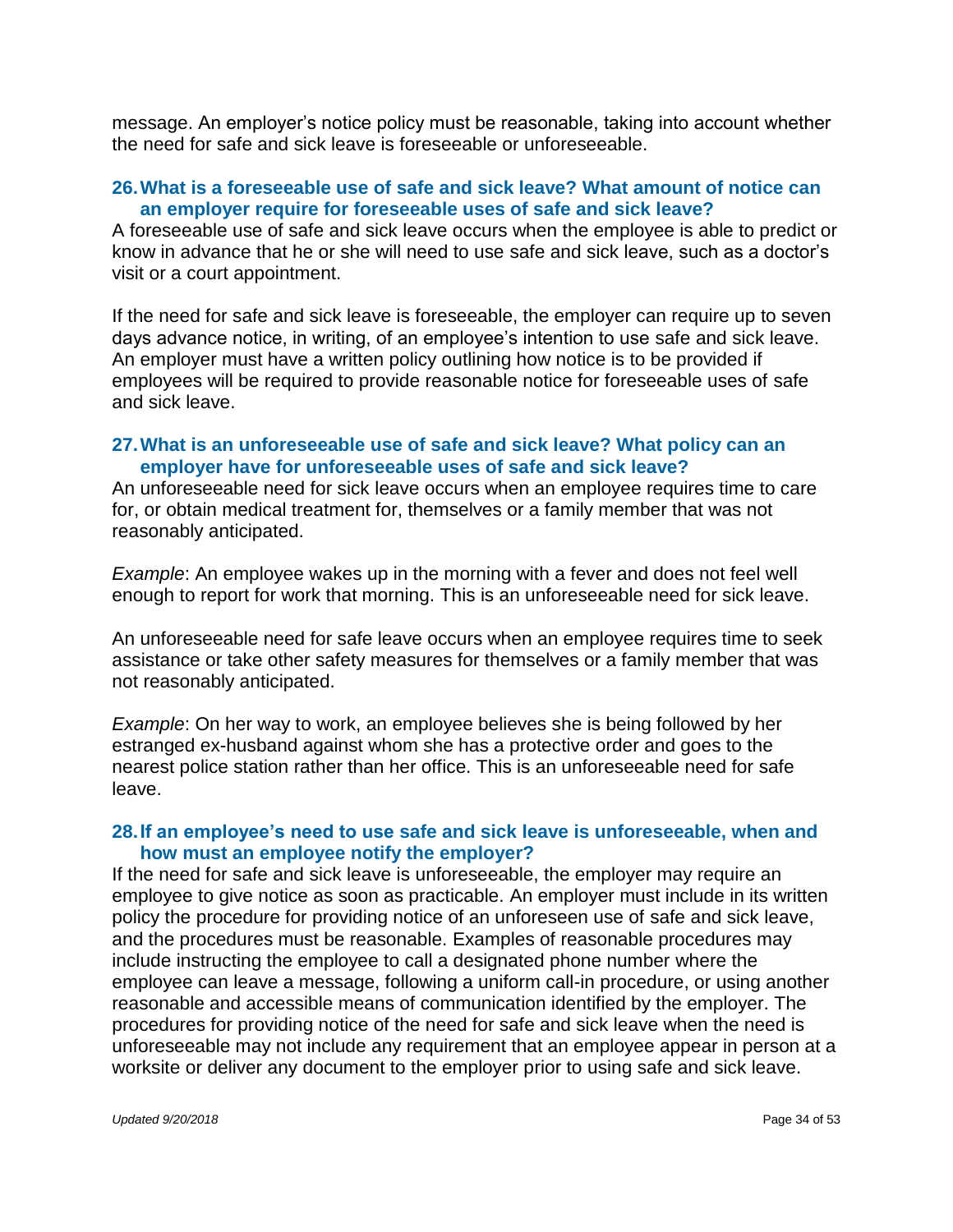An employer must consider the individual facts and circumstances of each situation in determining at what point it is practicable for an employee to give notice.

### **29.Can an employer deny safe and sick leave or payment of safe and sick leave to an employee who does not provide notice?**

Yes. However, an employer cannot deny safe and sick leave or payment for safe and sick leave to an employee who fails to give reasonable notice if the employer did not distribute a written policy with the steps that an employee must take to provide notice of the need to use safe and sick leave. And the employer cannot deny safe and sick leave or payment for safe and sick leave if the notice the employer required was not reasonable under the circumstances.

#### **Scenarios:**

**Edda schedules a doctor's appointment a week ahead of time, but forgets to let her employer, Security Co., know about it until a day in advance. Security Co.'s reasonable written policy requires seven days advance notice for foreseeable absences. Can Edda's employer deny use of safe and sick leave when the absence was foreseeable and Edda did not provide adequate notice in accordance with the employer's reasonable written policy?** 

Yes. An employer can require employees to comply with notice policies and procedures if the absence is foreseeable and if notice is reasonable. If an employee does not comply with notice policies and there is no evidence of retaliation by the employer, an employer can deny use of safe and sick leave.

**Employer Manufacturing Inc. has a written policy requiring employees to provide at least three days' advance notice of any safe and sick leave. Theresa works nights and calls out because she is caring for her granddaughter while her daughter files a police report on a family offense matter. Can the employer deny Theresa leave because of her failure to provide three days' advance notice of the need for safe and sick leave?** No. Theresa's need for safe and sick leave was unforeseeable and she gave notice of the need to use leave for safe and sick leave purposes as soon as practicable. Manufacturing Inc.'s safe and sick leave policy did not meet the law's minimum requirements because it applied to unforeseeable uses of safe and sick leave.

#### **30.How must an employer provide the written notice of safe and sick leave policies to employees?**

Employers must distribute written safe and sick leave policies personally when an employee begins employment with that employer, within 14 days of the effective date of any policy change, and upon employee request. An employer may not distribute the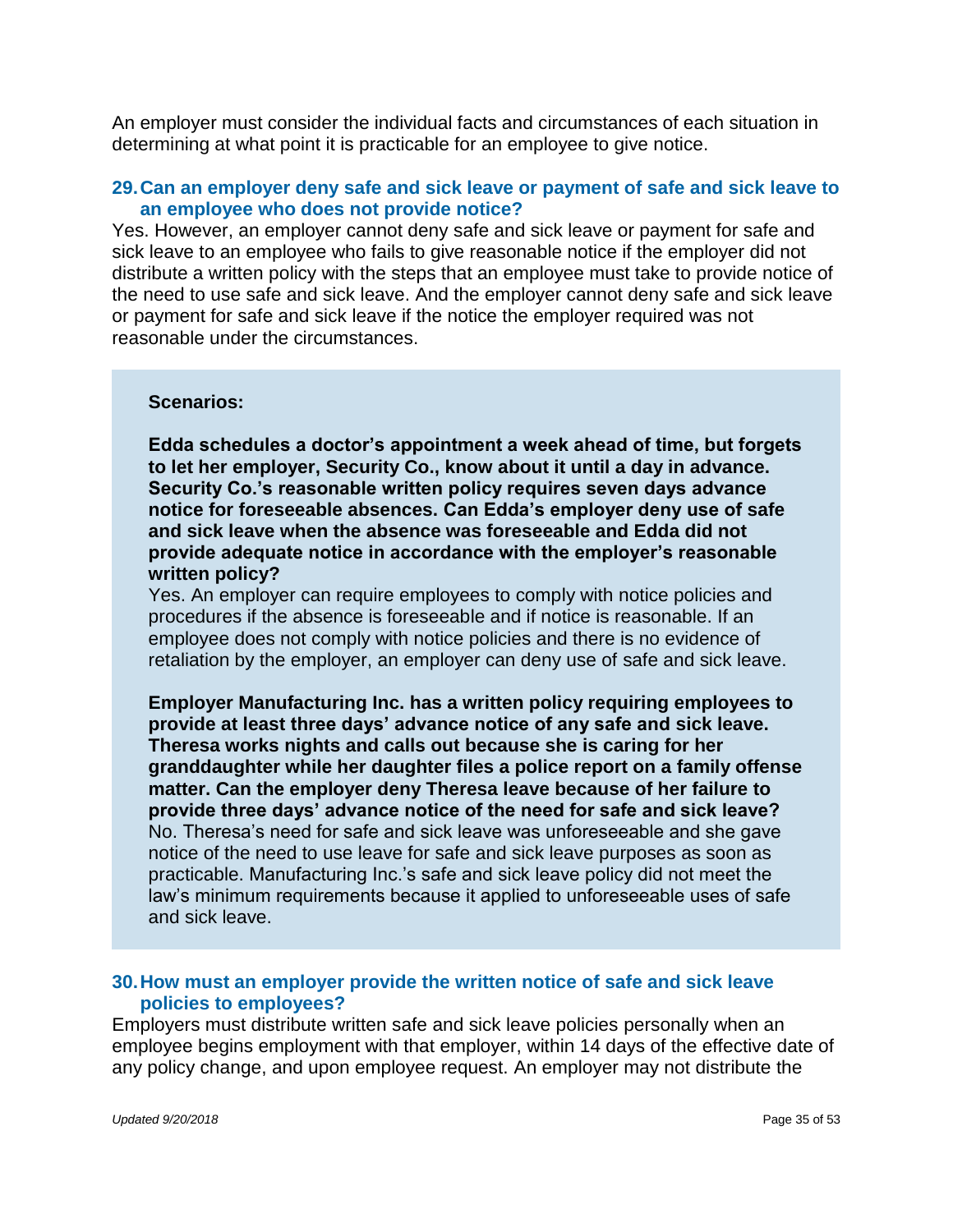Notice of Employee Rights in lieu of distributing or posting its own written safe and sick leave policy.

### **31.Can an employer require an employee to disclose the reason for using safe and sick leave?**

No. An employer cannot require an employee or the person providing documentation, for example, health care provider or social service provider, to disclose the reason for safe or sick leave, except as required by law or with the employee's written consent. The employer can:

- Require a note from a licensed medical provider after more than three consecutive workdays of sick leave attesting to both the existence of a need for sick leave and the amount of work hours or days used as sick leave.
- Require documentation from a social service provider, legal service provider, or member of the clergy, a copy of a police report, court record, or a notarized letter written by the employee indicating the need for safe leave after more than three consecutive days of safe leave.
- Ask for a date on which the employee is "cleared" to return to work.
- Ask for the employee to submit written verification that the employee used safe and sick leave for safe and sick leave purposes. A model form that employers can use to verify use of safe and sick leave is available at [nyc.gov/dca](https://www1.nyc.gov/site/dca/businesses/paid-sick-leave-law-for-employers.page#tools)

#### **Scenario:**

**Eun tells her supervisor that she needs three days leave. She shows her supervisor a letter from her social worker stating that Eun was a victim of a human trafficking crime, and she needs to handle housing and legal matters. Can Eun's supervisor require her to provide more information about her need to take safe and sick leave?**

No. Eun has provided a letter from a social service provider explaining her need to take leave to handle matters related to being a victim of a human trafficking crime. Under the Paid Safe and Sick Leave Law, Eun's employer may not request any more information about her need to take leave.

#### **32.Can an employer require an employee using sick leave to provide documentation from a licensed health care provider?**

Yes, but only if the employee uses more than three consecutive workdays as sick leave and only if that requirement is part of a written policy that the employee received prior to using the sick leave. "Workdays" means the days or parts of days the employee was scheduled to work had the employee not used sick leave. The employer can require the employee to provide written documentation signed by a licensed health care provider confirming both (1) the need for the amount of sick leave taken and (2) that the use of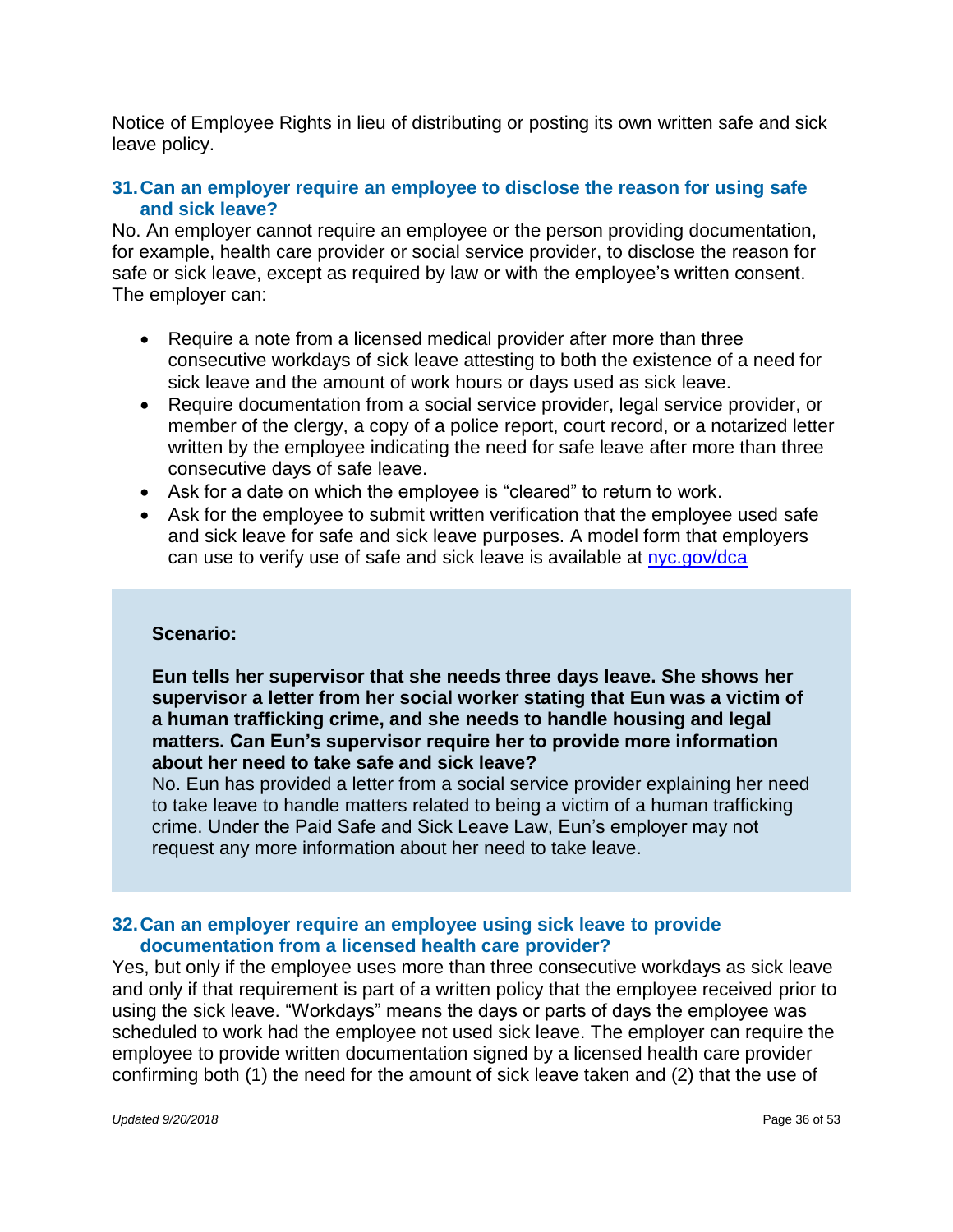sick leave was for a purpose authorized under the law. The law prohibits employers from requiring the health care provider to specify the medical reason for sick leave. Disclosure may be required by other laws. See [VIII. OTHER FEDERAL AND STATE](#page-43-1)  [LAWS RELATED TO LEAVE TIME.](#page-43-1)

### **33.Can an employer require an employee using safe leave to provide documentation**?

Yes, but only if the employee uses more than three consecutive workdays as safe leave and only if that requirement is part of a written policy that the employee received prior to using the safe leave. Reasonable documentation may include a document from a social service provider, legal service provider, or member of the clergy, a copy of a police report, court record, or a notarized letter written by the employee indicating the need for safe leave. The documentation need only verify that there is a need to take safe leave. An employer may not require an employee to provide the specific details of any act or threat of domestic violence, unwanted sexual contact, stalking, or human trafficking for which the employee needs to take safe leave.

### **34.How much time must an employer allow an employee to submit written documentation if that employee used more than three consecutive days of safe and sick leave?**

If an employer requires an employee to submit written documentation, the employee has seven days from the date he or she returns to work to submit the documentation. The employee is responsible for the cost of such documentation not covered by insurance or any other benefit plan.

### **35.Can an employer require documentation if the safe and sick leave is not for more than three consecutive workdays?**

No. An employer can ask for the employee to submit written verification that the employee used safe and sick leave for safe and sick leave purposes, but cannot require documentation when the employee uses three or less than three consecutive workdays as safe and sick leave. A workday does not need to be a "full" day if the employee works part time. A model employee verification form is available at [nyc.gov/dca](https://www1.nyc.gov/site/dca/businesses/paid-sick-leave-law-for-employers.page#tools)

#### **Scenario:**

**Bill's work schedule is three hours per day on Monday, Tuesday, Wednesday, and Friday. He uses leave for safe and sick leave purposes for these four days. Can his employer require documentation?**  Yes. Bill used safe and sick leave for four consecutive workdays. His employer can require documentation from a licensed health care professional.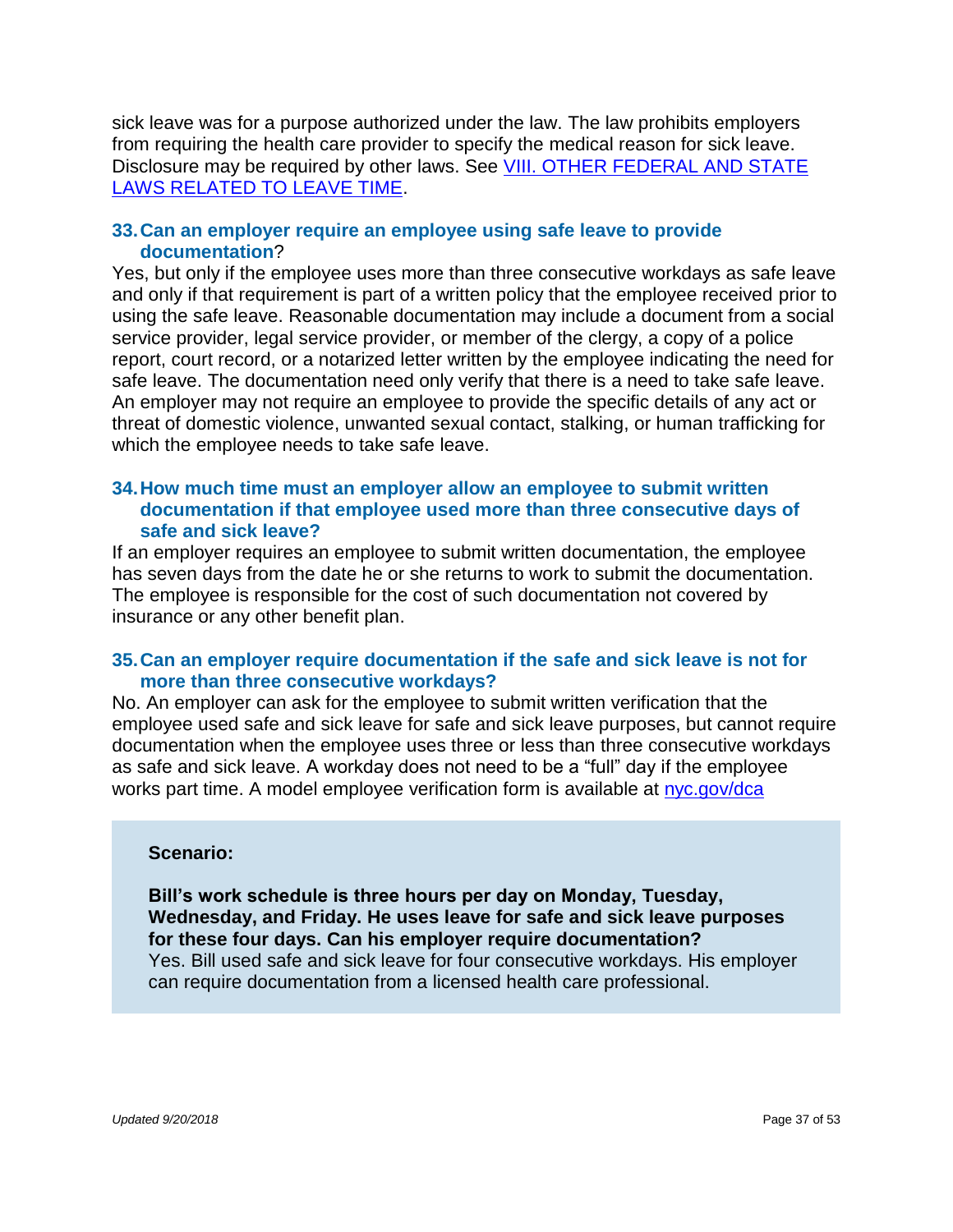#### <span id="page-37-0"></span>**36.Can an employer require the employee to confirm in writing that the employee used safe and sick leave as permitted under the law?**

Yes, the employer can require the employee to confirm in writing that the employee used safe and sick leave for permitted purposes. However, the employer cannot require the employee to provide documentation from a medical or service provider if the employee did not use safe and sick leave for more than three consecutive workdays.

#### **37.Can an employer require a second opinion to verify that the documentation is valid?**

No. If the employee provides documentation, the employer cannot require a second opinion.

### **38.Can an employer require an employee to specify the nature of the health condition or any act or threat of domestic violence, unwanted sexual contact, stalking, or human trafficking matter causing the employee to use safe and sick leave?**

Generally, no.

An employer cannot require an employee or their health care provider to specify the nature of the employee's or the employee's family member's injuries, illness, or condition, except as required by law.

An employer cannot require an employee to provide the specific details of any act or threat of domestic violence, unwanted sexual contact, stalking, or human trafficking for which the employee needs to take safe leave.

However, disclosure may be required by other laws.

### **39.Does an employer have to keep information about employees' need to take safe and sick leave confidential?**

Yes. An employer must keep information about an employee or an employee's family member obtained solely because of this law confidential unless the employee consents to disclosure in writing or disclosure is required by law. The employer may consider the information if an employee requests a "reasonable accommodation" as the victim of domestic violence, a sex offense, or stalking under the New York City Human Rights Law. For more information, visit: <https://www1.nyc.gov/site/cchr/law/the-law.page>

## **VI. HOW SAFE AND SICK LEAVE IS PAID**

#### **1. How much does an employer have to pay an employee for paid safe and sick leave?**

When an employee uses paid safe and sick leave, the employer must pay the employee what the employee would have earned for the amount of time and the type of work the employee was scheduled to perform at the time the paid safe and sick leave is taken.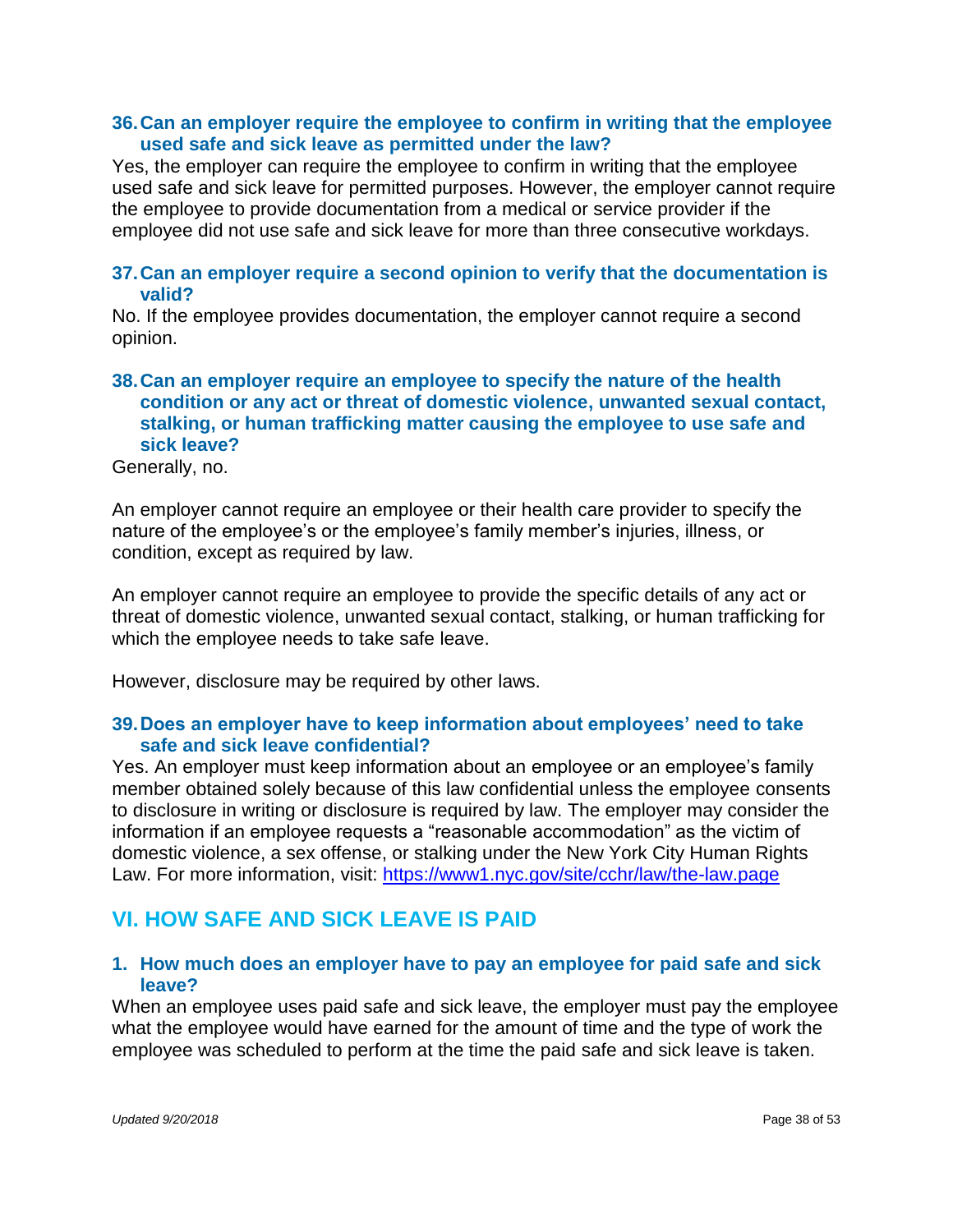Under no circumstance can an employer pay an employee less than the full minimum hourly wage under section 652(l) of the New York State Labor Law for paid safe and sick leave. For updates and other information on the minimum wage, go to [labor.ny.gov](https://www.labor.ny.gov/home/) and search "Minimum Wages."

#### **2. If an employee uses safe and sick leave during hours that would have been overtime if worked, does the employer have to pay the overtime rate of pay?**

No. Employers are not required to pay the overtime rate of pay for safe and sick leave used.

### **3. How much does an employer have to pay an employee for paid safe and sick leave if the employee's wage is based on tips or gratuity?**

The employer must pay the employee at least the full minimum wage.

### **4. Are employees entitled to tips that would have been earned during safe and sick leave?**

No. Employees are not entitled to lost tips or gratuities during use of safe and sick leave. The employer must pay the employee at least the full minimum wage for hours taken as safe and sick leave.

### **5. Does the employer have to consider the employee's bonus in calculating the employee's rate of pay for paid safe and sick leave?**

No. If the amount of a bonus is wholly within the discretion of the employer, then the employer does not need to count the bonus in determining the employee's rate of pay for paid safe and sick leave purposes.

**6. If an employee is paid in cash and supplements, as defined in section 220(5)(b) of New York State Labor Law, must the employer pay cash instead of supplements when the employee uses safe and sick leave?**

No.

**7. Will the payment of cash instead of supplements, as defined in section 220(5)(b) of New York State Labor Law, relieve the employer from complying with the Paid Safe and Sick Leave Law?**

No. The employer must comply with the law regardless of how the employee is paid.

### **8. If an employee has two different jobs for the same employer or if an employee's rate of pay fluctuates for the same job, what should the rate of pay be for safe and sick leave?**

The rate of pay should be what the rate of pay would have been during the time that the employee was scheduled to work when the employee used the safe and sick leave.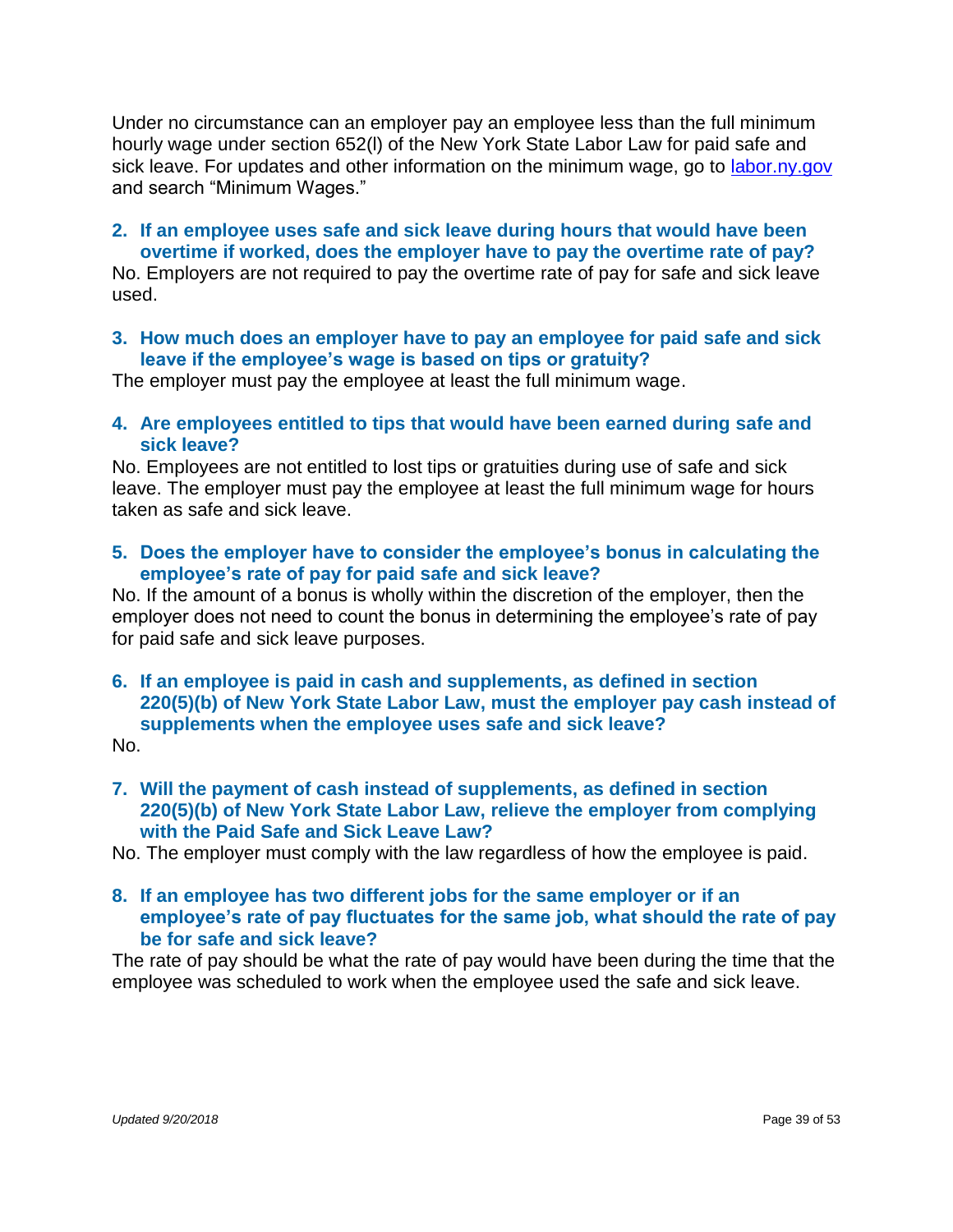#### **Scenario:**

**Diep works for a clothing store. She works as a cashier three hours in the morning for \$10 per hour and the remaining five hours of the day she manages the store's back office for \$15 per hour. Diep is scheduled to work eight hours on Saturday. She takes the day off for a safe leave matter. How much is the clothing store required to pay for her eight hours of safe and sick leave?**

The clothing store must pay Diep \$10 per hour for the first three hours of leave (\$30) and \$15 per hour for the next five hours of leave (\$75) for a total of \$105.

### **9. An employee volunteers to work hours in addition to a normal schedule at a pay rate higher than the employee's regular hourly wage. If the employee uses safe and sick leave during these additional voluntary hours, how much should the employee be paid?**

Under the law, employees who volunteer to work hours in addition to their normal schedule would be paid at their normal pay rate if they take safe and sick leave.

#### **10.How much does an employer have to pay an employee for paid safe and sick leave if the employee's salary is paid by commission?**

If an employee is paid by commission (whether base wage plus commission or commission only), the employer must pay the employee an hourly rate that is the base wage or the minimum wage, whichever is greater.

#### **11.How much does an employer have to pay an employee for paid safe and sick leave if the employee is paid at a flat rate?**

If an employee is paid at a flat rate, regardless of the number of hours the employee worked, to calculate the employee's rate of pay for paid safe and sick leave, the employer must add together the employee's total earnings, including tips, commissions, and supplements, for the most recent workweek in which the employee *did not* take paid safe and sick leave, and divide the total by the number of hours the employee worked in that week, or 40 hours, whichever amount is less. In doing this calculation, the employer should consider workdays to mean the days or parts of days the employee worked. In no event can the rate of pay for piecework be less than the minimum wage.

#### **12.How should employers determine the amount of safe and sick leave used and required to pay for employees who routinely have jobs, assignments, projects, or shifts of varying or indeterminate lengths?**

For work or shifts of an indeterminate length (e.g. shift until closing or a job that lasts until the required work is completed), employers should base the hours of safe and sick leave used and paid on the hours worked by a replacement employee for the same shift. If there is no replacement employee, the hours of safe and sick leave should be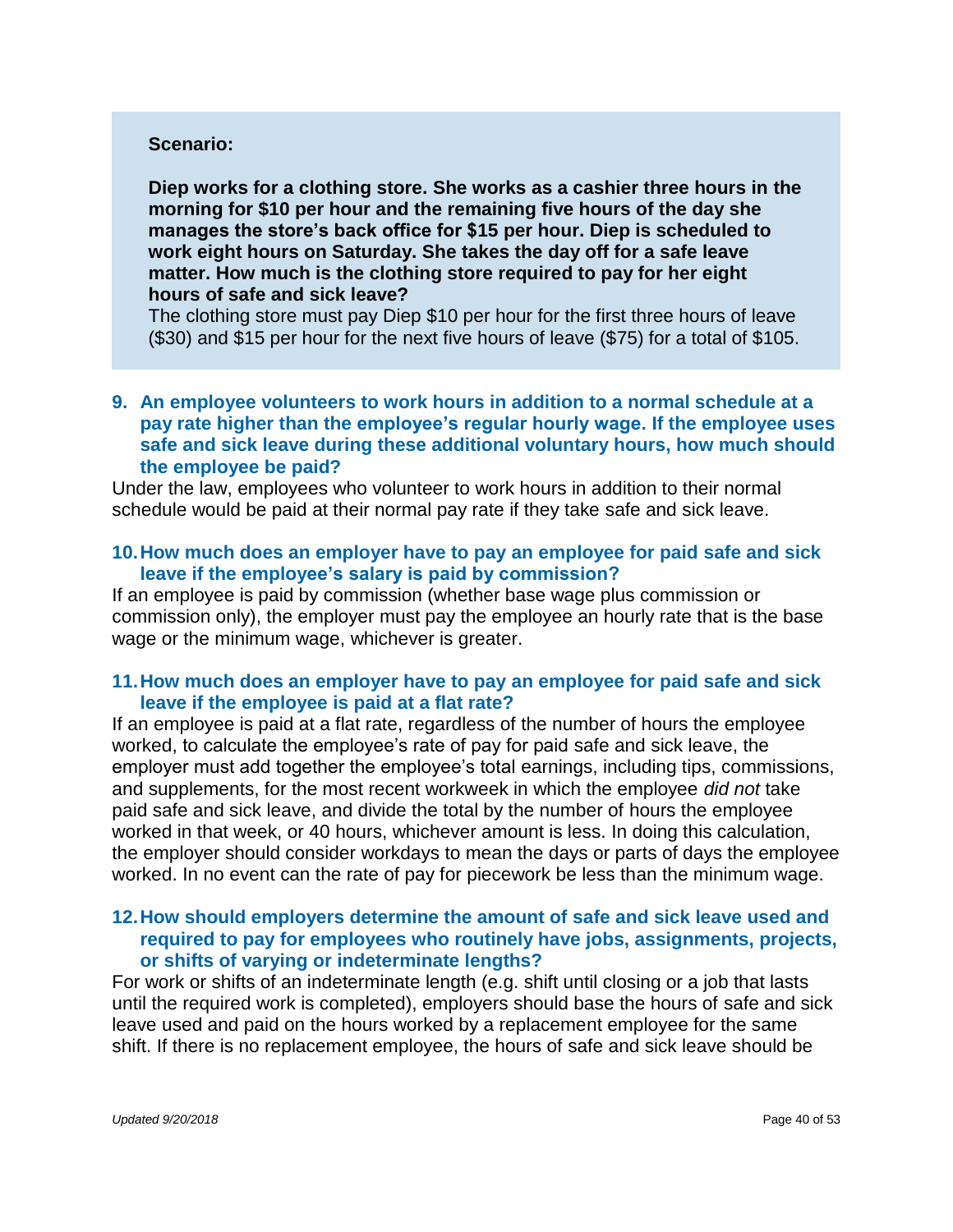<span id="page-40-0"></span>based on the hours worked by the employee or a similarly situated employee in the same or similar shift in the past.

### **13.How soon must paid safe and sick leave be paid after it has been taken?**

Leave for safe and sick leave purposes must be paid no later than the payday for the next regular payroll period beginning after the safe and sick leave was used by the employee, unless the employer has asked for written documentation or verification of use of safe and sick leave from the employee. In that case, the employer is not required to pay safe and sick leave until the employee has provided such documentation or verification.

An employer cannot delay payment of safe and sick leave beyond the next regular payroll period beginning after the safe and sick leave was used if the employer's written safe and sick leave policies do not include the requirement of providing documentation for more than three consecutive workdays of safe and sick leave, the time and manner in which the documentation must be provided, and the consequences for not providing it.

### **14.Can an employer deduct money from an employee's wages to cover the cost of paid safe and sick leave?**

No. An employer that is required to provide paid safe and sick leave cannot require an employee to pay for all or part of that leave.

## <span id="page-40-1"></span>**VII. OTHER TIME OFF POLICIES**

### **1. Can other time off policies satisfy the requirements of the law?**

Yes, as long as the time off meets or exceeds all of the requirements of the law and can be used for the purposes of safe and sick leave. For example, some employers allow employees paid time off for other purposes, such as vacation or personal leave. The employer does not have to provide additional time designated for safe and sick leave if the vacation or personal leave days can be used for safe and sick leave and the employer's policies meet all requirements of the law.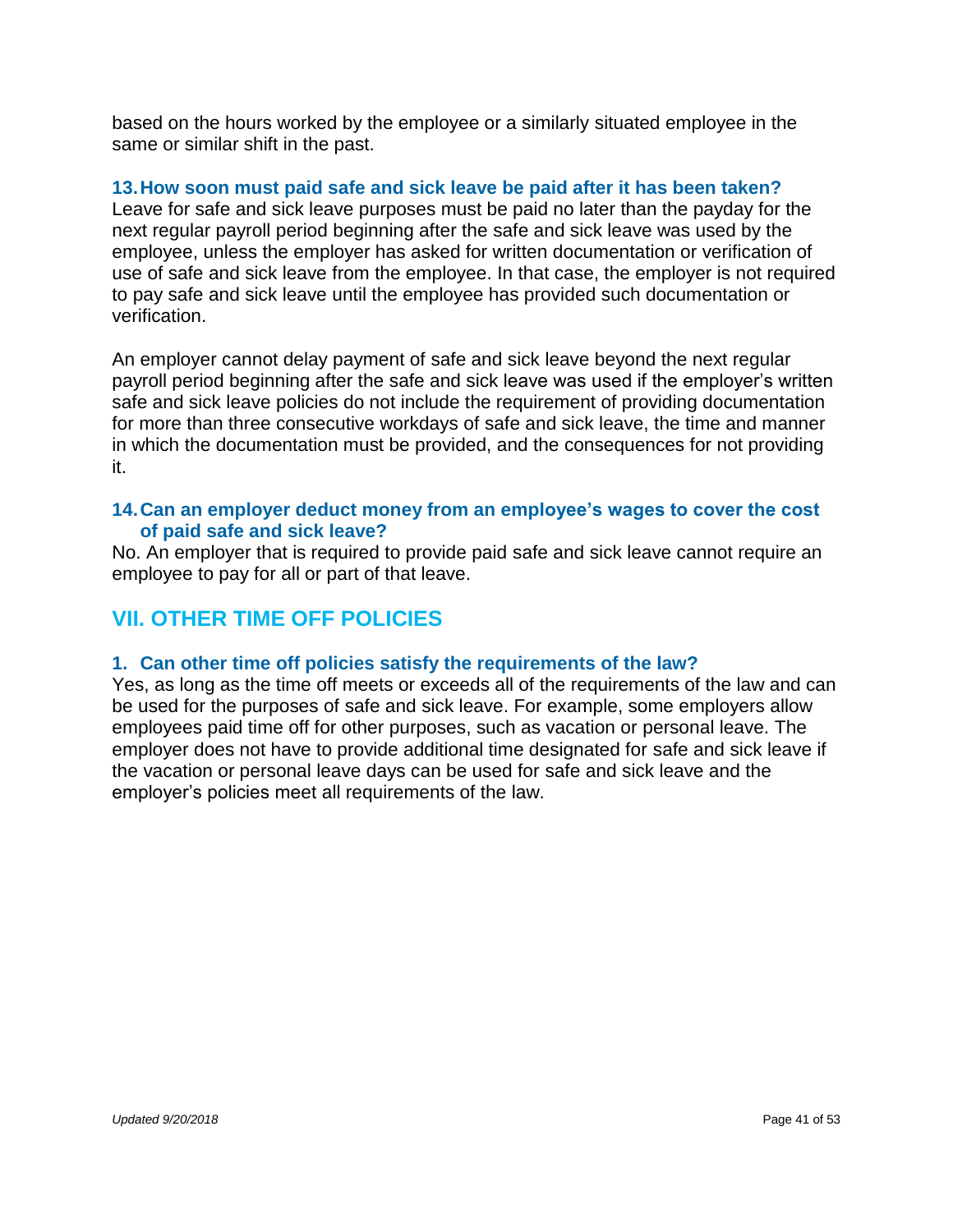#### **Scenario:**

### **Laces Shoe Store provides its employees with 40 hours of paid vacation time but no safe and sick leave. Do they need to provide safe and sick leave?**

It depends. Laces Shoe Store does not need to provide safe and sick leave in addition to the 40 hours of paid vacation that they already provide employees, if the store allows employees to use the vacation time in the same way they would safe and sick leave under the law. For example, if Laces Shoe Store does not allow employees to use vacation time to address unforeseen health or safety concerns when employees need to be absent from work, the vacation time Laces Shoe Store offers is not sufficient to satisfy the requirements of the law.

If an employee has already accrued leave under a leave policy that was in existence prior to the effective date of the Paid Safe and Sick Leave Law, such accruals may still be subject to the requirements of New York State Labor Law § 198-c regarding benefits and wage supplements. For further guidance regarding leave policies under New York State Labor Law, contact the New York State Department of Labor, Division of Labor Standards.

### **2. When will an employer's time off policy meet or exceed the requirements of the law?**

A policy will meet or exceed the law's requirements and be permissible under the law if the policy **at a minimum**:

- Provides that leave can be taken as paid safe and sick leave if the employer has five or more employees who work more than 80 hours a calendar year in New York City and provides unpaid safe and sick leave if the employer has one to four employees who work more than 80 hours a calendar year in New York City.
- Allows employees to accrue at least one hour of safe and sick leave for every 30 hours worked or provides full-time employees with 40 hours of safe and sick leave at the beginning of the calendar year and part-time employees with up to 40 hours of safe and sick leave at the beginning of the calendar year based on a rate of at least one hour of safe and sick leave for every 30 hours worked.
- Allows employees to use up to 40 hours of accrued safe and sick leave in a calendar year.
- Permits accrued safe and sick leave to be used during a "calendar year," which is a consecutive 12-month period of the employer's choosing.
- Permits employees to use up to 40 hours of accrued safe and sick leave for the same reasons and under the same conditions that safe and sick leave can be used under the law. For example, the policy must permit employees to use leave to take care of "family members" as defined under the law (child, spouse,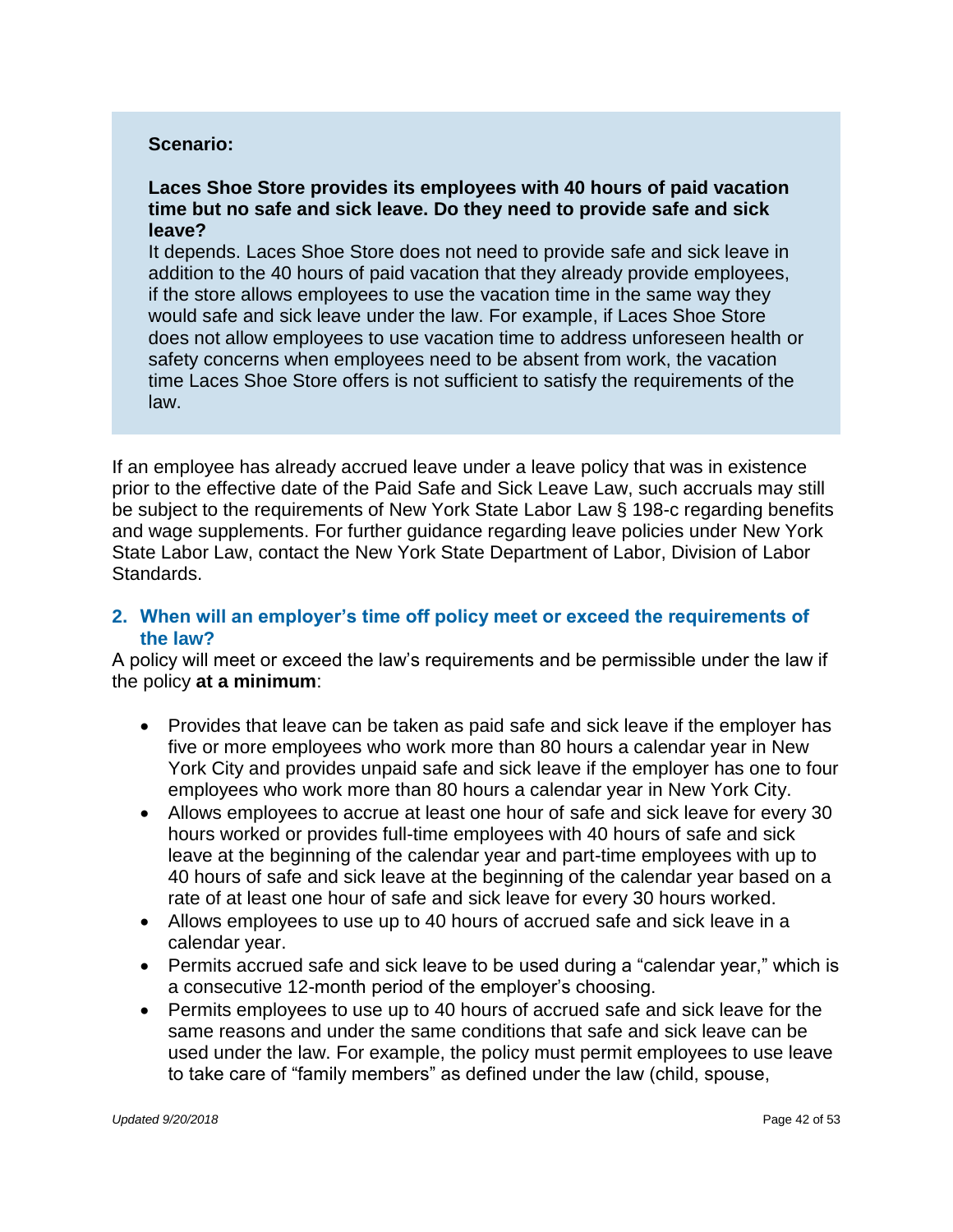domestic partner, parent, child or parent of a spouse or domestic partner, grandchild, grandparent, sibling, any other individual related by blood to the employee, and any individual whose close association with the employee is the equivalent of family).

- Does not impose limitations, conditions, or requirements on the use of safe and sick leave beyond those in the law. For example, an employer cannot require unreasonable notice for the use of safe and sick leave or require an employee to take leave in a minimum daily increment of more than four hours.
- Permits employees to carry over up to 40 hours of unused safe and sick leave to the next calendar year unless the employer provides full-time employees with 40 hours of safe and sick leave at the beginning of the calendar year and part-time employees with up to 40 hours of safe and sick leave at the beginning of the calendar year based on a rate of at least one hour of safe and sick leave for every 30 hours worked.
- Provides that employees are paid at least their regular hourly rate but no less than the New York State minimum wage for paid safe and sick leave.
- Allows an employee to use safe and sick leave without retaliation, such as threats, discipline, demotion, reduction in hours, or termination, and does not interfere with an employee's ability to file a complaint with DCA.

### **3. If an employer provides employees with time off that meets or exceeds the requirements of the law, must the employer maintain records?**

Yes. Employers are required to maintain records documenting compliance with the law and rules implementing the law. For example, an employer should maintain a copy of its leave policy and payroll or other records that show employees' safe and sick leave use and accrual. In addition, the law requires that all employers maintain signed copies of the Notice of Employee Rights or receipts that demonstrate that the employer gave employees the required notice. See [XI. EMPLOYER RECORD KEEPING.](#page-47-1)

### **4. An employer has a safe and sick leave policy in effect prior to April 1, 2014 that meets or exceeds the law's requirements. Its employees' calendar year began prior to April 1, 2014. Must the employer provide safe and sick leave to an employee who used all safe and sick leave prior to April 1, 2014?**

No. The employer would not be required to provide that employee with more safe and sick leave until the next calendar year. *Note*: The employer must give employees the required Notice of Employee Rights created by DCA that states the employer's calendar year in the notice. The employer cannot change the terms or conditions of the policy during the current calendar year.

### **5. Can an employer provide a more generous leave policy to some employees and not others?**

Yes. The law provides the minimum safe and sick leave requirements with which covered employers must comply. The law also expressly encourages employers to provide more generous leave policies. As long as an employer gives all employees at least the benefits to which they are entitled under the law, the law does not prohibit the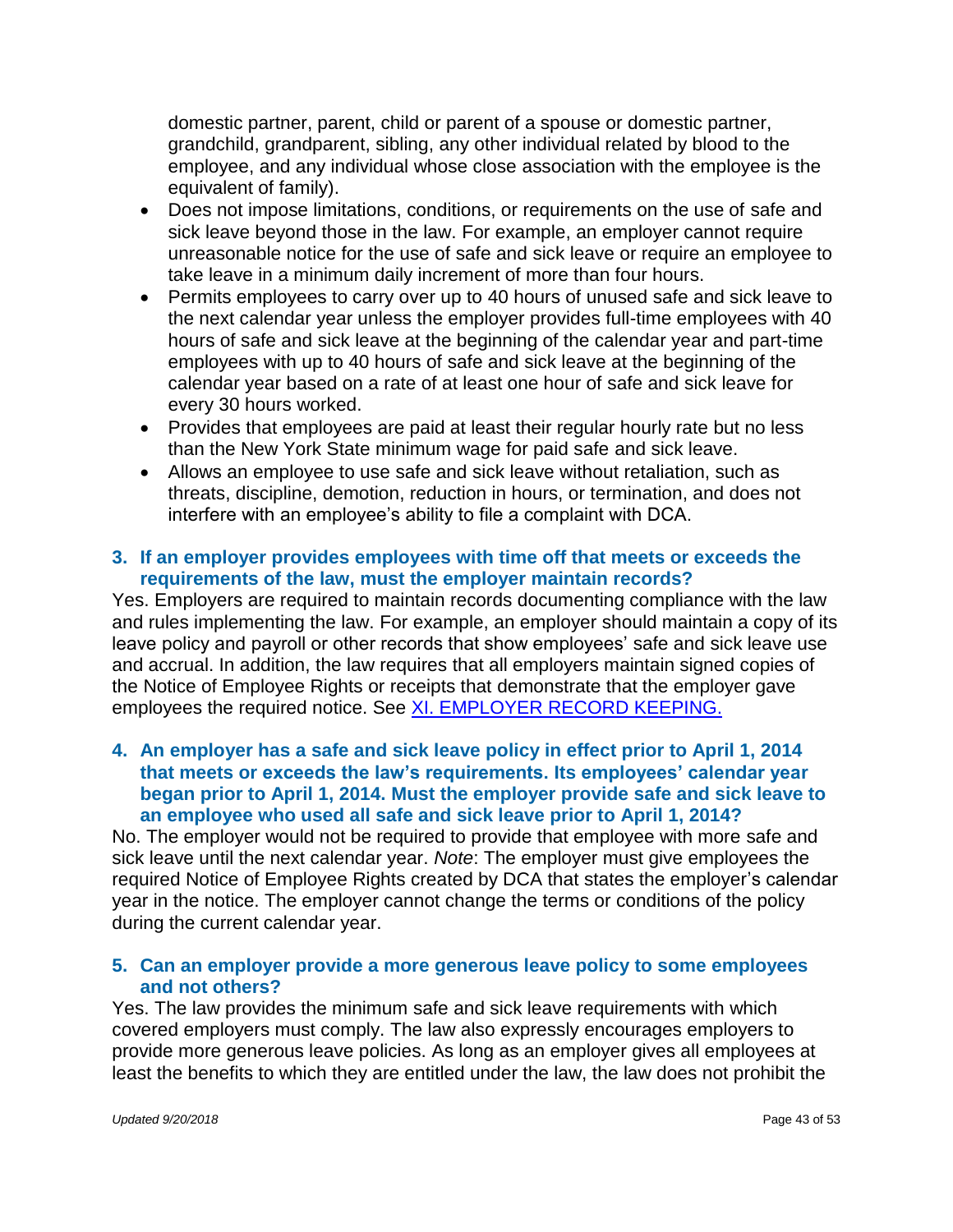<span id="page-43-0"></span>employer from providing only one group of employees—for example, only full-time employees—with more generous safe and sick leave benefits. An employer must ensure, however, that its policies do not violate any other laws or regulations that may apply.

**6. Can an employer make exceptions to its written safe and sick leave policy?** Yes. Employers can make exceptions to their written safe and sick leave policies for individual employees provided that they are more generous to the employee than the terms of the employer's written policy.

## <span id="page-43-1"></span>**VIII. OTHER FEDERAL AND STATE LAWS RELATED TO LEAVE TIME**

### **1. What about overlapping jurisdiction between federal and state laws—which would take precedence?**

Federal and state laws, such as the Family Medical Leave Act (FMLA), Americans with Disabilities Act (ADA), or the New York State Human Rights Law, take precedence when they require employers to do more than the City's Paid Safe and Sick Leave Law.

For example, depending on the facts in a particular situation, under the FMLA, an employer may be required to provide intermittent time off in increments of time less than four hours.

As another example, depending on the facts in a particular situation, under the ADA or the New York State Human Rights Law, an employer may be required to provide a leave of absence to an employee with a disability that is longer than the amount of safe and sick leave an employer must allow under the Paid Safe and Sick Leave Law. In addition, when an employer is asked to provide leave under federal or state law that goes beyond what the employee is entitled to under the Paid Safe and Sick Leave Law, the employer may be able to ask the employee to provide more information about a medical condition or disability than the employee would be required to provide under the Paid Safe and Sick Leave Law.

*Note*: It will often be the case that an employer can meet the requirements of both federal law and the City's Paid Safe and Sick Leave Law at the same time by allowing time off with pay. Moreover, leave an employer provides under the Paid Safe and Sick Leave Law would generally count toward meeting obligations under federal and state law, even though additional leave may be required under those laws.

### **2. Is leave under the Family Medical Leave Act (FMLA), the Americans with Disabilities Act (ADA), and the State Human Rights law paid leave?**

No. These federal and state laws do not require employers to give time off with pay.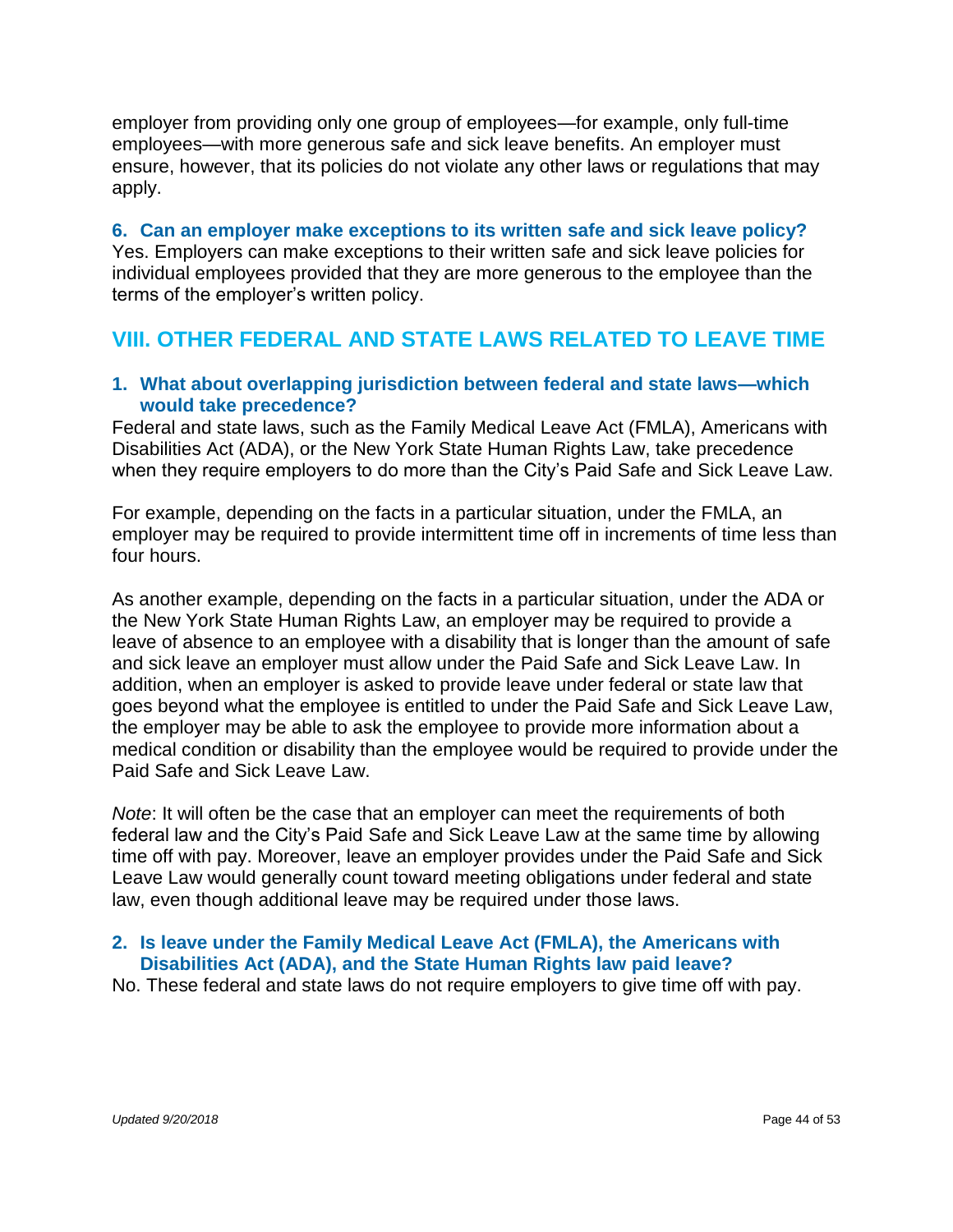### <span id="page-44-0"></span>**3. What are some of the other differences between the Family Medical Leave Act (FMLA) and the Paid Safe and Sick Leave Law?**

The FMLA provides qualified employees with 12 weeks of job-protected unpaid leave for specific purposes. The FMLA only applies to employers that meet certain criteria and only eligible employees are entitled to take FMLA leave. For more information concerning the FMLA, visit the U.S. Department of Labor website at [http://www.dol.gov/whd/regs/compliance/whdfs28.pdf.](http://www.dol.gov/whd/regs/compliance/whdfs28.pdf)

### **4. What is the difference between the New York State Paid Family Leave Law and New York City's Paid Safe and Sick Leave Law?**

The New York State Paid Family Leave Law provides qualified employees with eight (8) weeks of partially paid leave to:

- Bond with a newly born, adopted, or fostered child.
- Care for a close relative with a serious health condition.
- Assist loved ones when a family member is deployed abroad on active military service.

The length and monetary amount of leave is set to increase in 2019, 2020, and 2021. For more information regarding the New York State Paid Family Leave Law, visit [https://www.ny.gov/programs/new-york-state-paid-family-leave.](https://www.ny.gov/programs/new-york-state-paid-family-leave)

### **5. Can an employee's use of safe and sick leave be counted toward leave under other laws?**

Yes. An employee's use of safe and sick leave may be counted toward concurrent leave under federal or state law, such as the FMLA.

## **IX. RETALIATION**

### **1. Can an employer retaliate against an employee for using safe and sick leave?**

No. Retaliation is illegal. An employer cannot retaliate against employees or prevent them from exercising or attempting to exercise rights under the law, including:

- Requesting and using safe and sick leave.
- Filing a complaint for alleged violations of the law with DCA.
- Communicating with any person, including coworkers, about any violation of the law.
- Participating in an administrative or judicial action regarding an alleged violation of the law.
- Informing another person of that person's potential rights.

### **2. What is retaliation?**

Retaliation is any act that is reasonably likely to deter an employee from exercising rights guaranteed under the law and includes threatening, harassing, intimidating, disciplining, discharging, demoting, or suspending an employee, or reducing employee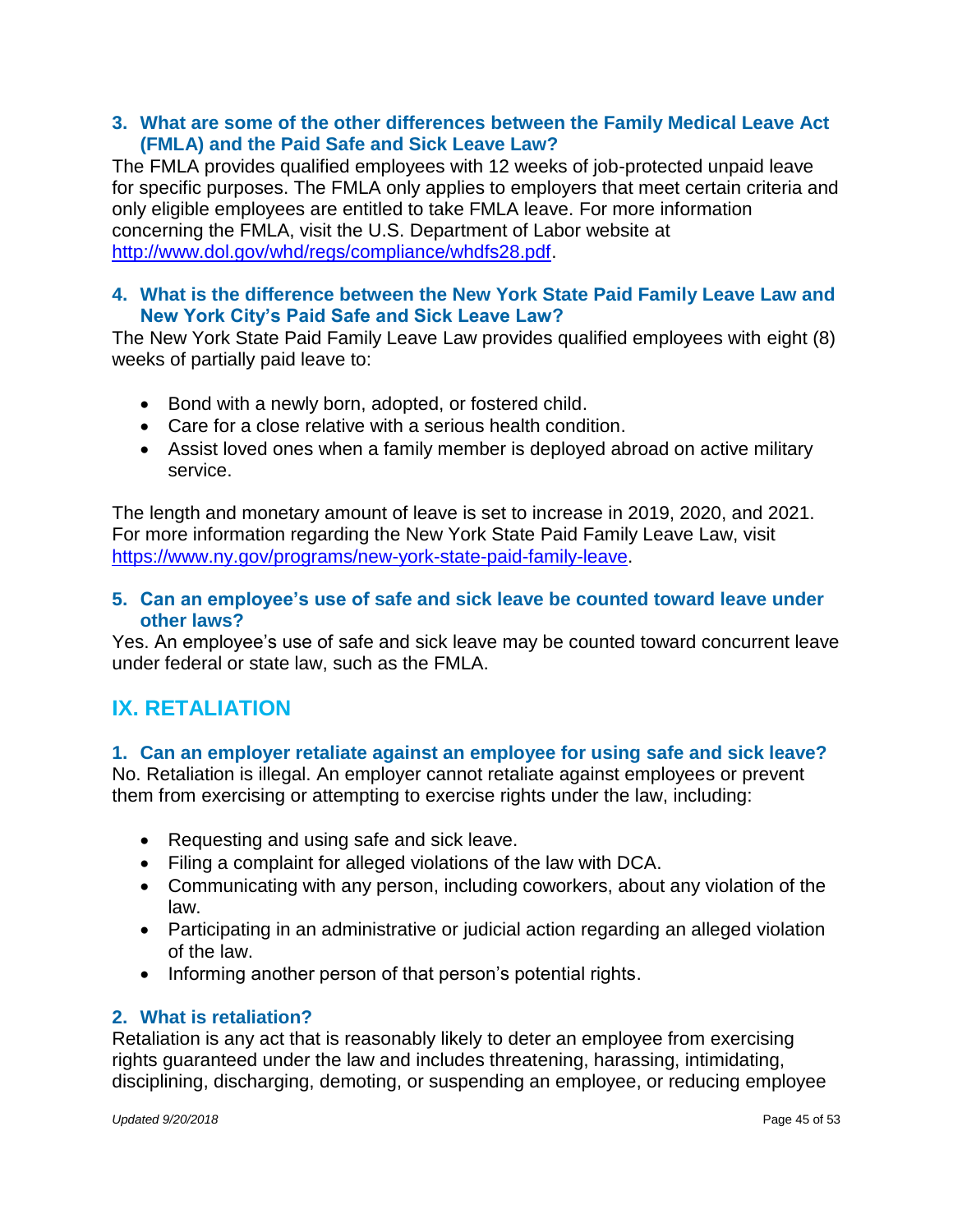<span id="page-45-0"></span>hours. For example, an employer who physically threatens an employee outside of the workplace may be found to be committing a retaliatory act.

Retaliation is established when DCA shows that a protected activity was a motivating factor for a retaliatory act, even when other factors also motivated the adverse employment action. Employees do not need to explicitly refer to the Paid Safe and Sick Leave law to have experienced retaliatory action under the law.

### **3. Does the law protect an employee from retaliation if the employee mistakenly, but in good faith, alleges a violation?**

Yes.

## <span id="page-45-1"></span>**X. NOTICE TO EMPLOYEES**

### **1. Are employers required to give employees notice of their right to safe and sick leave?**

Yes. Employers must give the updated Notice of Employee Rights created by DCA to covered new employees when they begin employment and to covered existing employees by June 4, 2018. The updated notice includes safe leave amendments, which took effect May 5, 2018. The amendments do not require an employer to provide additional time off for safe leave; instead, they require employers to allow employees to use earned leave for safe leave purposes.

The written notice must include:

- Accrual and use of safe and sick leave
- Employer's calendar year
- Right to be free from retaliation
- Right to file a complaint

The notice is available at [nyc.gov/dca.](https://www1.nyc.gov/site/dca/workers/workersrights/paid-sick-leave-law-for-workers.page) On the notice, DCA encourages employees to keep a copy of the notice and all documents that show amount of safe and sick leave and safe and sick leave accrual and use.

### **2. What do I do if my employer hasn't given me the Notice of Employee Rights or any other information about paid safe and sick leave?**

If you are covered under the Paid Safe and Sick Leave Law, ask your employer about the Notice of Employee Rights and if your employer has been tracking accrual of leave under the law. Your employer can find information about the law and their responsibilities at [nyc.gov/dca](https://www1.nyc.gov/site/dca/businesses/paid-sick-leave-law-for-employers.page) or by calling 311. If your employer still does not provide the Notice of Employee Rights or isn't accruing leave, please file a complaint with DCA at [nyc.gov/dca](https://www1.nyc.gov/site/dca/workers/workersrights/paid-sick-leave-law-for-workers.page) or by calling 311.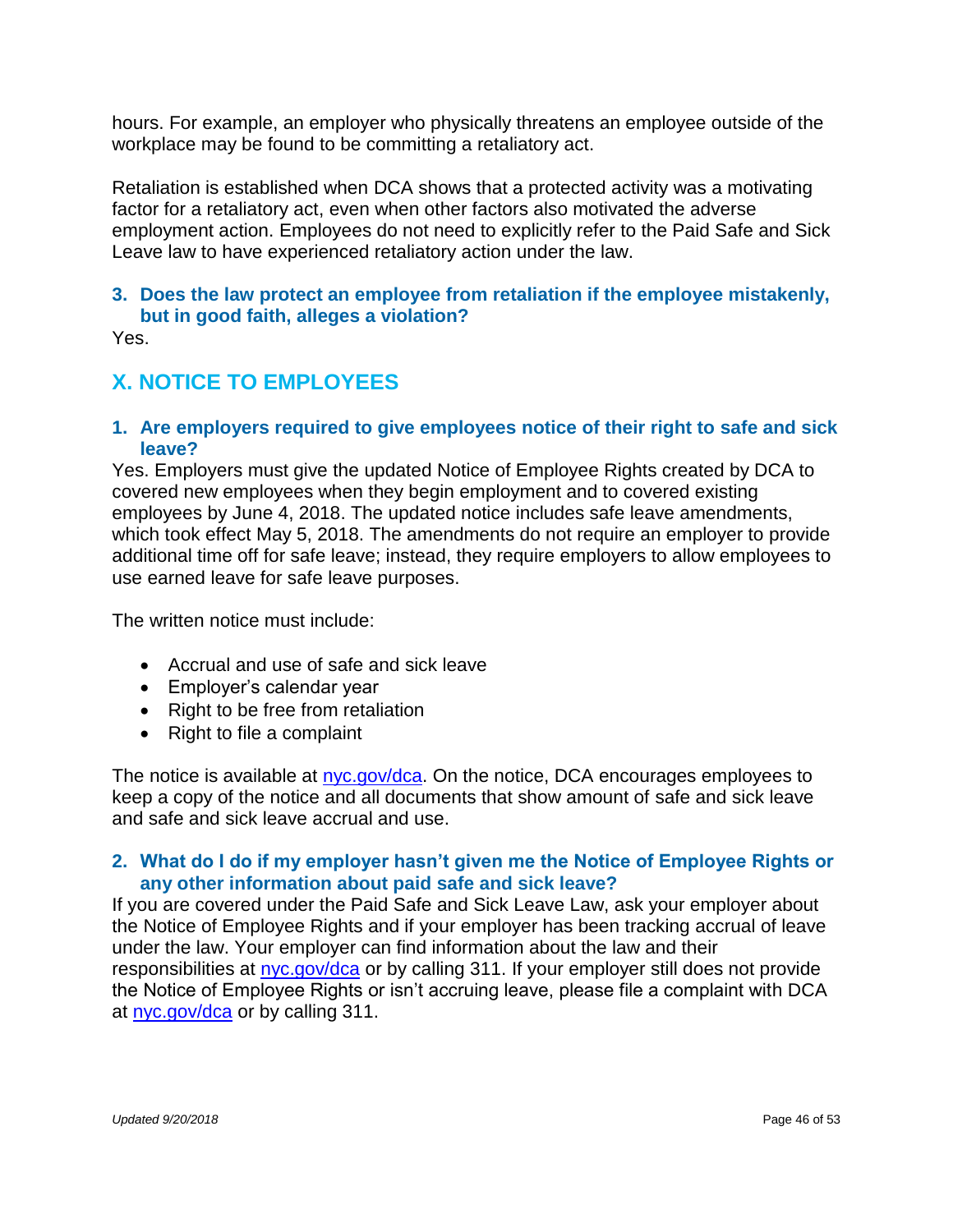### **3. For an employer based outside New York City whose employees work in New York City, when must the employer provide employees with the Notice of Employee Rights?**

Employers are required to give notice of the right to safe and sick leave to an employee once that employee begins to perform work for that employer while physically located in New York City.

### **4. In what language must the employer provide the Notice of Employee Rights?**

An employer must provide the employee with the Notice of Employee Rights in English and in the language that the employer customarily uses to communicate with that employee. If available on the DCA website, the employer must also provide the notice in the employee's primary language and the language spoken by at least 5 percent of the workers.

### **5. How should the employer provide the Notice of Employee Rights to employees?**

The employer must use a delivery method that reasonably ensures that employees receive the notice. For example, an employer may provide the notice to each employee personally or by regular mail or by email or deliver the notice to the employee by including it in new hire materials if the employer gives those materials directly to the employee. **An employer cannot post the notice instead of individually delivering the notice to employees.**

### **6. Should an employer save a signed copy of the Notice of Employee Rights or an email receipt for the notice?**

Yes. The law requires employers to keep or maintain records establishing the date the notice was provided to an employee and proof that the notice was received by the employee. Saving signed copies of the notice or email receipts are good ways to document that employers gave employees the required notice.

#### **7. Does the Notice of Employee Rights have to be posted in the workplace?**

No. Employers are encouraged—but not required—to post the notice in the workplace in an area accessible to employees. An employer cannot post the notice instead of delivering the notice to the employee.

### **8. Must an employer with safe and sick leave policies that meet or exceed the requirements in the law give the required Notice of Employee Rights to employees?**

Yes. An employer must give employees the Notice of Employee Rights created by DCA and available at [nyc.gov/dca](https://www1.nyc.gov/site/dca/businesses/paid-sick-leave-law-for-employers.page#employer) so that employees are aware of their minimum rights under the Paid Safe and Sick Leave Law.

*Note*: The Paid Safe and Sick Leave Law sets the minimum requirements for safe and sick leave. Your employer's leave policies may already meet or exceed the requirements of the law.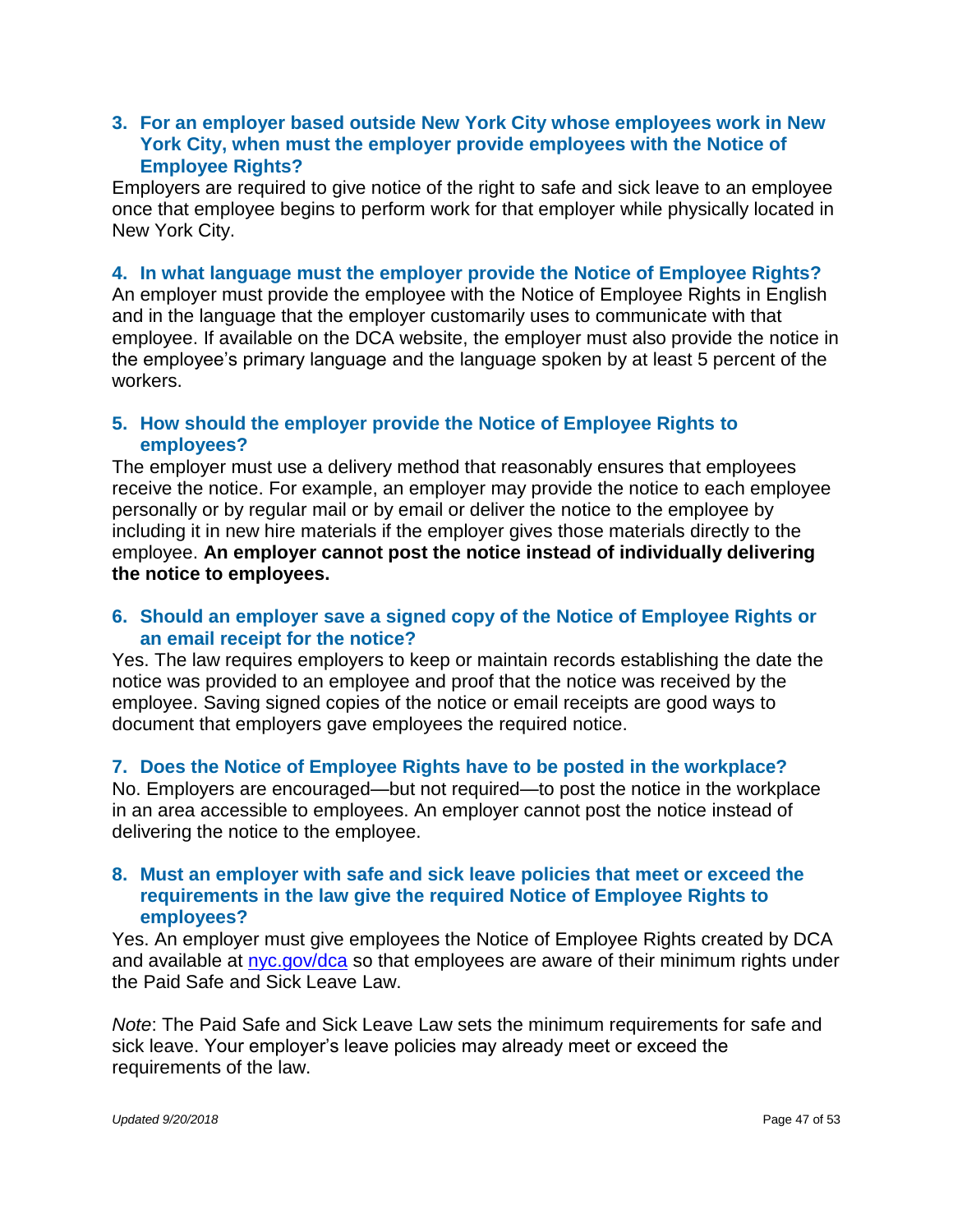<span id="page-47-0"></span>In addition to the required notice, an employer can provide employees with a copy of the employer's policy, but the employer should not amend or modify the required notice beyond filling in the employer's calendar year where indicated. See [VII. OTHER TIME](#page-40-1)  [OFF POLICIES.](#page-40-1)

## <span id="page-47-1"></span>**XI. EMPLOYER RECORD KEEPING**

### **1. What records must an employer keep?**

Employers should keep their current and past written policies on safe and sick leave.

Employers must keep and maintain records, including employment, payroll, and timekeeping records, documenting their compliance with the requirements of the law, specifically those records that detail:

- The employee's name, address, phone number, start date of employment, end date of employment (if applicable), rate of pay, and whether the employee is exempt from the overtime requirements of New York State labor laws and regulations
- Hours worked each week by the employee, unless the employee is exempt from the overtime requirements of New York State labor laws and regulations and has a regular workweek of 40 hours or more
- The date and time of each instance of safe and sick leave used by the employee and the amount paid for each instance
- Any change in the material terms of employment specific to the employee
- Date that the Notice of Employee Rights was provided to the employee and proof that it was received by the employee

The employer must keep health information obtained confidential unless the employee permits disclosure or disclosure is required by law.

### **2. How long must employers keep their records?**

Employers must keep and maintain records, including employment, payroll, and timekeeping records, documenting their compliance with the requirements of the law and associated rules for at least three years, unless otherwise required under law.

The employer must keep health information about an employee or an employee's family member obtained solely because of this law confidential unless the employee permits disclosure or disclosure is required by law.

#### **3. When must employers make records available to DCA?**

Employers must make the records available to DCA upon notice or at an agreed upon time of day.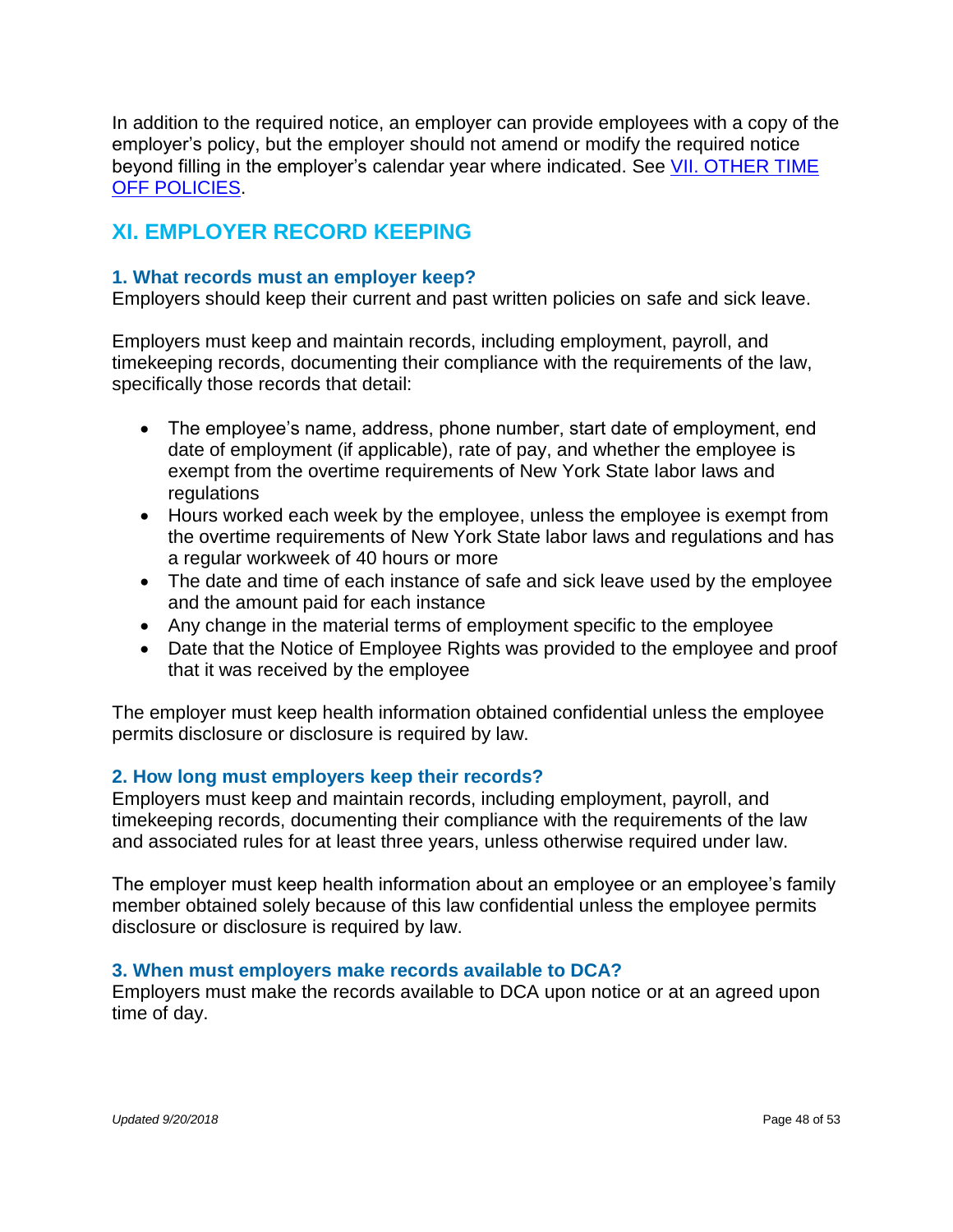### <span id="page-48-0"></span>**4. What are the consequences of an employer's failure to maintain or produce records following a request by DCA?**

An employer's failure to maintain or produce a record that is required to be maintained under the Paid Safe and Sick Leave Law may subject the employer to civil penalties and, if relevant to a material fact alleged by DCA, will create a reasonable inference that the material fact is true.

### **5. Must an employer include accrued safe and sick leave and use on an employee's wage statements ("pay stubs")?**

No. The law does not require employers to provide safe and sick leave information on pay stubs. Employers are, however, required to maintain documents demonstrating compliance with the law, and including this information on pay stubs may be a good way to do so. Employers may choose to include this information with the information they are required to provide on pay stubs under the New York State Wage Theft Prevention Act (WTPA), New York State Labor Law Section 195(3). For more information on the WTPA, go to [https://labor.ny.gov/formsdocs/wp/P715.pdf.](https://labor.ny.gov/formsdocs/wp/P715.pdf)

#### **6. Can an employer maintain electronic records?**

Yes. An employer can keep electronic records as long as the employer is able to produce the records in a manner in which they can be readily inspected or examined by DCA and as long as health information obtained solely for the purpose of the employee using safe and sick leave is kept confidential unless the employee permits disclosure or disclosure is required by law.

### **7. Are the record keeping requirements of the Paid Safe and Sick Leave Law the same as those of the Equal Employment Opportunity Commission (EEOC) or Internal Revenue Service (IRS)?**

No. The Paid Safe and Sick Leave Law requires employers to maintain records documenting compliance with the law for three years. Employers must continue to comply with other relevant laws and rules that govern their record keeping. For example, employers must comply with relevant IRS and EEOC record keeping requirements. For more information about these requirements, visit [www.eeoc.gov](http://www.eeoc.gov/) (EEOC website) and [www.irs.gov/Businesses](http://www.irs.gov/Businesses) (IRS website).

### **XI. COMPLAINTS**

#### **1. Can employees file a complaint?**

Yes. Employees can file complaints with DCA, which is the agency designated to enforce the Paid Safe and Sick Leave Law. The complaint form is available online at [nyc.gov/dca](https://www1.nyc.gov/site/dca/workers/workersrights/paid-sick-leave-law-for-workers.page) or by contacting 311 (212-NEW-YORK outside NYC).

Employees can also call 311 and ask to be transferred to a DCA representative to assist them in filing a complaint over the phone.

The Mayor can designate another agency to handle complaints.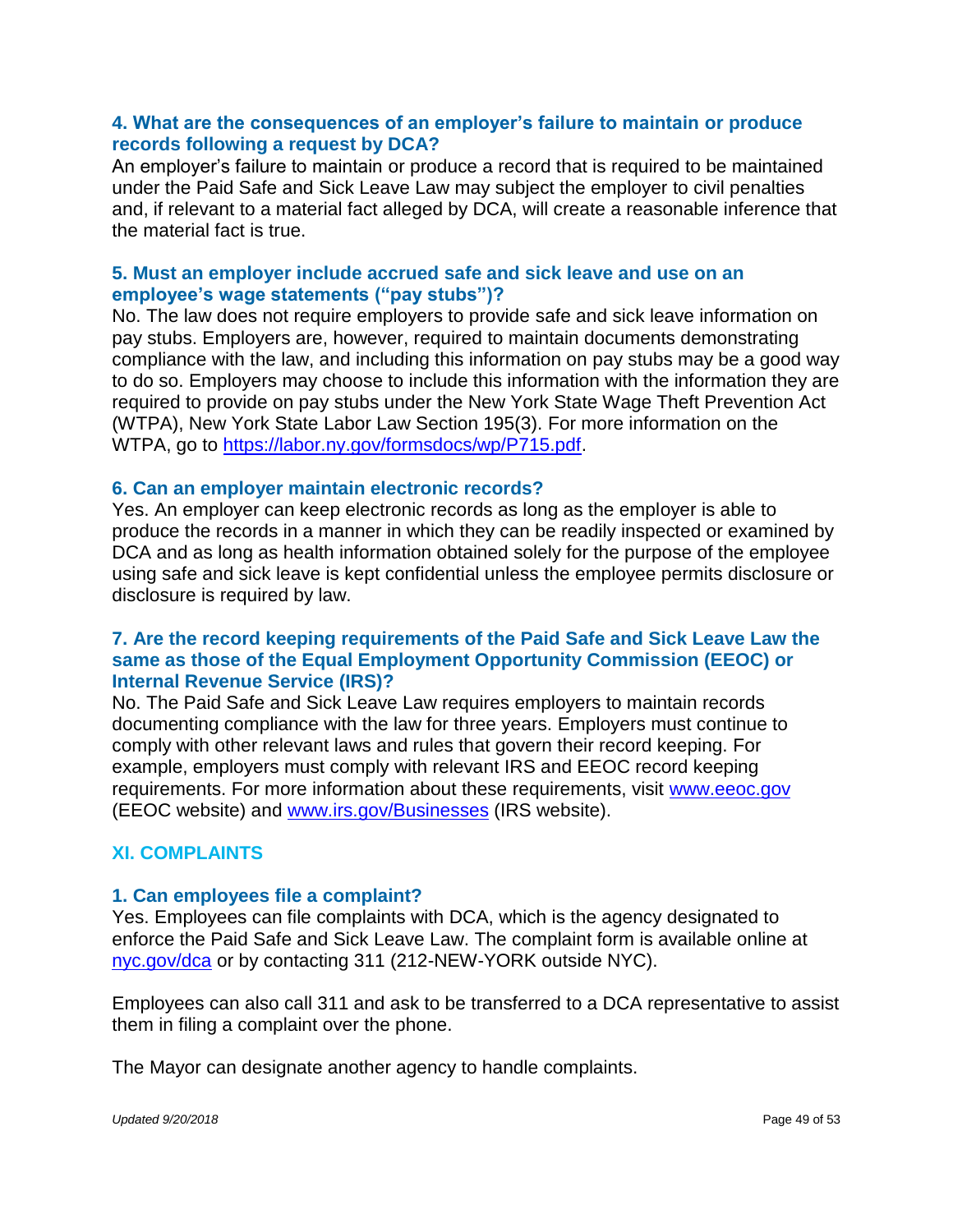#### <span id="page-49-0"></span>**2. What is the timeline for complaints?**

DCA must investigate complaints alleging violations within two years from the date employees knew or should have known of the violation that prompted them to file a complaint.

#### **3. Must the employer respond to the complaint?**

Yes. If an employee files a complaint with DCA, DCA will contact the employer by mail for a written response. Generally, the employer must respond to DCA within 30 days and provide the information DCA requests.

#### **4. What will DCA do with complaints?**

DCA investigates complaints to identify any potential violation of the Paid Safe and Sick Leave Law. If, as a result of its investigation, DCA believes a violation of the law has occurred, DCA will work with the employer to come into compliance and attempt to resolve the case without a hearing. If these negotiations do not result in a resolution that is acceptable to DCA, DCA may issue a Notice of Hearing and pursue appropriate remedies in an administrative tribunal.

#### **5. Will DCA keep an employee's identity confidential?**

Yes. DCA will keep the identity of complainants and witnesses confidential unless disclosing their identity is necessary to resolve the investigation or is otherwise required by law. DCA will notify complainants before disclosing their identity whenever possible and generally attempts to keep identities of parties confidential unless they consent.

#### **6. Does my immigration status affect my ability to file a complaint?**

No. All workers have the same rights and protections under the Paid Safe and Sick Leave Law, regardless of immigration status. DCA does not collect any information about a complainant's immigration status to pursue a complaint.

#### **7. How will DCA ensure compliance?**

DCA will achieve compliance through outreach and education and resolving noncompliance through settlement where possible and, whenever necessary, enforcing the Paid Safe and Sick Leave Law at administrative hearings. DCA's enforcement authority is described in [XIII. ENFORCEMENT.](#page-49-1)

#### <span id="page-49-1"></span>**XII. ENFORCEMENT**

#### **1. What agency enforces the law?**

DCA enforces the law.

### **2. Will DCA conduct routine patrol inspections of employers under the Paid Safe and Sick Leave Law?**

No. The law allows DCA to conduct on-site employer visits upon 30 days' notice, unless the employer agrees to a lesser amount of time. In general, inspections will be conducted at a mutually agreeable time of day.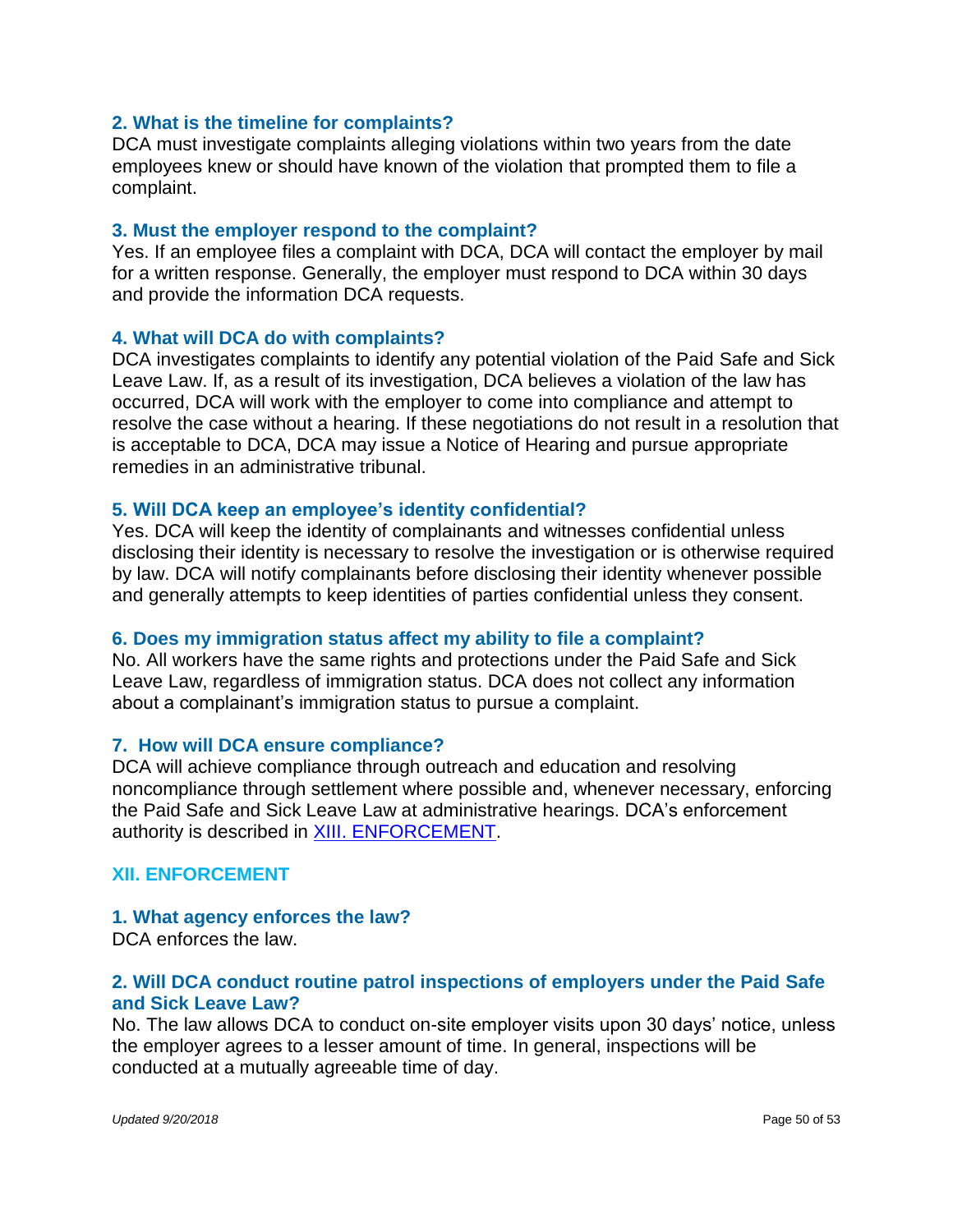### *Exceptions:*

DCA may conduct on-site inspections without 30 days' notice in certain limited circumstances. These include circumstances when DCA has reason to believe:

- An employer will destroy or falsify records.
- An employer is about to declare bankruptcy or is otherwise disposing of its assets.
- An employer is the subject of a labor-related government investigation or enforcement action.
- The employer is engaging in retaliation.

If the employer does not respond to two attempts by DCA to arrange a mutually agreeable time of day, DCA may set a time for an inspection upon two days' advance notice.

### **3. Can DCA issue subpoenas?**

Yes. DCA may issue subpoenas to investigate an employer's compliance with the Paid Safe and Sick Leave Law. If DCA issues a subpoena, DCA must give 30 days' written notice that the employer must provide DCA with access to its records at DCA's offices. If DCA issues a subpoena in the limited circumstances described in Question 2, DCA is not required to give 30 days' written notice.

### **4. When can DCA begin an enforcement proceeding against an employer for not complying with the Paid Safe and Sick Leave Law?**

DCA may initiate investigations into compliance with the Paid Safe and Sick Leave Law upon its own initiative or following a complaint. If, as the result of an investigation, DCA believes an employer is not in compliance with the Paid Safe and Sick Leave Law or a violation of the law has occurred, DCA may issue a Notice of Hearing.

### **5. Can DCA issue violations for failing to respond to an investigation?**

Yes, DCA may issue a Notice of Hearing to an employer who (1) fails to respond to a complaint, (2) fails to provide information requested by DCA in connection with a complaint, or (3) fails to provide records or access to records as part of a DCA investigation. An employer will have opportunities to comply and face reduced or no civil penalties before the first scheduled appearance date.

An employer may "cure" a violation alleged in the Notice of Hearing without penalty by either (1) producing the requested information or records on or before the first scheduled appearance date or (2) resolving to the satisfaction of DCA on or before the first scheduled appearance date the safe and sick leave complaint that was filed against the employer.

Failure to respond to the Request for Information before the appearance date subjects the employer to a penalty of \$500 in addition to any penalties or remedies imposed as a result of DCA's investigation of a complaint.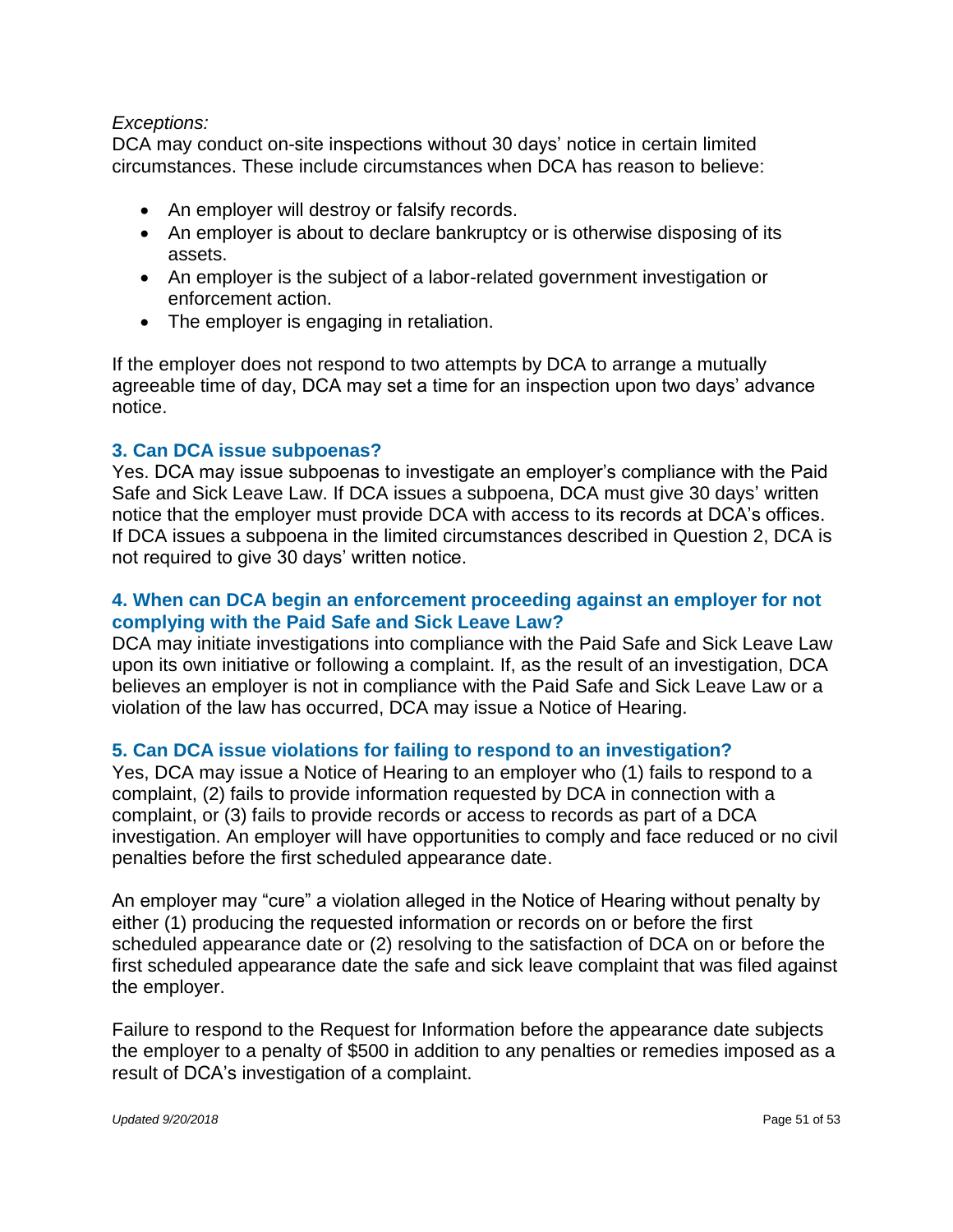### **6. Can DCA conduct safe and sick leave investigations on its own initiative?**

Yes. The Paid Safe and Sick Leave Law allows DCA to conduct an investigation on its own initiative when it has reason to believe that an employer's practices warrant investigation.

#### **7. After DCA issues a Notice of Hearing, will employers have an opportunity to settle?**

Yes. If an employer receives a Notice of Hearing, the employer has the opportunity to settle the alleged violation without a hearing or to appear before an impartial judge at an administrative tribunal.

### **8. What happens if an employer chooses not to settle violations and have charges heard before an administrative tribunal?**

An impartial judge will hear testimony from DCA, the employer, and any witnesses. Under the law, the judge may order an employer to provide an employee whose rights have been violated with the following:

- Three times the wages that should have been paid for each time the employee took safe and sick leave but wasn't paid or \$250, whichever is greater
- \$500 for each time the employee was unlawfully denied safe and sick leave requested by the employee or was required to find a replacement worker, or each time the employee was required to work additional hours to make up for safe and sick leave taken without mutual consent of the employer and the employee
- Full compensation, including lost wages and benefits, \$500 and appropriate equitable relief for each time the employer retaliated against the employee for taking safe and sick leave (not including termination)
- Full compensation, including lost wages and benefits, \$2,500 and appropriate equitable relief (including reinstatement) for each time the employer fires an employee for taking safe and sick leave

### **9. What are the maximum penalties under the law?**

In addition to the relief that an employer may be required to provide every employee whose rights have been violated, the law also provides for the following civil penalties that may be imposed against employers for violations of the law:

- Up to \$500 for failure to timely or fully respond to Request for Information before the first scheduled appearance date
- Up to \$500 per employee for each first-time violation
- Up to \$750 per employee for each second violation within two years of a prior violation
- Up to \$1,000 per employee for each subsequent violation that occurs within two years of any previous violation
- Up to \$50 for each employee who was not given the required Notice of Employee **Rights**